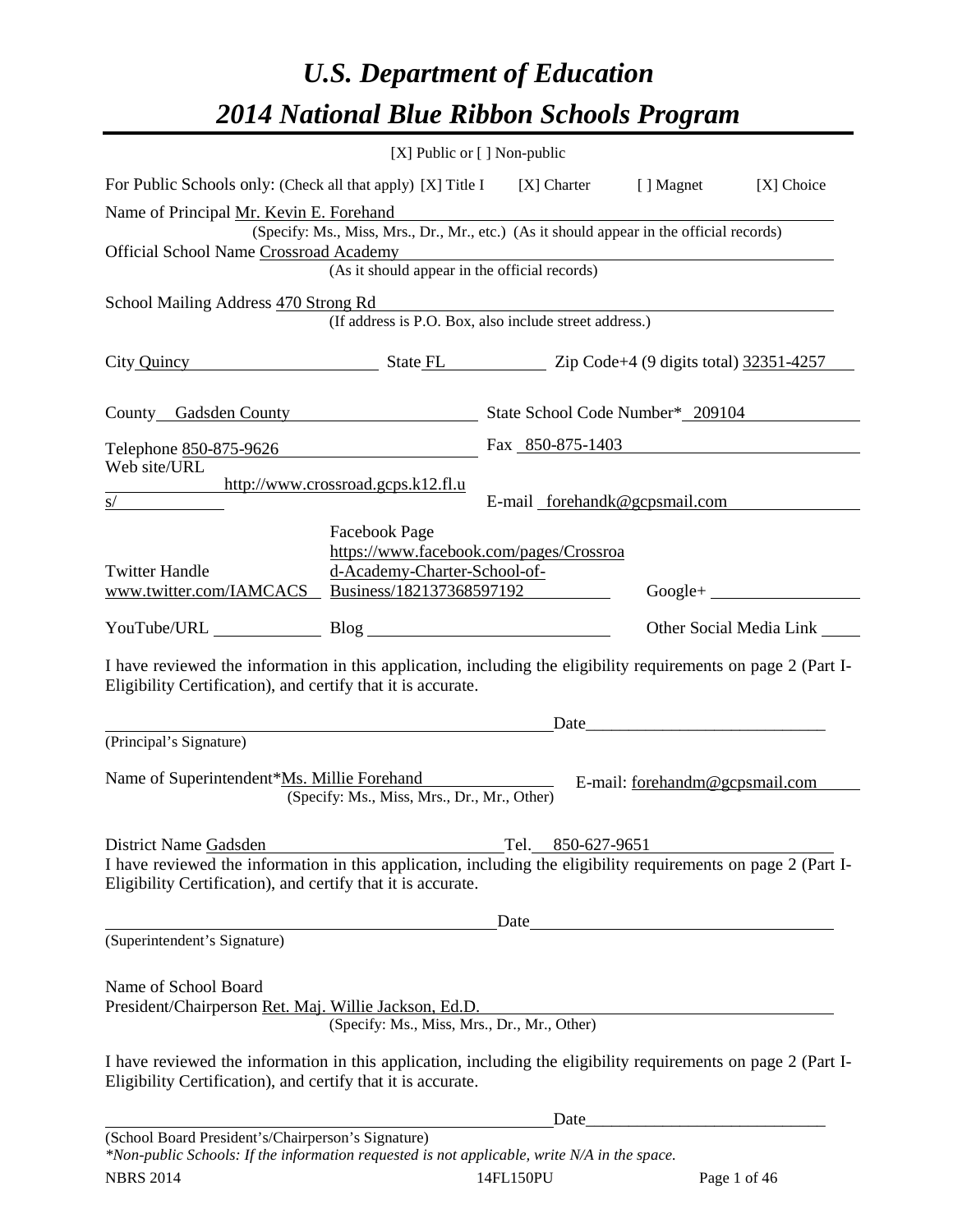#### **Include this page in the school's application as page 2.**

The signatures on the first page of this application (cover page) certify that each of the statements below concerning the school's eligibility and compliance with U.S. Department of Education, Office for Civil Rights (OCR) requirements is true and correct.

- 1. The school configuration includes one or more of grades K-12. (Schools on the same campus with one principal, even a K-12 school, must apply as an entire school.)
- 2. The school has made its Annual Measurable Objectives (AMOs) or Adequate Yearly Progress (AYP) each year for the past two years and has not been identified by the state as "persistently dangerous" within the last two years.
- 3. To meet final eligibility, a public school must meet the state's AMOs or AYP requirements in the 2013-2014 school year and be certified by the state representative. Any status appeals must be resolved at least two weeks before the awards ceremony for the school to receive the award.
- 4. If the school includes grades 7 or higher, the school must have foreign language as a part of its curriculum.
- 5. The school has been in existence for five full years, that is, from at least September 2008 and each tested grade must have been part of the school for the past three years.
- 6. The nominated school has not received the National Blue Ribbon Schools award in the past five years: 2009, 2010, 2011, 2012, or 2013.
- 7. The nominated school has no history of testing irregularities, nor have charges of irregularities been brought against the school at the time of nomination. The U.S. Department of Education reserves the right to disqualify a school's application and/or rescind a school's award if irregularities are later discovered and proven by the state.
- 8. The nominated school or district is not refusing Office of Civil Rights (OCR) access to information necessary to investigate a civil rights complaint or to conduct a district-wide compliance review.
- 9. The OCR has not issued a violation letter of findings to the school district concluding that the nominated school or the district as a whole has violated one or more of the civil rights statutes. A violation letter of findings will not be considered outstanding if OCR has accepted a corrective action plan from the district to remedy the violation.
- 10. The U.S. Department of Justice does not have a pending suit alleging that the nominated school or the school district as a whole has violated one or more of the civil rights statutes or the Constitution's equal protection clause.
- 11. There are no findings of violations of the Individuals with Disabilities Education Act in a U.S. Department of Education monitoring report that apply to the school or school district in question; or if there are such findings, the state or district has corrected, or agreed to correct, the findings.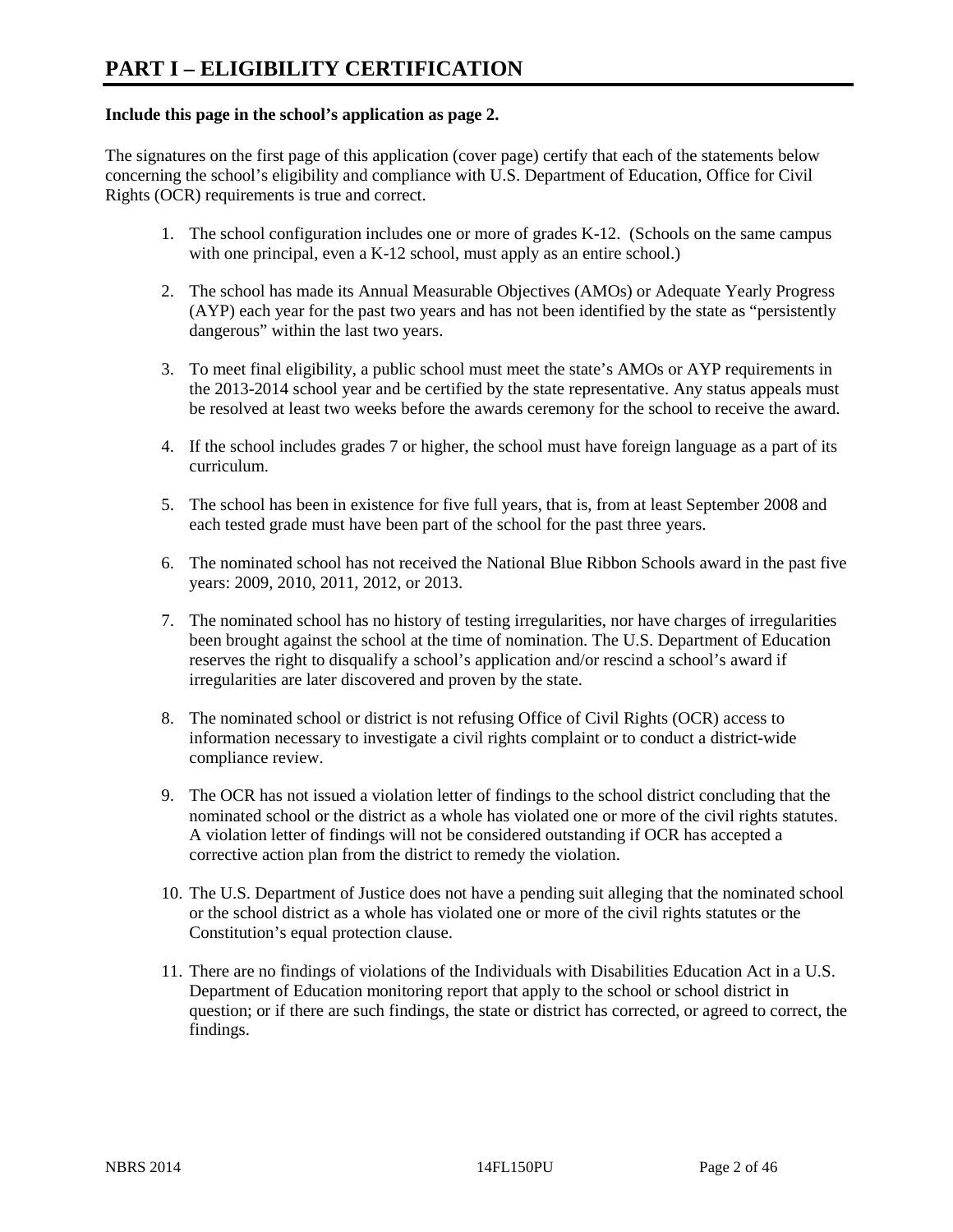### **PART II - DEMOGRAPHIC DATA**

#### **All data are the most recent year available.**

**DISTRICT** (Question 1 is not applicable to non-public schools)

| -1. | Number of schools in the district<br>(per district designation): | 8 Elementary schools (includes K-8)<br>2 Middle/Junior high schools |
|-----|------------------------------------------------------------------|---------------------------------------------------------------------|
|     |                                                                  | 2 High schools                                                      |
|     |                                                                  | 1 K-12 schools                                                      |

13 TOTAL

**SCHOOL** (To be completed by all schools)

- 2. Category that best describes the area where the school is located:
	- [] Urban or large central city
	- [ ] Suburban with characteristics typical of an urban area
	- [ ] Suburban
	- [X] Small city or town in a rural area
	- [ ] Rural
- 3. 6 Number of years the principal has been in her/his position at this school.
- 4. Number of students as of October 1 enrolled at each grade level or its equivalent in applying school:

| Grade                           | # of         | # of Females | <b>Grade Total</b> |
|---------------------------------|--------------|--------------|--------------------|
|                                 | <b>Males</b> |              |                    |
| PreK                            | 20           | 18           | 38                 |
| K                               | 17           | 24           | 41                 |
| $\mathbf{1}$                    | 17           | 17           | 34                 |
| $\mathbf{2}$                    | 21           | 11           | 32                 |
| 3                               | 16           | 15           | 31                 |
| 4                               | 20           | 20           | 40                 |
| 5                               | 18           | 18           | 36                 |
| 6                               | 20           | 20           | 40                 |
| 7                               | 16           | 20           | 36                 |
| 8                               | 16           | 21           | 37                 |
| 9                               | 15           | 6            | 21                 |
| 10                              | $\theta$     | $\theta$     | 0                  |
| 11                              | 0            | 0            | 0                  |
| 12                              | 0            | 0            | 0                  |
| <b>Total</b><br><b>Students</b> | 196          | 190          | 386                |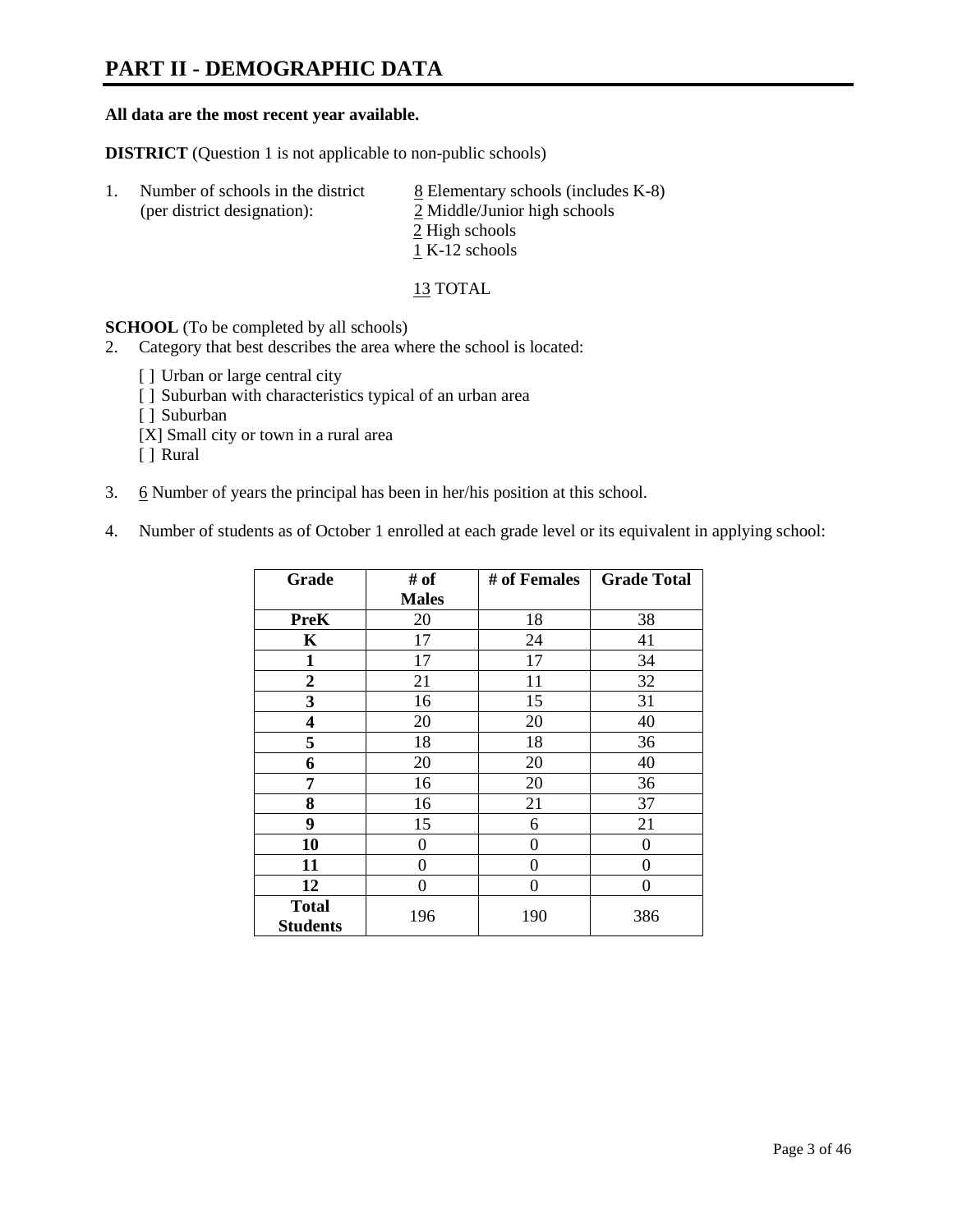the school: 1 % Asian

5. Racial/ethnic composition of 0 % American Indian or Alaska Native 78 % Black or African American 20 % Hispanic or Latino 0 % Native Hawaiian or Other Pacific Islander 0 % White 1 % Two or more races **100 % Total** 

(Only these seven standard categories should be used to report the racial/ethnic composition of your school. The Final Guidance on Maintaining, Collecting, and Reporting Racial and Ethnic Data to the U.S. Department of Education published in the October 19, 2007 *Federal Register* provides definitions for each of the seven categories.)

6. Student turnover, or mobility rate, during the 2012 - 2013 year: 7%

This rate should be calculated using the grid below. The answer to (6) is the mobility rate.

| <b>Steps For Determining Mobility Rate</b>         | Answer |
|----------------------------------------------------|--------|
| (1) Number of students who transferred to          |        |
| the school after October 1, 2012 until the         | 12     |
| end of the school year                             |        |
| (2) Number of students who transferred             |        |
| <i>from</i> the school after October 1, 2012 until | 12     |
| the end of the 2012-2013 school year               |        |
| (3) Total of all transferred students [sum of      | 24     |
| rows $(1)$ and $(2)$ ]                             |        |
| (4) Total number of students in the school as      | 350    |
| of October 1                                       |        |
| $(5)$ Total transferred students in row $(3)$      | 0.069  |
| divided by total students in row (4)               |        |
| $(6)$ Amount in row $(5)$ multiplied by 100        |        |

### 7. English Language Learners (ELL) in the school: 5 %

18 Total number ELL

Number of non-English languages represented: 1 Specify non-English languages: Spanish

8. Students eligible for free/reduced-priced meals: 100 %

Total number students who qualify: 386

If this method is not an accurate estimate of the percentage of students from low-income families, or the school does not participate in the free and reduced-priced school meals program, supply an accurate estimate and explain how the school calculated this estimate.

This year all students qualified for free meals under the federal community eligibility option.

Identified students are those found automatically eligible for free school meals, without a paper application, because they are in foster care or Head Start, are homeless, are migrant, or are living in households that

receive SNAP/Food Stamps, TANF cash assistance or the Food Distribution Program on Indian Reservations benefits.

Community Eligibility is available in all schools where 40 percent or more of the students meet this definition.

NBRS 2014 2001 14FL150PU Page 4 of 46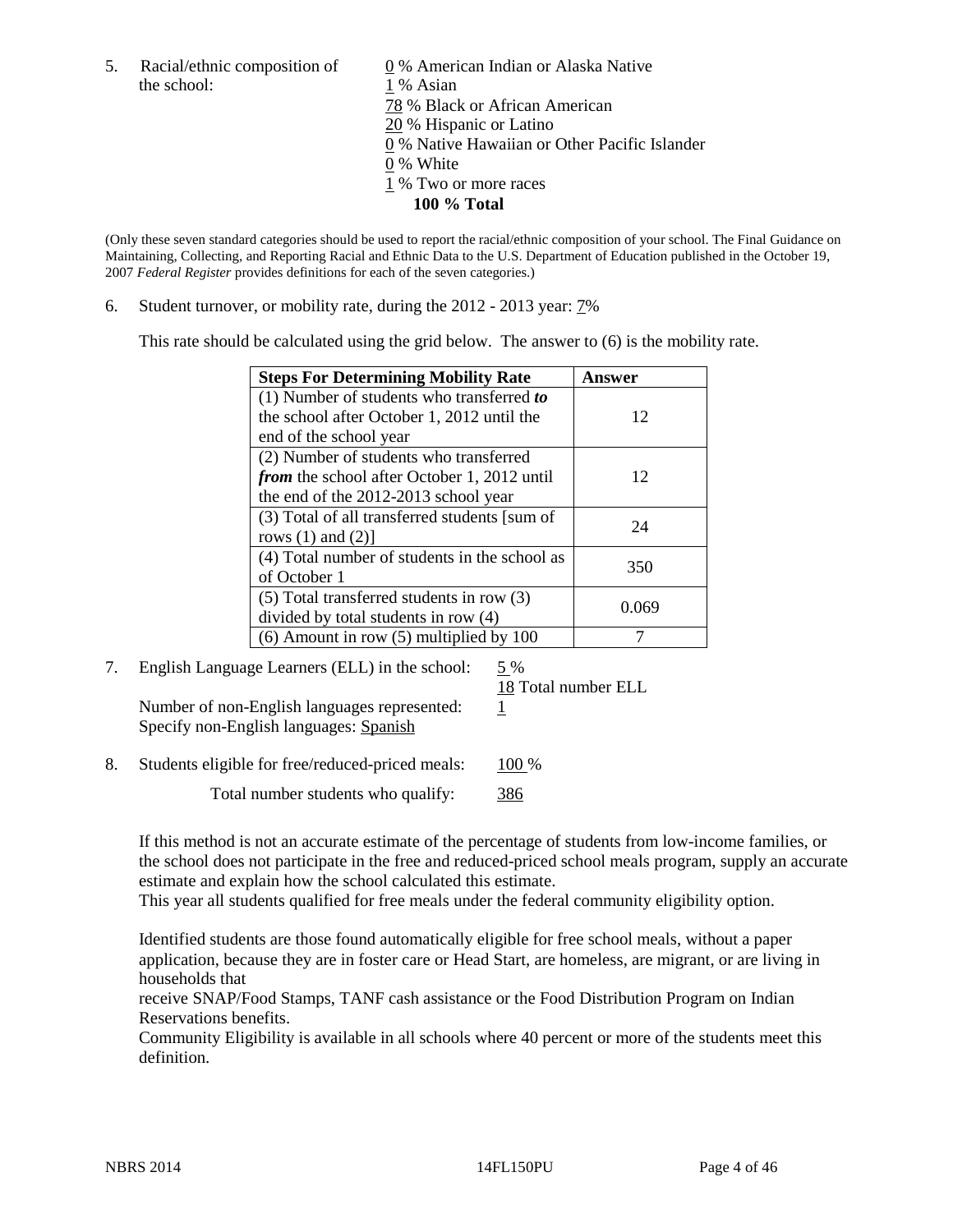28 Total number of students served

Indicate below the number of students with disabilities according to conditions designated in the Individuals with Disabilities Education Act. Do not add additional categories.

| 0 Autism                | 0 Orthopedic Impairment                 |
|-------------------------|-----------------------------------------|
| 0 Deafness              | 0 Other Health Impaired                 |
| 0 Deaf-Blindness        | 3 Specific Learning Disability          |
| 1 Emotional Disturbance | 7 Speech or Language Impairment         |
| 0 Hearing Impairment    | 0 Traumatic Brain Injury                |
| 0 Mental Retardation    | 0 Visual Impairment Including Blindness |
| 0 Multiple Disabilities | 0 Developmentally Delayed               |
|                         |                                         |

10. Use Full-Time Equivalents (FTEs), rounded to nearest whole numeral, to indicate the number of personnel in each of the categories below:

|                                       | <b>Number of Staff</b> |
|---------------------------------------|------------------------|
| Administrators                        |                        |
| Classroom teachers                    | 19                     |
| Resource teachers/specialists         |                        |
| e.g., reading, math, science, special | 6                      |
| education, enrichment, technology,    |                        |
| art, music, physical education, etc.  |                        |
| Paraprofessionals                     |                        |
| Student support personnel             |                        |
| e.g., guidance counselors, behavior   |                        |
| interventionists, mental/physical     |                        |
| health service providers,             |                        |
| psychologists, family engagement      |                        |
| liaisons, career/college attainment   |                        |
| coaches, etc.                         |                        |
|                                       |                        |

11. Average student-classroom teacher ratio, that is, the number of students in the school divided by the FTE of classroom teachers, e.g.,  $22:1$  18:1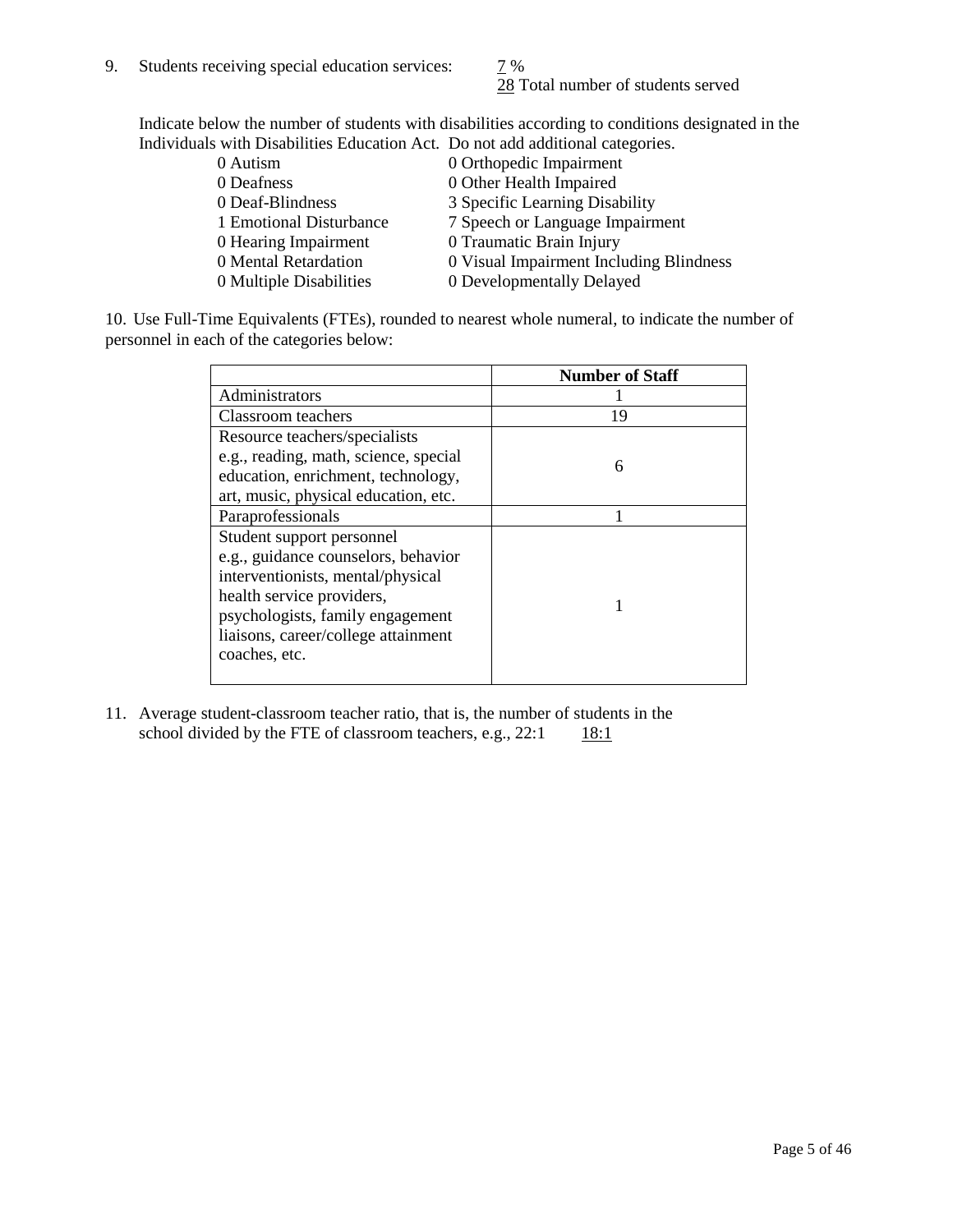12. Show daily student attendance rates. Only high schools need to supply yearly graduation rates.

| <b>Required Information</b> | 2012-2013 | 2011-2012 | 2010-2011 | 2009-2010 | 2008-2009 |
|-----------------------------|-----------|-----------|-----------|-----------|-----------|
| Daily student attendance    | 96%       | 96%       | ን7%       | 97%       | 96%       |
| High school graduation rate | 0%        | 9%        | 0%        | 0%        | 0%        |

#### 13. **For schools ending in grade 12 (high schools)**

Show percentages to indicate the post-secondary status of students who graduated in Spring 2013

| <b>Post-Secondary Status</b>                  |    |
|-----------------------------------------------|----|
| Graduating class size                         |    |
| Enrolled in a 4-year college or university    | 0% |
| Enrolled in a community college               | 0% |
| Enrolled in career/technical training program | 0% |
| Found employment                              | 0% |
| Joined the military or other public service   | 0% |
| <b>Other</b>                                  | 2% |

14. Indicate whether your school has previously received a National Blue Ribbon Schools award. Yes  $No \underline{X}$ 

If yes, select the year in which your school received the award.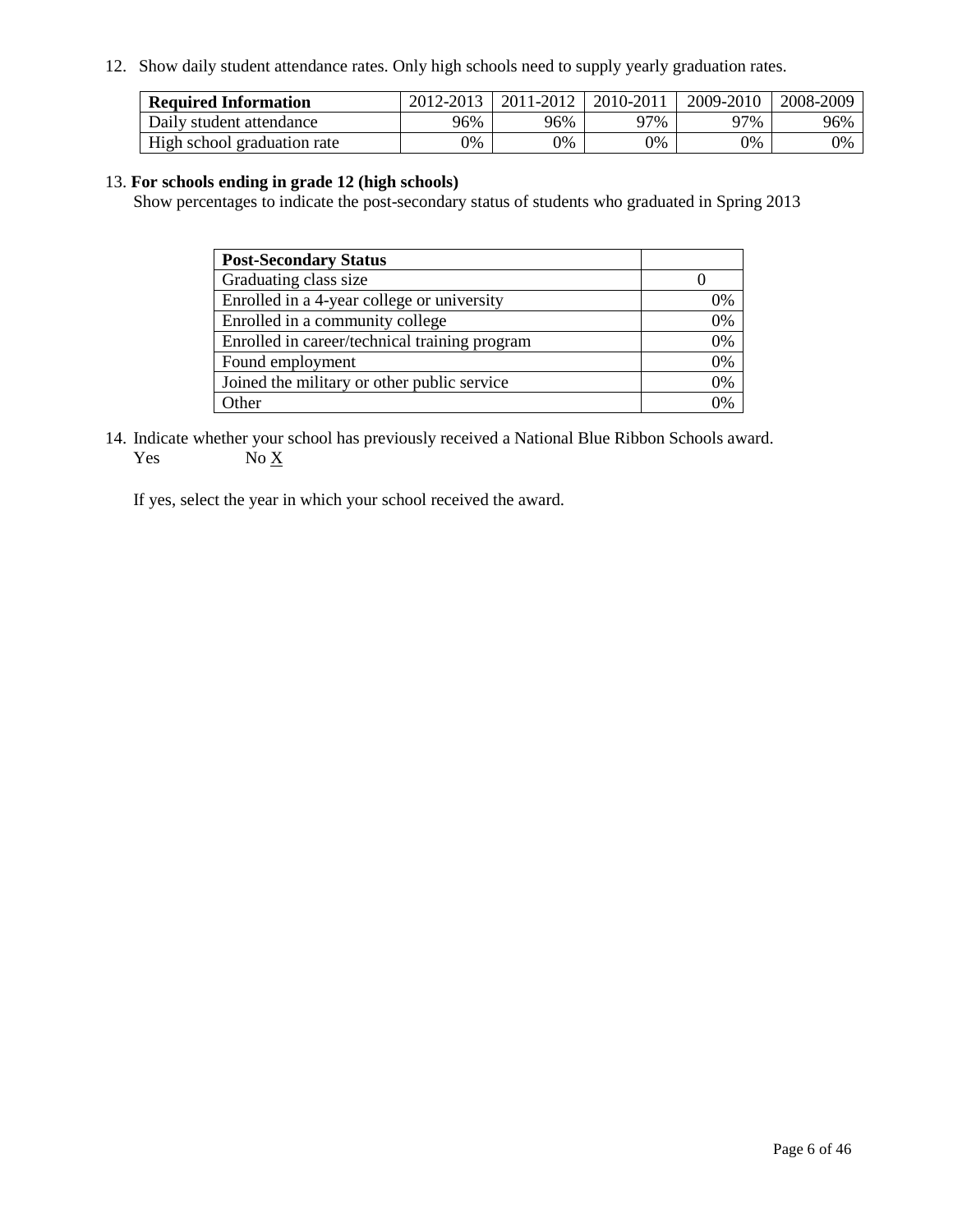### **PART III – SUMMARY**

Inspire. Achievement. Making a difference. Character. Accountability. Commitment. Service. The aforementioned core values embody the true essence of Crossroad Academy Charter School of Business (CACS), which forms the acronym "I AM CACS!" Crossroad Academy Charter School of Business is a combination school serving grades PK-9 that is dedicated to advancing the learning and well-being of all students. The school opened in August of 1998 with an initial class of 22 students. During the first year of operation, Crossroad Academy served at-risk students who required alternative education placement. These students were either suspended or expelled from the public school system.

After five years of operation, the faculty began to see a positive change in the behavior and academic performance of the students. A common thread noticed among all of the students was the fact that most lacked goals of their own. The administration knew that the students could not attain reachable goals on their own, and were more likely to move ahead when they knew what path to take to get there. The executive director knew it was harder to redirect troubled youth; so, the charter was revised to serve students in grades PK-8 in order to help children before they were labeled "at-risk."

The school is located in the small town of Quincy, Florida, the county seat for Gadsden County. Gadsden County is a rural agricultural community that is heavily dependent upon agriculture, county government, and public schools for its employment base. Thirty percent of the county's population of 45,000 residents lives below the poverty line. The median household income for families is \$35,593.

Crossroad Academy's mission is to "develop children's excellence and success," and the vision is a supportive and appropriate learning environment with an engaging curriculum and relevant educational experiences. At Crossroad Academy, students learn important life-long skills by working independently and cooperatively in all academic areas including foreign language, physical education, and technology. We believe that consistent high expectations and mutual respect foster self-discipline and lead to increased student performance. Administrators, teachers, students, and parents, along with the community, share responsibility for student needs.

All students who apply to the school participate in a randomized lottery. Everyone has an equal opportunity to attend our school. Each year there is strong competition for a very limited number of seats. During the 2013-2014 school year, the school received 367 applications; there were only 47 available slots. Our student body is the biggest strength of Crossroad Academy.

We have a diverse population of hardworking, dedicated students who believe in helping and working to accomplish the common goal of learning. Approximately 7% of the student population receives special education services and gifted instruction. The ethnic distribution is 78% African-American, 20% Hispanic, and 2% other. Currently, there are 18 English language learners (ELL). All of the students at Crossroad Academy receive free breakfast and lunch through the countywide "community eligibility option" of the food service program.

Crossroad Academy has several unique programs. Business is interwoven throughout our curriculum. Every class is a business and monthly they come together to operate as a micro society. Secondary students participate in courses that prepare them for industry certifications in the Microsoft Office Suite Bundle and Internet Business Associate programs. All ninth grade students participate in the LEAP Program (Leadership, Excellence and Advanced Placement Program), a college and career preparatory program. Crossroad Academy schedules a daily block of time for a program called "ER!" During ER, which stands for enrichment and remediation, students receive intense, individualized instruction to reinforce skills they fail to master. Students who excel receive advanced instruction during this time.

Extra-curricular activities, clubs, and interscholastic sports include: National Junior Honor Society, National Junior Beta Club, Student Government and Future Business Leaders of America, School Newspaper,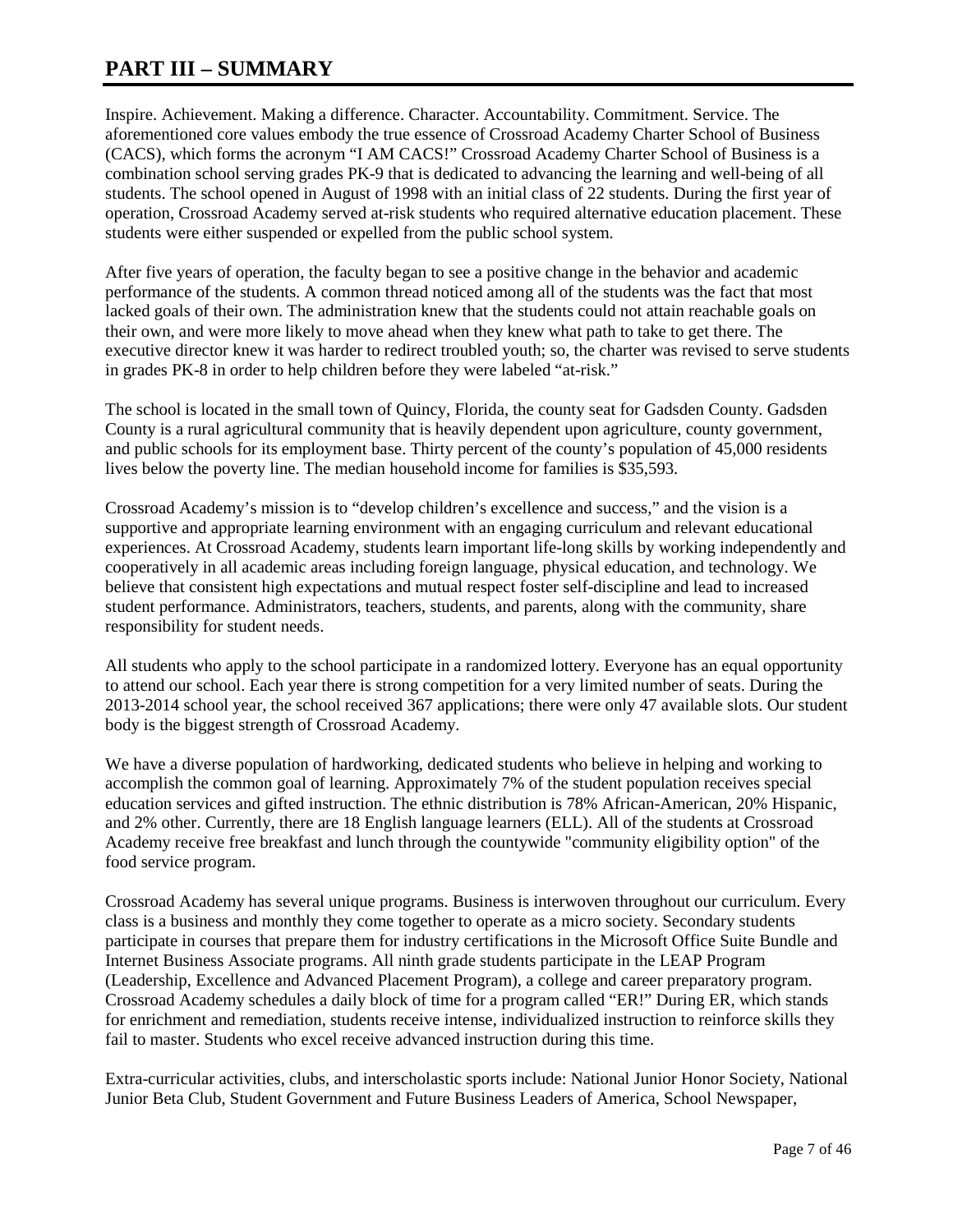Yearbook, Royal Court, Boys Basketball, Girls Basketball, Soccer, Lacrosse, Track and Field Team, Anchor Club, Peer Tutoring, and Girls Cheerleading.

Crossroad Academy has received awards and recognition for excellence in academics and other areas of achievement. In 2006, the state of Florida awarded our school the "Top Ten Charter School Award." Success continued as we earned the "Superintendent's Making the Grade Award" in 2008, 2009, 2010, 2011, 2012, and 2013 for attaining a school grade of "A." An exceptional year was 2009, when we were designated a "High Performing Charter School" by the Florida Department of Education for high academic achievement. In 2009 and 2013, we were recognized as a Distinguished Title I School by the Florida Department of Education.

Crossroad Academy students and staff have demonstrated commitment to student success and reached the milestone of exemplary performance and gains for children who were labeled "disadvantaged." Our "disadvantaged" students have dispelled the myth that they cannot learn. What better way to reward our school community for the hard work and dedication than to receive designation as the first National Blue Ribbon School in our county's history.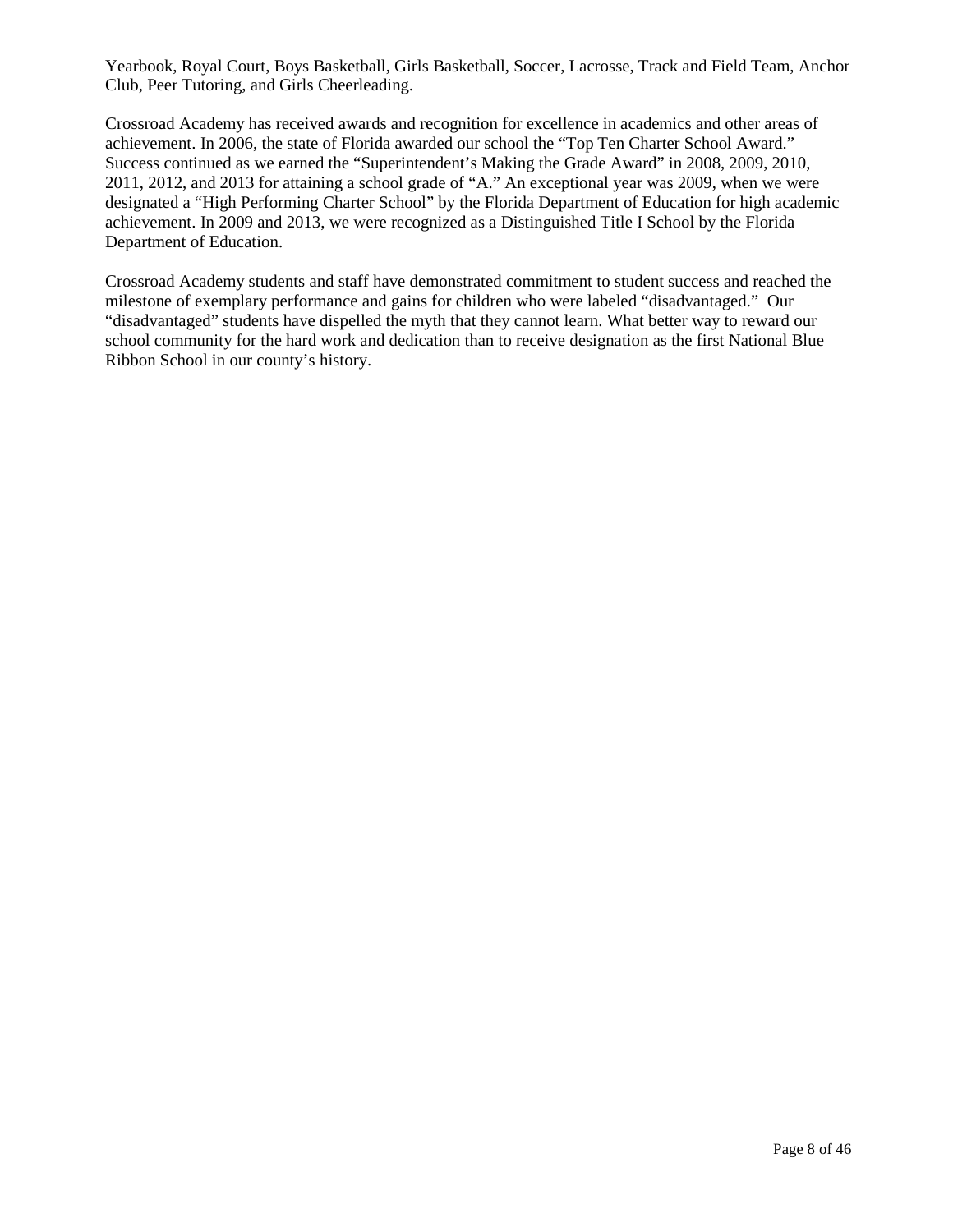#### **1. Assessment Results:**

1a. The Florida Comprehensive Assessment Test (FCAT) measures student performance on selected benchmarks in reading, mathematics, writing, and science that are defined by the Next Generation Sunshine State Standards (NGSSS). We are expected to teach the content found in the NGSSS.

Achievement Levels describe the success a student has achieved with the content assessed. Achievement Levels range from 1 to 5, with Level 1 being the lowest and Level 5 being the highest. To be considered on grade level, students must achieve Level 3 or higher. Level 3 indicates satisfactory performance.

The following Achievement Level Policy Definitions apply to FCAT 2.0 Reading, Math, and Science:

- Level 5: Students at this level demonstrate mastery of the most challenging content of the Next Generation Sunshine State Standards.
- Level 4: Students at this level demonstrate an above satisfactory level of success with the challenging content of the Next Generation Sunshine State Standards.
- Level 3: Students at this level demonstrate a satisfactory level of success with the challenging content of the Next Generation Sunshine State Standards.
- Level 2: Students at this level demonstrate a below satisfactory level of success with the challenging content of the Next Generation Sunshine State Standards.
- Level 1: Students at this level demonstrate an inadequate level of success with the challenging content of the Next Generation Sunshine State Standards.
- Levels 3, 4, and 5 are the only levels considered to be acceptable for both the school and the state.

1b. According to the data tables, students at Crossroad Academy have, for the most part, shown a consistent pattern of success on the Florida Comprehensive Assessment Test (FCAT). Overall, the average number of students who scored at or above grade level in Math (81%) is higher than those who scored at or above grade level in Reading (76%). This trend is also evident in all grades tested, except for 5th and 7th where the same number of students scored at or above grade level. We attribute our high Math scores to the fact that we have used the same Math curriculum for the past 15 years. We have mastered the program and know how to adjust it to fit the needs of our students. Our Reading scores aren't very low, but they are not as well as the Math. Over the past few years, we have switched Reading curricula for various reasons, some of which include changes in the state adoption list and changes in the publishing company's ability to meet the common core standards.

Over the past few years Crossroad Academy has grown significantly in size. Originally started as a K-8 school with one class per grade, we eventually added a second class to each grade level and now serve students in PK-9th grade. This growth has caused an influx of students with varying backgrounds and skill levels. Changes such as these cause a shift in performance outcome quite a bit. When we increase the number of accepted students, we risk increasing the number of students who are performing below grade level. Each year teachers are challenged to move a new set of students from subpar to par in less than one year. When this doesn't happen, our data is adversely affected.

Another problem we have run into is that the new teachers, with little to no experience, are sometimes the ones responsible for increasing student achievement. At times, inexperienced teachers have proven to be less effective as it relates to student achievement. Much of their non-instructional time is spent in training, trying to ensure they understand the curricula and all that needs to be taught in order for the students to master the skills and standards. This takes away from time needed to plan and prepare for valuable instruction.

A slow decline in the percentage of students scoring at or above grade level is represented in most of the tables for each grade. However, Crossroad Academy has been able to maintain a school grade of "A" and feels that enrollment has stabilized since reaching our enrollment cap for most grades. We also believe that we have been able to maintain our grade by demonstrating growth in Reading and Math. So even when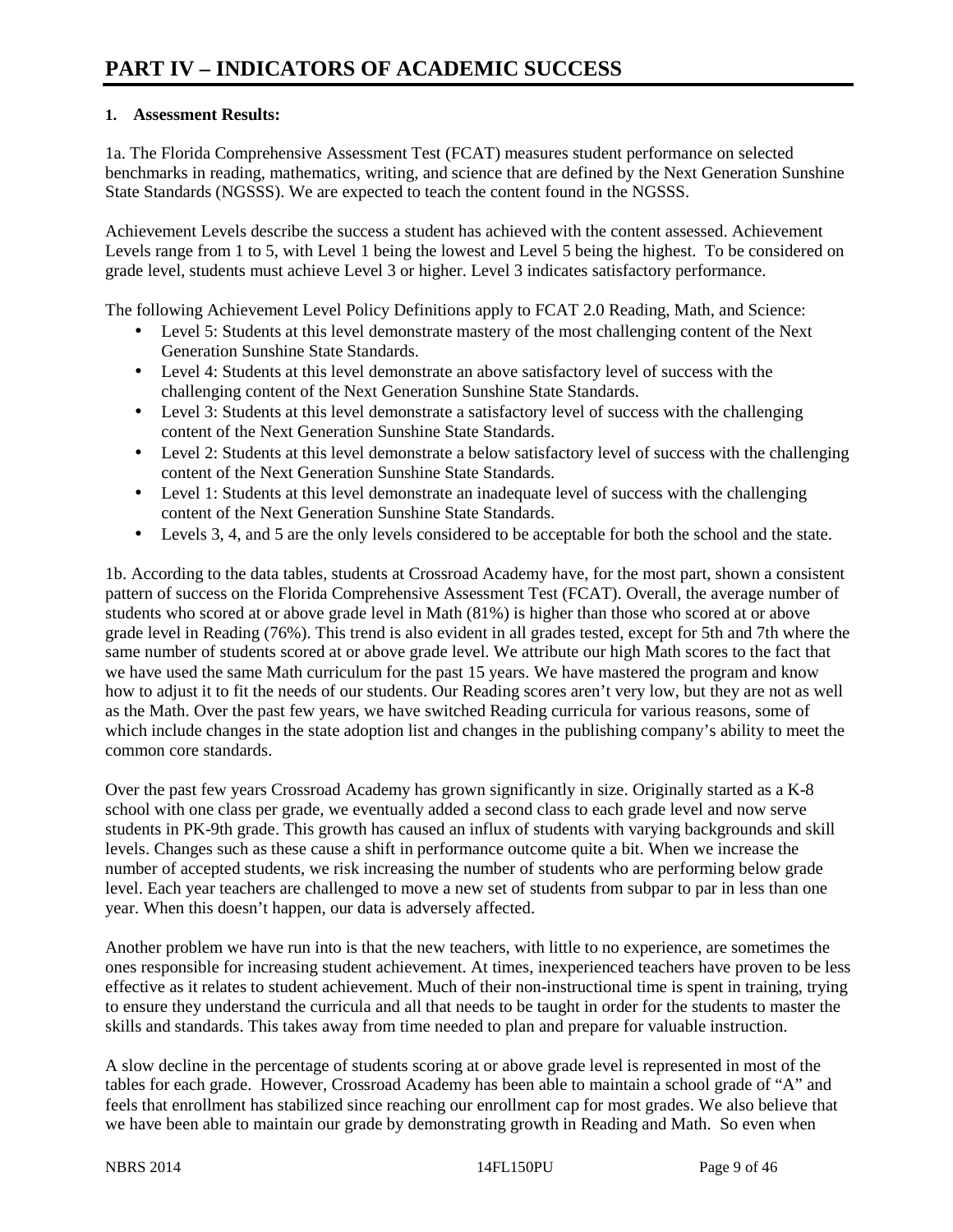students aren't quite able to achieve mastery, we have been able to move a majority of them at least one level higher.

Lastly, we accredit some of the decline in scores to the shift that has taken place. The standardized assessment given by the Florida Department of Education (FDOE) has fully transitioned from the FCAT to FCAT 2.0 to align with the current student academic content standards. The FCAT 2.0 measures student achievement of the Next Generation Sunshine State Standards (NGSSS) in Reading and Mathematics. The test was upgraded to assess students' mastery of more rigorous standards in transition to common core, and a different scale score was used. This change resulted in fewer students performing above grade level.

#### **2. Using Assessment Results:**

To ensure that students are adequately prepared for the FCAT, Crossroad Academy Charter School of Business infuses test preparation into the curriculum from the very beginning of the school year.

During the first three weeks of school, students are given a diagnostic exam. These results serve as our baseline data and provide very valuable information. From the baseline data, we are able to identify areas of deficiency and special education needs for our students. These tests are also used to generate a predicted level of achievement on the FCAT. Next, they are used to create year-long plans for instruction. They help determine pacing and chronological order of instruction.

Students are then tested on a quarterly basis. At the end of each quarter, we administer a benchmark assessment. This test usually measures the exact same skills as the diagnostic exam for the purpose of calculating growth. From here, instruction is adjusted to fit the changing needs of the students as a whole. Teachers use this data to choose cooperative learning groups, instructional materials, etc.

Our progress monitoring tool is web-based and is used to monitor the progress of individual students. Instruction and assessment with iReady is adapted to meet each student where they are in terms of the reading and math NGSSS. Students complete iReady progress monitoring assessments once a month and are given a prescription of which skills and topics to work on based on their results. Students are in the lab once a week per subject and are allowed to work at their own pace. Teachers are able to log into iReady and adjust instruction and/or assessments based on other assessment results and teacher discretion.

Student progress is shared with parents in a variety of ways. Individual reports are generated after each test and sent home with parents to view. We also hold parent nights once a month and choose one of these nights to make sure that parents are able to understand and comprehend the data. We also provide them with resources to be used at home to help increase student progress, such as iReady and other instructional support tools.

Crossroad Academy prides itself on being a high performing charter school. This status is based mainly on FCAT test results. We consider ourselves to be very transparent. We allow our parents to have access to our classrooms, grade books, and all information regarding school performance. We depend on our success to attract new families and students to the community and school.

#### **3. Sharing Lessons Learned:**

The mission and vision of Crossroad Academy Charter School of Business are based in the preparation of individuals to become competitive in the 21st century. As a charter school, Crossroad Academy has the freedom to devise programs that enrich instruction and enhance student achievement. Professional development is an integral part of communicating effective strategies amongst educational professionals. Crossroad Academy, as a frontrunner in the educational community, serves as the pinnacle of excellence to which many other educational institutions look for direction and guidance.

Teachers and administrators from Crossroad Academy are required to submit a professional development plan annually that outlines their strategies for developing a higher level of expertise in their subject area.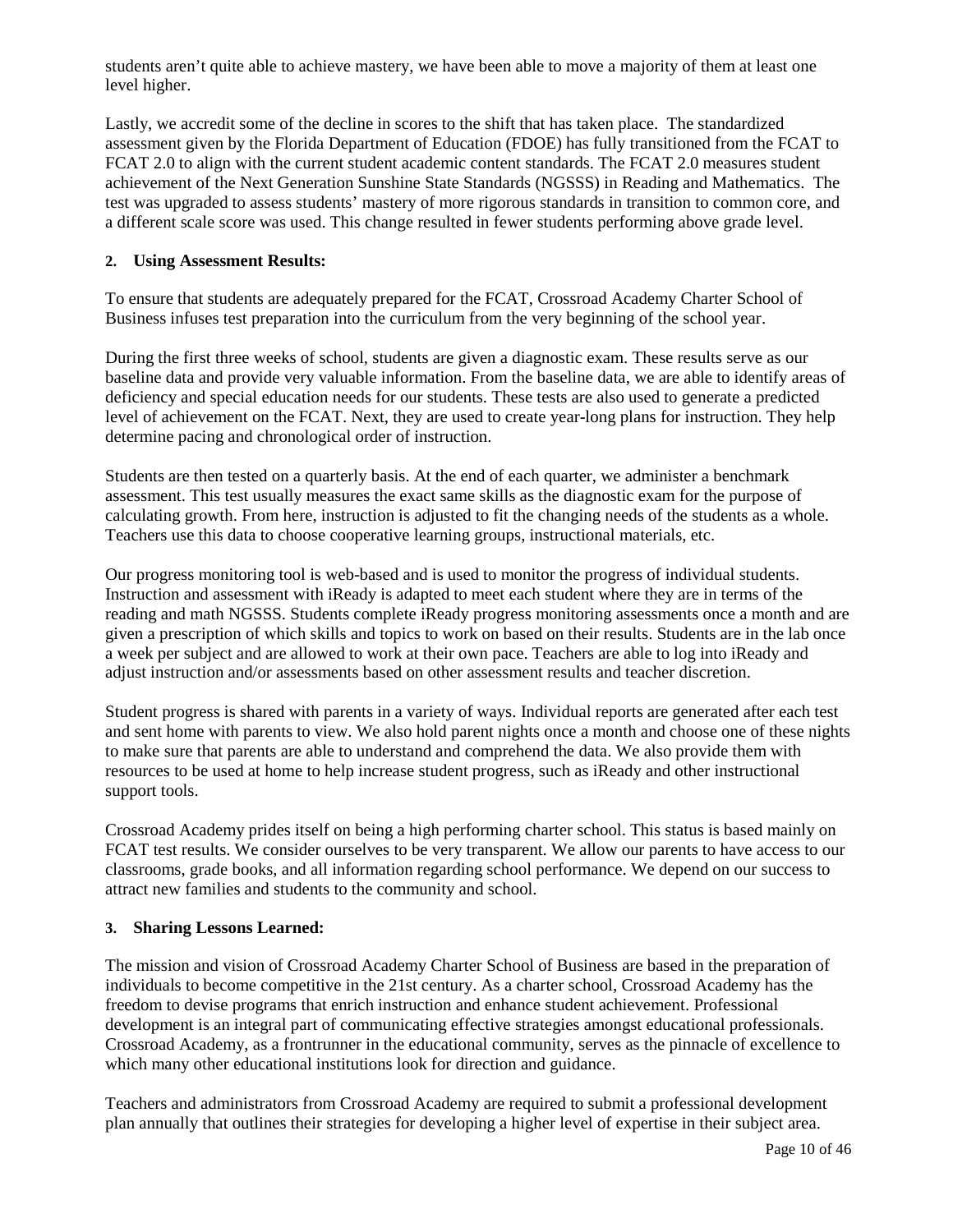Usually, this involves some form of training that lends itself to the development of a group in the professional learning community, and provides the educator with the opportunity to deliver useful information to his peers. Crossroad Academy prides itself on being a "training ground" for educational professionals who become undeniable experts and dedicate themselves to continuity in development.

Because Crossroad Academy has established itself as the premier educational institution in its area, members of the faculty and staff are often called upon to deliver in-service trainings at other schools in the district. Our educators have served on Southern Association of Colleges and Schools (SACS) Accreditation teams, judged science projects for other schools in the district, and participated in lesson study ventures dedicated to improving instruction at every level. When Crossroad faculty participates in professional development, they are advised to be very participatory, not only seeking to glean knowledge from the presenter, but also to impart knowledge and provide strategies to others.

Because the assessment scores at Crossroad Academy have seen a drastic rise in the past four years, we find ways to deliver assistance to institutions who are still seeking their niche in the development of quality lessons. For example, through the SUMMIT (Science Understanding, Math Mentoring Integrated with Technology) program, sponsored by the University of Central Florida, our science experts have had the opportunity to upload several successful lessons to the CPALMS database.

Crossroad Academy realizes the importance of developing and maintaining a professional learning community that extends outside the walls of our school, and we consistently seek opportunities to enrich the educational experiences of others.

#### **4. Engaging Families and Community:**

Crossroad Academy Charter School of Business serves a pocket of high needs in a county known for its lack of focus on the needs of the whole child. We understand that focusing on the needs of the whole child better equips them to reach their full learning potential. Crossroad Academy has implemented several strategies to engage families and community to improve student achievement. The following three have been most successful in working with family and community members for student success and school improvement.

At Crossroad Academy, we provide a structure for our parents to meet with teachers, converse with other parents, and learn ways to support their child's academic development. In July, our teaching staff participates in a bus tour of neighborhoods in the county. During the tour, teachers visit the homes, community centers and neighborhood parks to welcome and introduce themselves to the students & parents. Emerging from this tour is respect for the importance of families in raising academic expectations among students, regardless and inclusive of where they come from each morning.

For the first day of school, we promote the "Fathers Take your Children to School Day" initiative. Research shows that actively involved fathers are a positive force in the lives of their children and their community. We sent fliers to community businesses, churches, and homes inviting our fathers, grandfathers, godfathers, brothers, uncles, pastors, cousins, and father figures to bring their children to school on the first day; 93 percent of our families participated. Community partners provided coffee and snacks for the families, assisted with registration, and served as tour guides for parents and students. Dads impact our students throughout the school year, volunteering to work with students in the classroom, reading to students, specifically students needing additional support. For example, our third grade teacher had a group of students who experienced difficulty in learning their multiplication facts. One of our dads devoted 2 hours per week in the classroom working with the students. After five weeks of flash card drills and multiplication activities, the students mastered their multiplication facts.

Crossroad Academy hosts a monthly "Family Night" to provide the support that families need to effectively parent and serve as advocates for their children. This includes keeping our families updated on school news and helping them to use data monitoring to support their children's progress. Parents of Crossroad Academy students enjoy seeing their students share their talents as well as their academic successes. During Family Night, we invite parents to come and see various grade levels perform. Whether it is a division or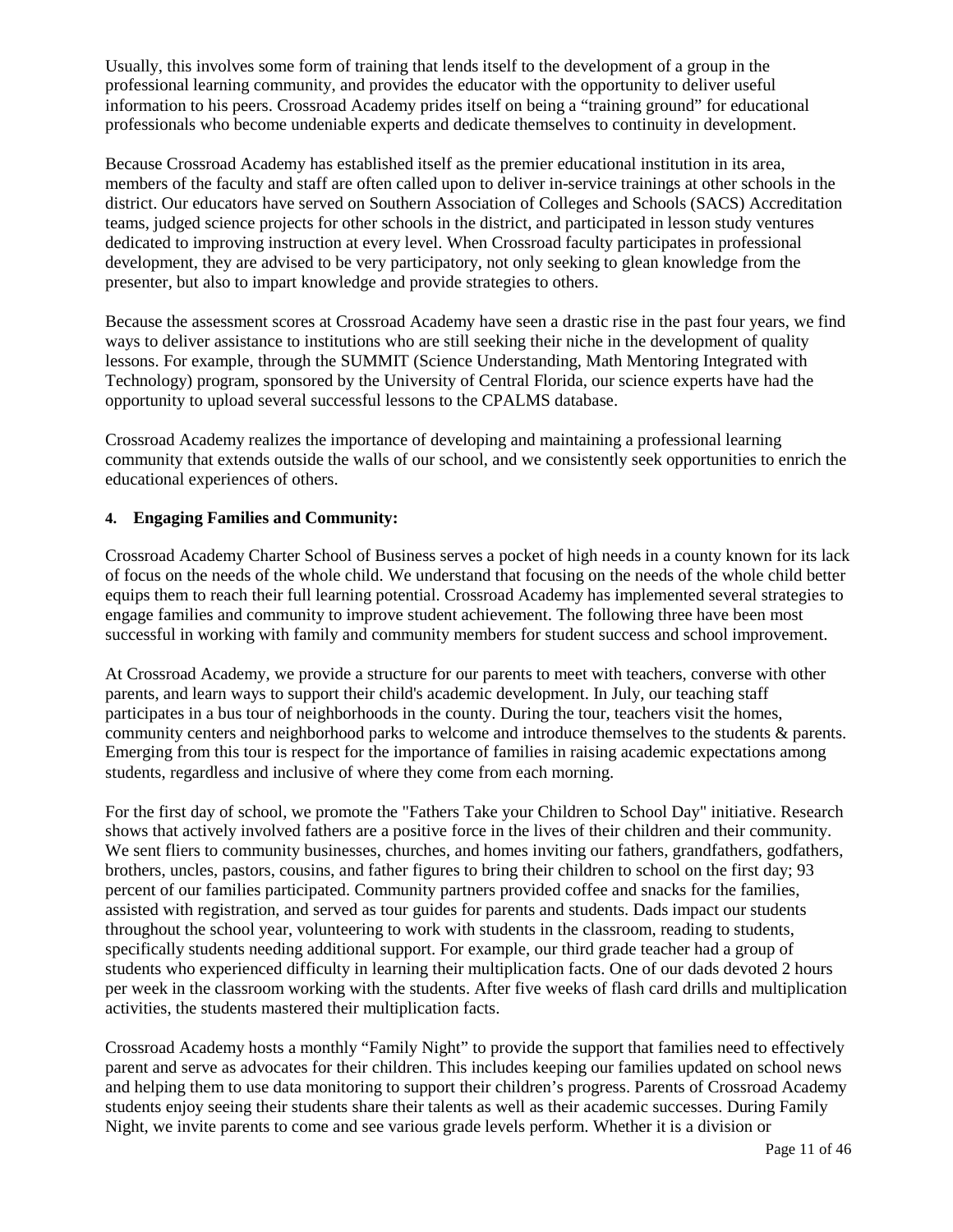multiplication rap, dance, song, or poetry, these nights are a hit at Crossroad Academy. Additionally, we collaborate with community partners to provide services that support student and family growth/development and address the challenges that our families face. Families also get the opportunity to talk with other parents and share ideas for successful practices at home. During these family night presentations, all stakeholders are afforded the opportunity to provide support for teachers to bridge barriers of culture, class, and language.

These aforementioned strategies strongly help foster positive relationships with our families and the community we have vowed to serve. They also raise student achievement. When families and communities take an active interest in what the students are learning, students display more positive attitudes toward school and behave better in and out of school. We take pride in our high parental involvement and the collaborative efforts of the families, parents, and community partners that have strengthened student achievement. Crossroad Academy is deeply grateful for our parent volunteers, community volunteers, and our partners in education. As the African proverb states, "It takes a village to raise a child."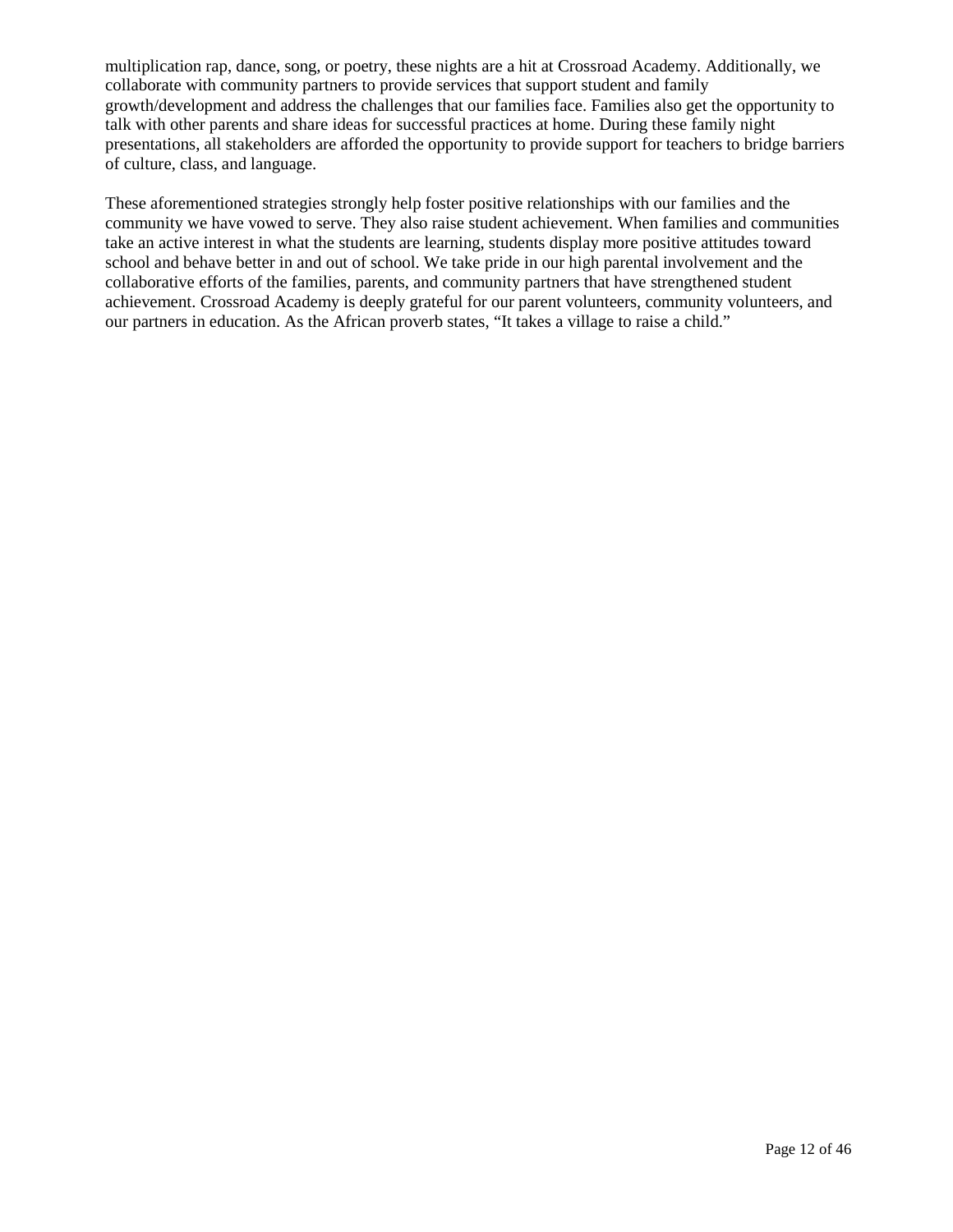### **1. Curriculum:**

When enrolling their children at Crossroad Academy, parents expect a first class experience, which requires a first class curriculum. A good curriculum is inseparable from a school's achievement standards for students. The purpose of a curriculum is to provide a mechanism by which students master the skills and content articulated in the learning standards; it is not a simple description of the topics on which students and teachers spend their time.

Crossroad Academy has adopted the Common Core State Standards (CCSS), which provide appropriate benchmarks for all students, regardless of where they live. These standards define the knowledge and skills students should have within their K-12 education careers so that they will graduate high school with the ability to succeed in entry-level, credit-bearing academic college courses and in workforce training programs.

The CCSS:

- Are aligned with college and work expectations
- Are clear, understandable, and consistent
- Include rigorous content and application of knowledge through high-order skills
- Build upon strengths and lessons of current state standards
- Are informed by other top performing countries, so that all students are prepared to succeed in our global economy and society
- Are evidence-based

At Crossroad Academy, elementary scholars are enrolled in the core foundation courses of Reading & Language Arts, Math, Science, and Social Studies, which are taught daily. Our reading and language arts program builds upon essential college and career skills, including accessing complex text, finding and using text evidence, engaging in collaborative conversations, and writing to sources. The program also includes classroom libraries as students are immersed in reading throughout the day. Reading lists are carefully selected each year to engage students in a variety of reading genres. Mathematics is equally rigorous, as the elementary program builds understanding of mathematical concepts with ample practice to master essential skills. Most importantly, all concepts are taught through and practiced within a strong problem-solving environment and real-world connections. Additionally, elementary students are taught science, social studies, health, physical education, and foreign language, and supplemental instruction is provided through the use of digital and media instruction for all subjects.

Beginning with grade seven, our secondary scholars attempt even more rigorous coursework at earlier levels. English, Mathematics, Science, Social Studies, and Information Technology build the core schedule for our secondary students. Foreign Language, Physical Education, and College and Career Readiness supplement this course load. Advanced scholars are provided the opportunity for accelerated coursework, which allows them to earn up to six high school credits by grade eight. English 1, Algebra 1, Biology, and Health, along with two information technology courses, provide a stronger connection to college and career readiness. High school students began with Advanced Placement (AP) Human Geography in grade nine and can eventually earn up to eight AP credits. In addition, a sequence of information technology courses leads to industry certifications in Microsoft Office Suite and Internet Web Associate programs.

NBRS 2014 2014 14FL150PU Page 13 of 46 Health, fitness, and physical education are vital to our educational experience at Crossroad Academy. Students attend weekly health sessions sponsored by the Florida Department of Health. In connection with Kids Health, grade-appropriate lessons are delivered each Monday. On Tuesdays and Thursdays, our Physical Education instructors partner with Capital Health Plan and Titus Sports Academy-Champions to provide our students with high-energy fitness sessions. The Champions program is based on principles and techniques developed by Titus Sports Academy and designed to improve gross motor skills, flexibility, posture, balance, and coordination using a long-term physical development approach to fitness. Students are engaged in a fun, positive environment that increases confidence in their physical skills and abilities through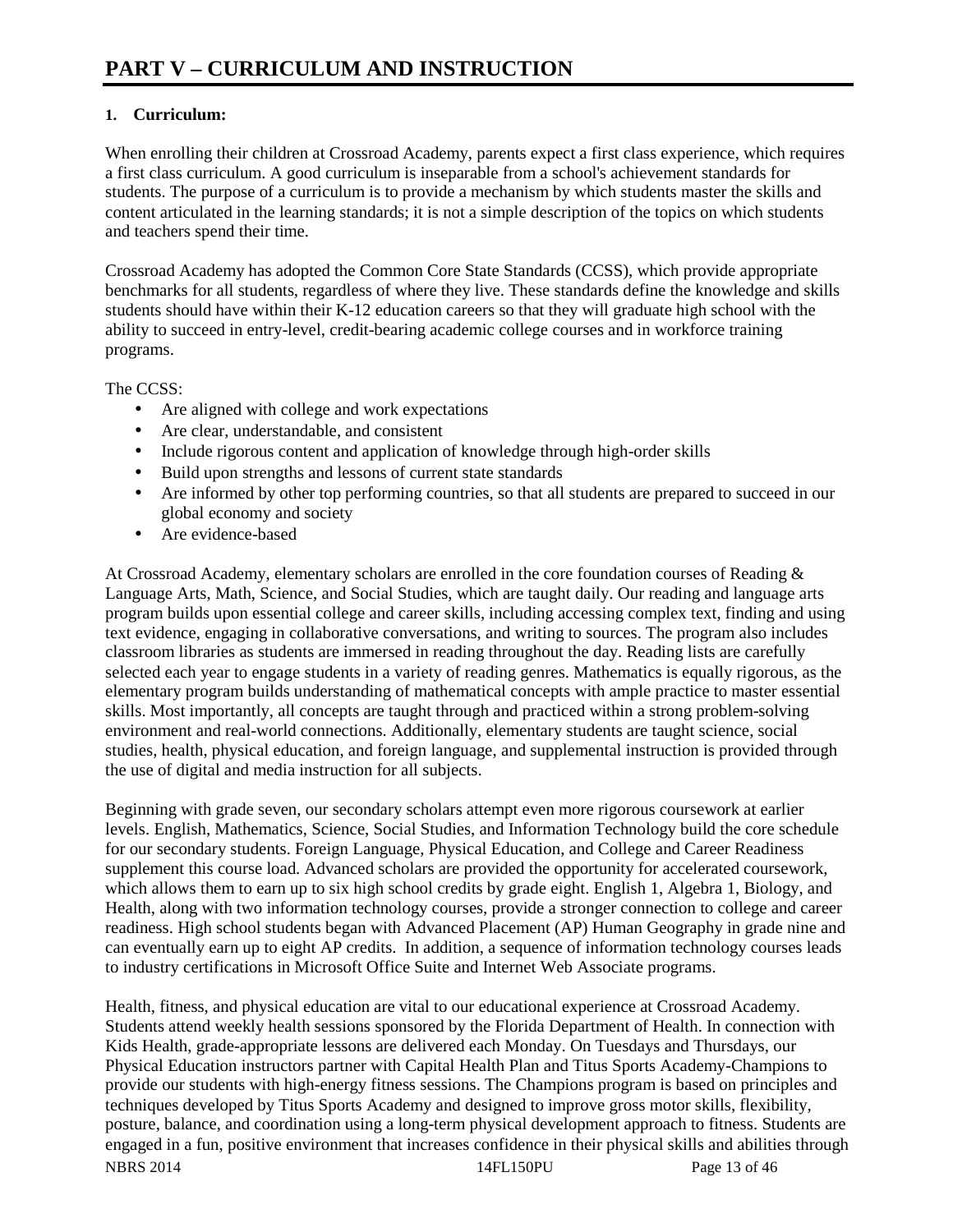physical quality development and tactical game play. On Wednesdays and Fridays, our scholars continue to engage in physical education.

One unique feature of Crossroad Academy is the incorporation of business throughout the entire curriculum. Specific skills are taught at every grade level based upon three pillars of success: entrepreneurship, financial literacy, and work readiness. While there is no course assigned to this instruction, business days are set aside for focus activities, which lead to our monthly Scorpion Town Center. In the town center, the capstone experiences of learned skills are put into action. Scholars buy and sell, present commercials, collect taxes, and analyze data. It is truly a highlight of our school.

#### **2. Reading/English:**

Instructional routines are an important part of the effective implementation of curriculum not only at Crossroad Academy, but at any educational institution with hopes of being of any service at all to scholars it educates. Crossroad Academy's elementary level reading program (Wonders) has several tools that are extremely useful for the differentiation of reading instruction.

At Crossroad, reading is interwoven throughout all subjects. Teachers take a very explicit approach to Reading instruction, which begins with building background knowledge, active reading, independent reading, and reading application. In primary classrooms where scholars are learning to read, teachers begin with explicit instruction in phonological and phonemic awareness. Students work intensely on developing language and vocabulary as the build from sounds to words and words to sentences, both orally and in written form. In elementary classrooms where scholars are reading to learn and absorb information, students build on skills and strategies that allow for deeper comprehension and application.

All classes are exposed to a wide variety of literary and informational complex texts at every grade level. Teachers guide students through each text as a whole group. As teachers model appropriate reading strategies, students are able to hear and interact with these texts. To develop deeper knowledge, students have multiple opportunities to apply strategies and confirm their understanding through reading workshop. During these daily workshops, students are divided into teams according to their level of reading proficiency. The teacher delivers individualized instruction and/or provides developmental activities according to the students' strengths and weaknesses. Different levels of performance look exactly alike from group to group, giving all students the impression that they are not separated by ability level. This method of differentiating instruction without causing students to be alienated from their classmate allows for non-threatening, engaging and diverse learning environment.

More specifically, leveled supplemental materials are provided, which enhance the ability to allow students to apply knowledge at their level. The use of technology also enhances instruction as teachers are able to engage students with colorful, interactive lessons, and digital content that can be assessed at home or on any web based platform. Teachers spend the majority of their reading time in class allowing students to apply their knowledge through oral recitations, research, written analysis, classroom presentations, and various forms of assessment.

b. In a time when most English/language arts (ELA) instruction is primarily focused on standardized testing, Crossroad Academy deviates from this dated instruction by providing rigorous instruction across an array of vastly differing genres of literature. Secondary ELA instructors at Crossroad Academy are cognizant of the fact that literacy permeates every aspect of life, so meticulous planning and instruction is always at the forefront of the classroom.

Glencoe Literature, courses four through six, are the shining beacons from which our instructors impart the vital knowledge and skills our students need to be successful in life, as well on state administered standardized tests. Our ELA instructors facilitate learning based on Florida's Continuous Improvement Model (FCIM), an initiative created to ensure that the students achieving mastery levels are still being enriched and students who have fallen shy of that mastery level are given the proper remediation.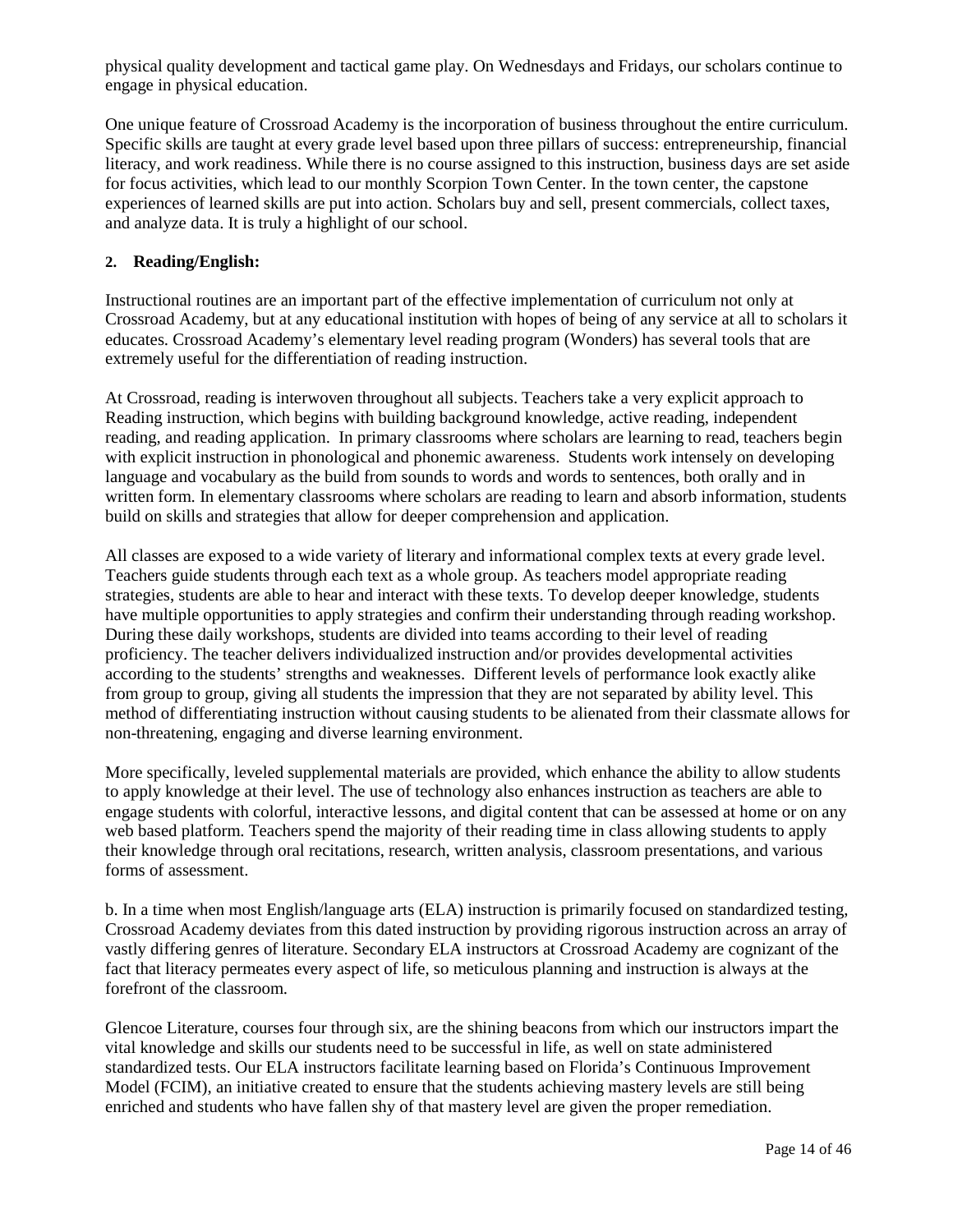Instructors plan for each lesson using classroom data to differentiate instruction so that no student is left behind. Our teachers then introduce the new lesson to students by activating prior knowledge, studying the author, front-loading new vocabulary, and previewing the reading selection. Next, the students have the opportunity to read the selection both as a class and independently to ensure comprehension. Assessment through multiple choice questions, open-ended essay questions that foster higher order thinking, and themerelated projects, gives the instructor the data needed to identify students above and below mastery level.

During the "ER!" block, short for enrichment and remediation, students meeting mastery level are given assignments that will enable them to think more critically on the subject matter and preview the next lesson, which lends itself to vertical alignment within the confines of the classroom and subject. Students not meeting mastery level work closely with the instructor from approaching level supplemental classroom materials; upon completion, these students are assessed a second time to ensure mastery.

At the end of a completed lesson, ideally all students have reached mastery level and FCIM continues for the next lessons. This style of instruction has aided Crossroad Academy in earning a school grade of "A" for the past six years. With data to prove this method of instruction is successful, secondary ELA instruction at Crossroad Academy is definitely something to be revered.

#### **3. Mathematics:**

At Crossroad Academy every math lesson begins with a connection to real word problem solving. The exploration is solved daily or over the course of time, allowing students to see how math is applied to their daily lives. Teachers begin instruction with an approach that models varied methods allowing students to decipher which method of problem solving will work for them. Explicit problem solving strategies are introduced at the beginning of the year and students add more strategies as they move through the curriculum.

Once students have initially explored the concept through real word connections and the use of manipulative, teachers engaged students with explicit instruction and guided practice. The students are allowed to make mistakes and correct their thinking during this time. Math teachers at Crossroad have established a culture of continuous practice. Teachers have a way to connect with students at home, monitor their progress, and assist them in becoming more adept. The curriculum's online portal, holds practice, and tutorial materials that are invaluable and integral in the success of our students. For every mathematics lesson, our instructors have the ability to design lessons geared specifically toward remediation in areas where students commonly make mistakes.

One unique approach to assessing and grading mathematics is that students have multiple opportunities to demonstrate mastery of a concept. Quizzes, exams, performance tasks, and online and classroom practices are all used a various forms of assessment. These results are not averaged the same as they are in other subjects. Instead the highest demonstration of mastery is recorded for each objective. This allows teachers to avoid being punitive for a students learning process. The use of online instruction also aids in continuous data analysis and modification to instruction.

As with all subjects, differentiating instruction is a valued strategy to ensuring that all learning reach levels of success. In math, teachers practice heterogeneous groups. Each group has students with multiple levels. Peer to peer learning occurs within these cooperative teams. Group captains are selected on the basis of pretest scores given at the beginning of each unit. Teachers provide more guided practice as all group captains meet in training to work ahead of the others. They then return to stations to assist teachers in facilitating instruction. This method of pinpointing and attacking very specific issues has caused our scholars' Mathematics achievement levels to soar in recent years.

#### **4. Additional Curriculum Area:**

a. The world is a dynamic, ever-changing place. The individual who does not seek to evolve with the world will find himself grounded in a place of stagnant complacency, and will not be able to compete with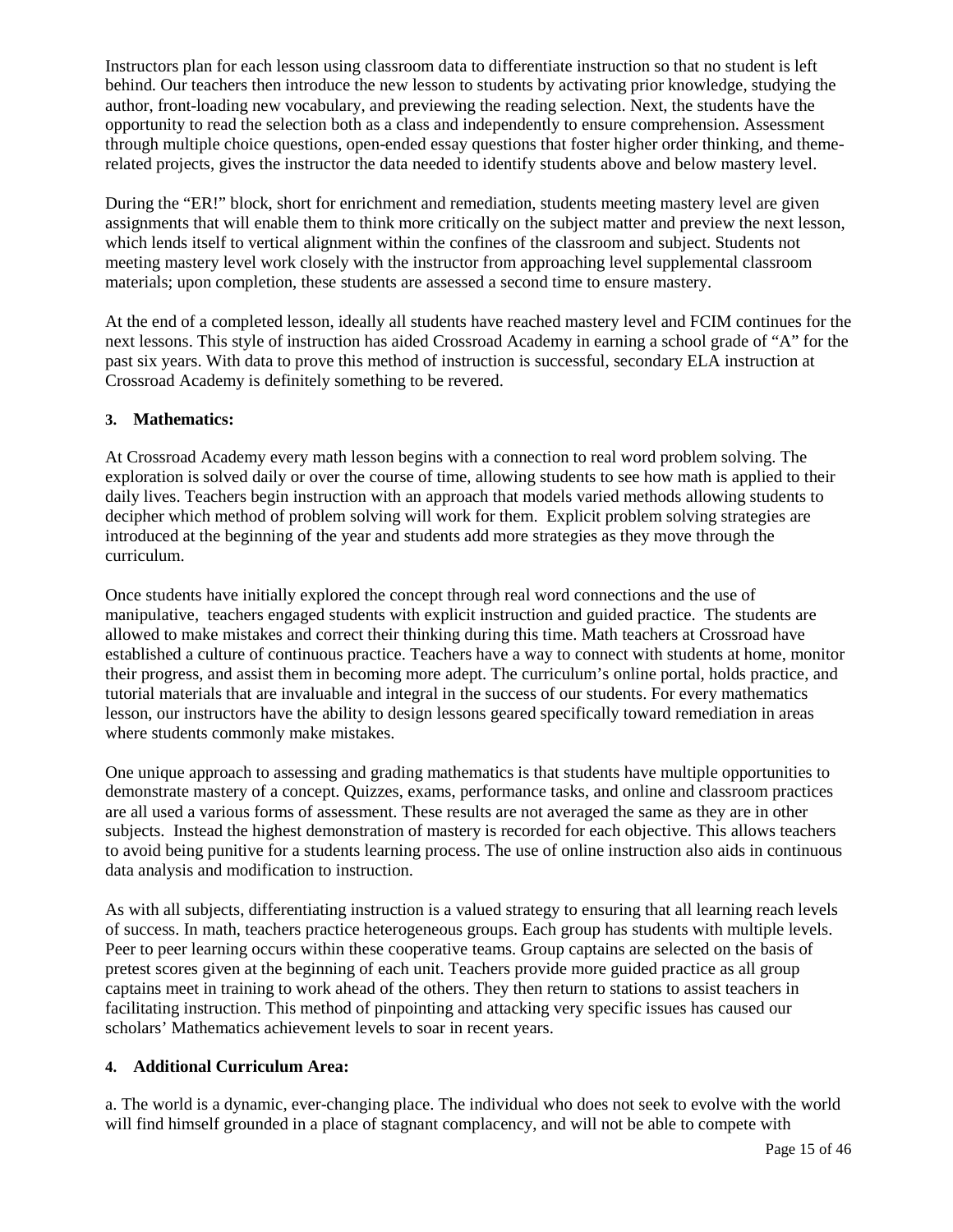individuals who have dedicated themselves to continuous improvement. The mission of Crossroad Academy is to give rise to an unorthodox breed of individual. Our scholars are taught the importance of holistic development, and understand the concept of universal competition. We strive to ensure that our scholars internalize the need for never-ending growth, and develop a zest for learning. We employ only those educators who believe in the mission that we have established, and manifest this mission through their work with our students.

The goal of Science education at Crossroad is to provide a hands-on, interactive experience with concepts that may, at first glance, appear far-fetched or complex. The major part of science instruction at our institution in the frequent use of laboratory experiments, infused with consistent instruction regarding the scientific method. Our teachers understand that the universal nature of the scientific method is vital to the success of our students in all branches of science, and from the elementary levels to 9th grade, junior scientists are provided access to tangible representations of the content presented in class.

Our science instructional routine involves introduction to new vocabulary through the exploration of Latin roots, prefixes and suffixes. Through an engaging science demonstration, the teacher provides an introduction to the content, which involves a real-world application, providing our scientists with the opportunity to make a true connections to the material. Reading strategies are also infused to further help student comprehend complex texts as we recognize and understand that students must be able to independently interact with difficult science text. An exploration of the content also includes laboratory exercises where students can apply meaningful application to objectives and confirm or reject predictions and draw conclusions. Science assessments occur by way of experimental design. Our scientists have to opportunity to create individual and group experiments along with oral and written reports. This approach allows them to fully demonstrate their understanding of the scientific process and well as every science concept. Through maintaining an organized routine, rigorous instruction and high expectations, Crossroad has seen evolved into the development of a generation of critical thinkers in science.

b. The Crossroad Academy Pre-K Program emphasizes the Florida Early Learning and Developmental Standards for Four-Year Olds. These standards serve as a guide for administrators and teachers in designing and implementing appropriate early learning environments. These standards focus on the following core areas: language development, literacy, mathematics, science, and creative arts. There are many factors that influence the child's development and ability to learn; therefore, we strive to enhance the child's education in every area of development (language and communication, social and emotional, physical, motor, and approaches to learning). Our scholars have the opportunity to learn in a structured learning environment and through educational field trips outside the classroom.

The Pre-K program uses a state-adopted curriculum, DLM Early Childhood Express, which allows us to provide consistent daily routines as we execute the diverse components of the curriculum which aligns to Florida's standards. The curriculum is a holistic, child-centered program that nurtures each child by offering carefully selected and sequenced learning experiences. It provides a wealth of materials and ideas to foster the social-emotional, intellectual, and physical development of our scholars. At the same time, it nurtures the natural curiosity and sense of self that can serve as the foundation for lifetime of learning.

The alignment of early childhood and grades K-3 standards are interwoven in our curriculum, with the use of the standards as our blue prints. At this preschool level we begin with the end in mind. Our standards cover areas that are imperative to a child's academic success. These areas include listening and understanding, phonological awareness, book knowledge, print awareness, early writing, alphabetic knowledge, numbers and operations, geometry and spatial sense, patterns and measurement, and scientific skills and methods. Though the foundation begins at this level, the standards for grades K-3 encompass the same academic focus areas, although further developed and built upon.

Page 16 of 46 The indicators of the impact of early education on school readiness and success in the primary grades are measured in a variety of ways. We use data from assessments, including Stanford Achievement Test 10 (SAT-10), Florida Assessment for Instruction in Reading (FAIR), and Florida Kindergarten Readiness Screener (FLKRS), to view the impact of our preschool program on student achievement. The Fall SAT-10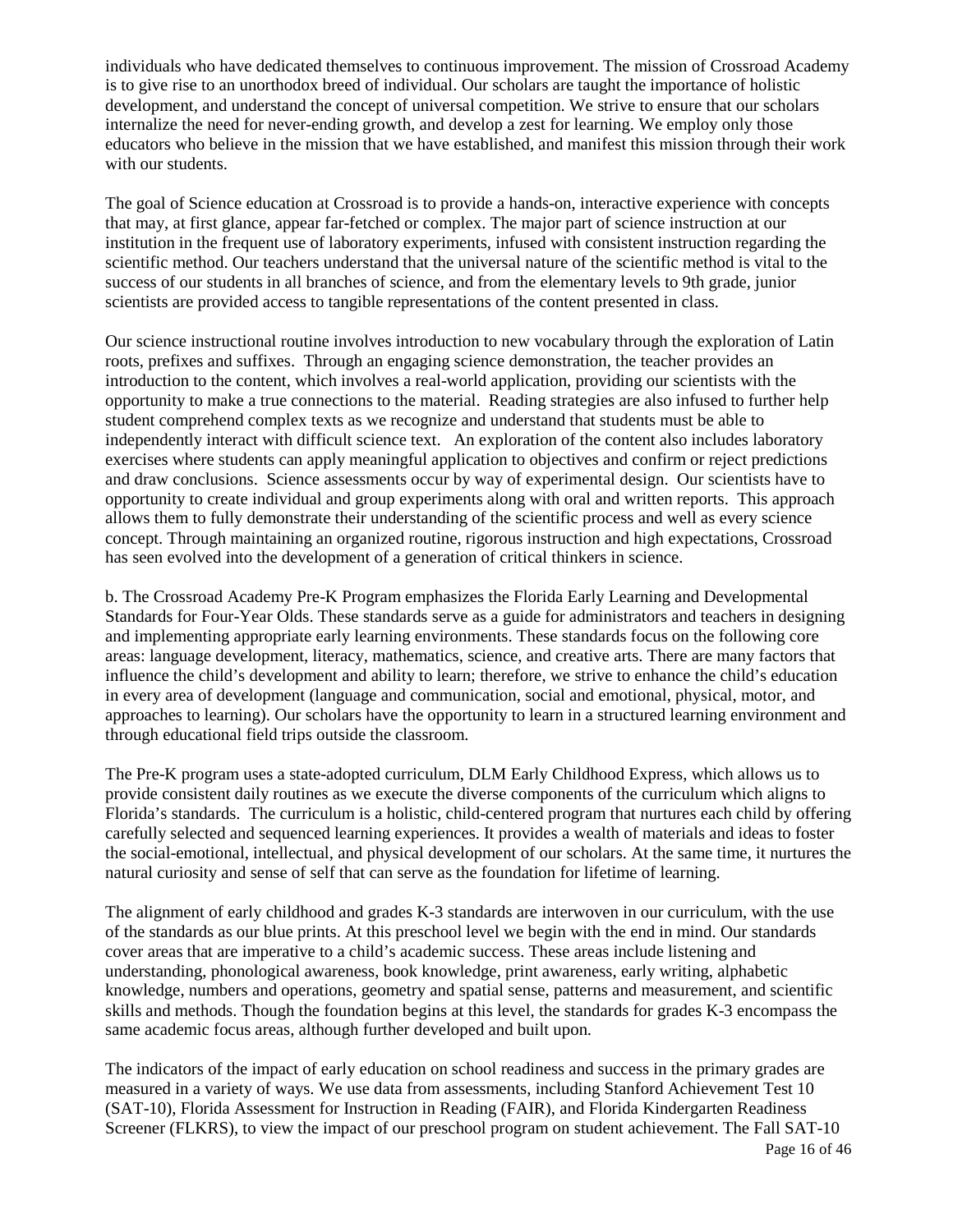data for kindergarten indicated that 62.5 percent of our students scored at or above the 50th national percentile. FAIR indicated that 62.5 percent of our students have a probability of reading success (PRS) score of 84 percent or higher. According to the VPK Providers Readiness Rate, 85 percent of students were ready for kindergarten.

#### **5. Instructional Methods:**

Crossroad Academy has consistently achieved high-performing status, which has led to a common misconception that our students are "hand-picked," or that they must meet some specific testing criteria to gain admission. The fact of the matter is none of our students are specifically selected. Our school is simply dedicated to cultivating scholars who are as committed to excellence as we are.

Cultivating scholarship is not always an easy task. Students are not all at the same academic level, and the teachers providing instruction must be cognizant of this fact. Coupled with the variances in ability levels, differences in learning style also have an effect on the provision of instruction. All instructional staff at Crossroad Academy is well-versed in the art of instruction, and the necessity of meeting the needs of a diverse group of learners. Differentiated instruction is an integral part of the major success that Crossroad Academy has experienced. Each lesson in every subject area is infused with activities dedicated to communicating content in an array of ways. Technology is used to supplement instruction and add interactivity. SMART Technology is the weapon of choice at Crossroad Academy, and students have the opportunity to respond using "clickers," which provide immediate feedback when students answer questions; the SMART Board allows students to manipulate information into graphic organizers and match concepts to actual pictorial representations.

Ideally, all students would find their "perfect" mode of instruction, one to which they invariably respond positively, and one that communicates content knowledge in the manner that fits them best. However, the case is often that our instructional pursuits must be further supplemented once students have been assessed. For this reason, Crossroad Academy has established enrichment and remediation periods dedicated to intensified instruction and fostering high achievement levels. During enrichment and remediation, students receive structured support in many forms, modified to meet their specific needs. At Crossroad Academy, differentiation makes the difference.

#### **6. Professional Development:**

Crossroad Academy offers a professional development program called Scorpion University (a.k.a. Scorpion-U). The current principal, was the visionary behind the creation of the program. The program, which was initially created with first-year teachers in mind, has expanded to encompass all teachers who need mentoring and guidance. In Scorpion-U, beginning teachers meet each week to receive training and assistance as they travel through their freshman year of teaching. Though the principal facilitates the meetings, other veteran teachers are invited to provide mentoring to freshman teachers. Sessions on classroom management, instructional routines, communicating with parents, and understating assessment are strong foundations for new teachers. As with students, the best intervention is early intervention. As teachers matriculate through the program (sophomore, junior, and senior years), they receive more complex trainingbeneficial to a novice teacher. This program helps to retain quality teachers and propels teachers into instructional excellence, which further translates to increased student achievement.

Crossroad Academy promotes first class professional development, as continuous learning is both embedded and required. The administrative team and instructional staff are held to the Florida Leadership Standards and Educator Accomplished Practices, respectively. Secondly, all administrators and instructional staff members are required to become members of professional organizations related to their field. This keeps everyone abreast of the latest trends in education. Professional development is interwoven through many facets of campus activities. Each year our staff looks forward to the annual staff retreat, a three-day, offcampus training in which they receive training in three areas of their choice.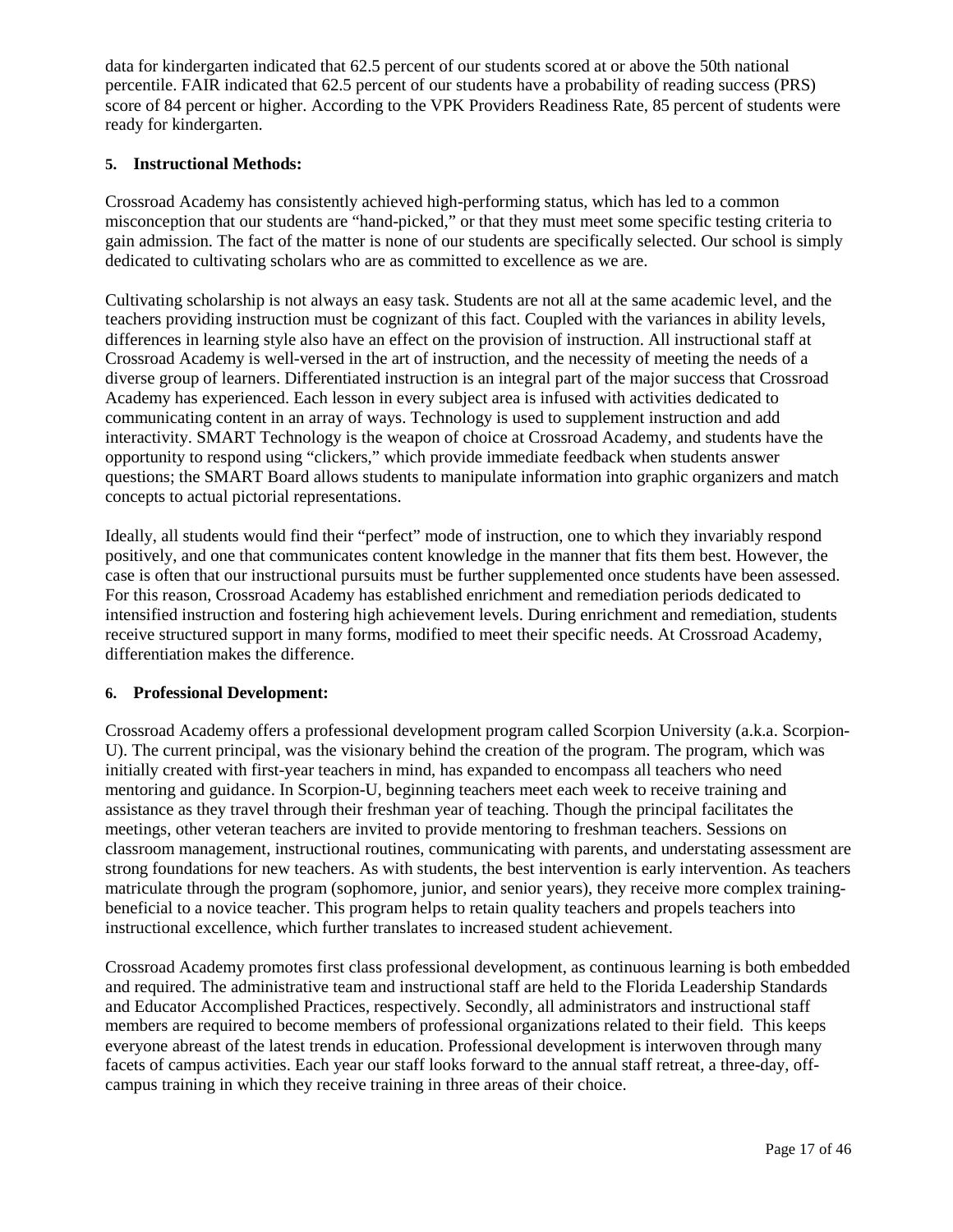Finding time for professional development is increasingly difficult. One way to overcome the time crunch is through partially dedicating faculty meetings to 20-minute mini-lessons; staff members are selected to share best practices and present on current trends. Furthermore, after analyzing, data instructional coaches schedule instructional modeling times with teachers or they may serve as substitutes while novice teachers model for teachers who need assistance. In its mission to provide differentiated professional development, Crossroad Academy also utilizes online trainings and webinars to help teachers meet their specific needs. One of the most meaningful methods of professional development is weekly common planning. Teachers are provided a 60-minute block to jointly collaborate on data analysis and lesson planning. The common planning block is facilitated by the instructional coaches. All of these methods give teachers opportunities to improve their craft and gain feedback from their leaders.

#### **7. School Leadership**

Fair Insightful Resourceful Strong Teamwork (FIRST) describes the core philosophy of the leadership team at Crossroad Academy Charter School of Business. Crossroad Academy takes a first-class approach to providing guidance for its multilateral levels of leadership throughout the school. Crossroad Academy was established by a non-profit organization so that Board of Directors provides governance for the school. The Board is comprised of concerned citizens, educators and local business owners (elected annually from a larger general membership) who volunteer their time for monthly meetings to provide direction on the school's future, set policy and make decisions at the board level. At the school level, the principal is the chief instructional and organizational leader. The school's leadership team consists of the principal, elementary and secondary instructional coaches, guidance counselor, and information technology coordinator. Officially meeting weekly, the team debriefs daily in order to make time-sensitive decisions on various issues.

Crossroad Academy has developed a shared leadership philosophy and, as a result, a vertical leadership team also meets weekly. The team is comprised of the early childhood coordinator, and team leaders from grades K-2, 3-6, and 7-9. Each team leader is the primary link between the instructional staff and the administration. Team leaders are also charged with ensuring student achievement and data are top priorities of every team meeting, followed by curriculum and instructional issues, parental involvement concerns, and team activities. Instructional coaches attend team meetings to assist with achievement, data and curriculum.

The students at Crossroad Academy take pride in their Student Government and hold their student leaders to very high standards. The executive branch is comprised of the Future Business Leaders of America. The elected cabinet consists of the Student Body President, Vice President, Secretary, and appointed committee chairs. The Legislative Branch is two-fold, consisting of the National Honor Society and National Beta Club. Those students are recommended by teachers and inducted into the school's chapter based upon the core values of the national organizations. Lastly, the Judicial Branch, referred to as The Royal Court, consists of the campus King, Queen, and attendants. The students meet regularly, and when called upon, serve in their respective roles. The students are involved in decisions that affect the school and student body, including school activities and event planning; hearing, representing, and deciding cases for student policy violations; and annually reviewing the student handbook. Strong student leadership is in many ways modeled by the faculty.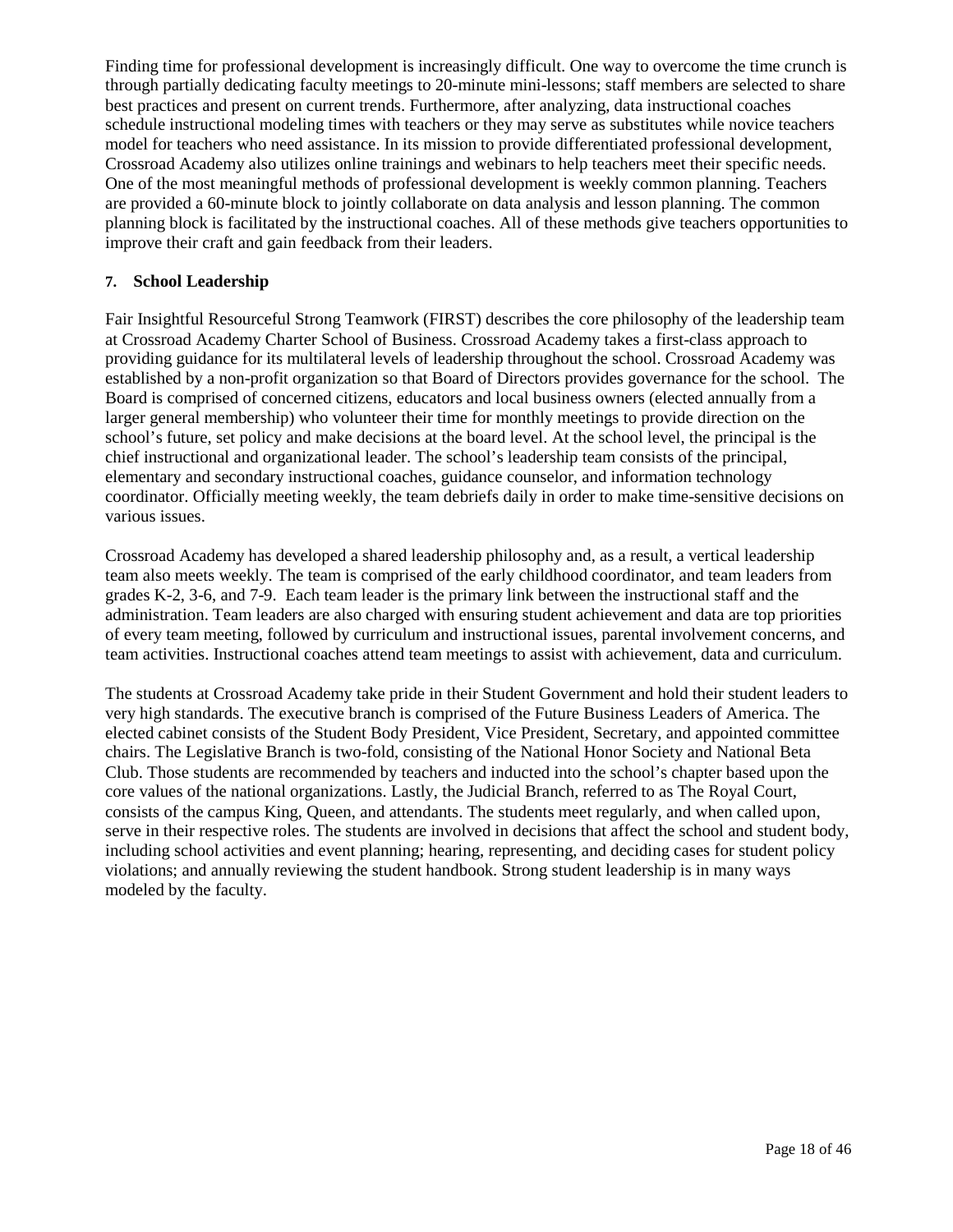**Subject:** Math **Test:** Florida Comprehensive Assessment Test (FCAT) **All Students Tested/Grade:** 3 **Edition/Publication Year:** 2013

**Publisher:** 

| <b>School Year</b>               | 2012-2013      | 2011-2012      | 2010-2011      | 2009-2010      | 2008-2009      |
|----------------------------------|----------------|----------------|----------------|----------------|----------------|
| Testing month                    | Apr            | Apr            | Mar            | Mar            | Mar            |
| <b>SCHOOL SCORES*</b>            |                |                |                |                |                |
| % At or Above Grade Level        | 82             | 79             | 87             | 90             | 100            |
| % Above Grade Level              | 24             | 41             | 64             | 38             | 74             |
| Number of students tested        | 33             | 34             | 31             | 29             | 19             |
| Percent of total students tested | 97             | 100            | 100            | 97             | 100            |
| Number of students tested with   | $\overline{0}$ | $\overline{0}$ | $\overline{0}$ | $\overline{0}$ | $\overline{0}$ |
| alternative assessment           |                |                |                |                |                |
| % of students tested with        | $\overline{0}$ | $\overline{0}$ | $\overline{0}$ | $\theta$       | $\overline{0}$ |
| alternative assessment           |                |                |                |                |                |
| <b>SUBGROUP SCORES</b>           |                |                |                |                |                |
| 1. Free and Reduced-Price        |                |                |                |                |                |
| Meals/Socio-Economic/            |                |                |                |                |                |
| <b>Disadvantaged Students</b>    |                |                |                |                |                |
| % At or Above Grade Level        | 82             | 81             | 81             | 88             | 100            |
| % Above Grade Level              | 21             | 45             | 26             | 40             | 76             |
| Number of students tested        | 28             | 31             | 27             | 25             | 16             |
| 2. Students receiving Special    |                |                |                |                |                |
| <b>Education</b>                 |                |                |                |                |                |
| % At or Above Grade Level        |                |                |                |                |                |
| % Above Grade Level              |                |                |                |                |                |
| Number of students tested        |                |                |                |                |                |
| 3. English Language Learner      |                |                |                |                |                |
| <b>Students</b>                  |                |                |                |                |                |
| % At or Above Grade Level        |                |                |                |                |                |
| % Above Grade Level              |                |                |                |                |                |
| Number of students tested        |                |                |                |                |                |
| 4. Hispanic or Latino            |                |                |                |                |                |
| <b>Students</b>                  |                |                |                |                |                |
| % At or Above Grade Level        | 90             |                |                |                |                |
| % Above Grade Level              | 50             |                |                |                |                |
| Number of students tested        | 10             | 3              | $\overline{7}$ | 3              | $\overline{2}$ |
| 5. African- American             |                |                |                |                |                |
| <b>Students</b>                  |                |                |                |                |                |
| % At or Above Grade Level        | 77             | 79             | 75             | 88             | 100            |
| % Above Grade Level              | 9              | 40             | 33             | 36             | 71             |
| Number of students tested        | 22             | 28             | 24             | 25             | 17             |
| <b>6. Asian Students</b>         |                |                |                |                |                |
| % At or Above Grade Level        |                |                |                |                |                |
| % Above Grade Level              |                |                |                |                |                |
| Number of students tested        |                |                |                |                |                |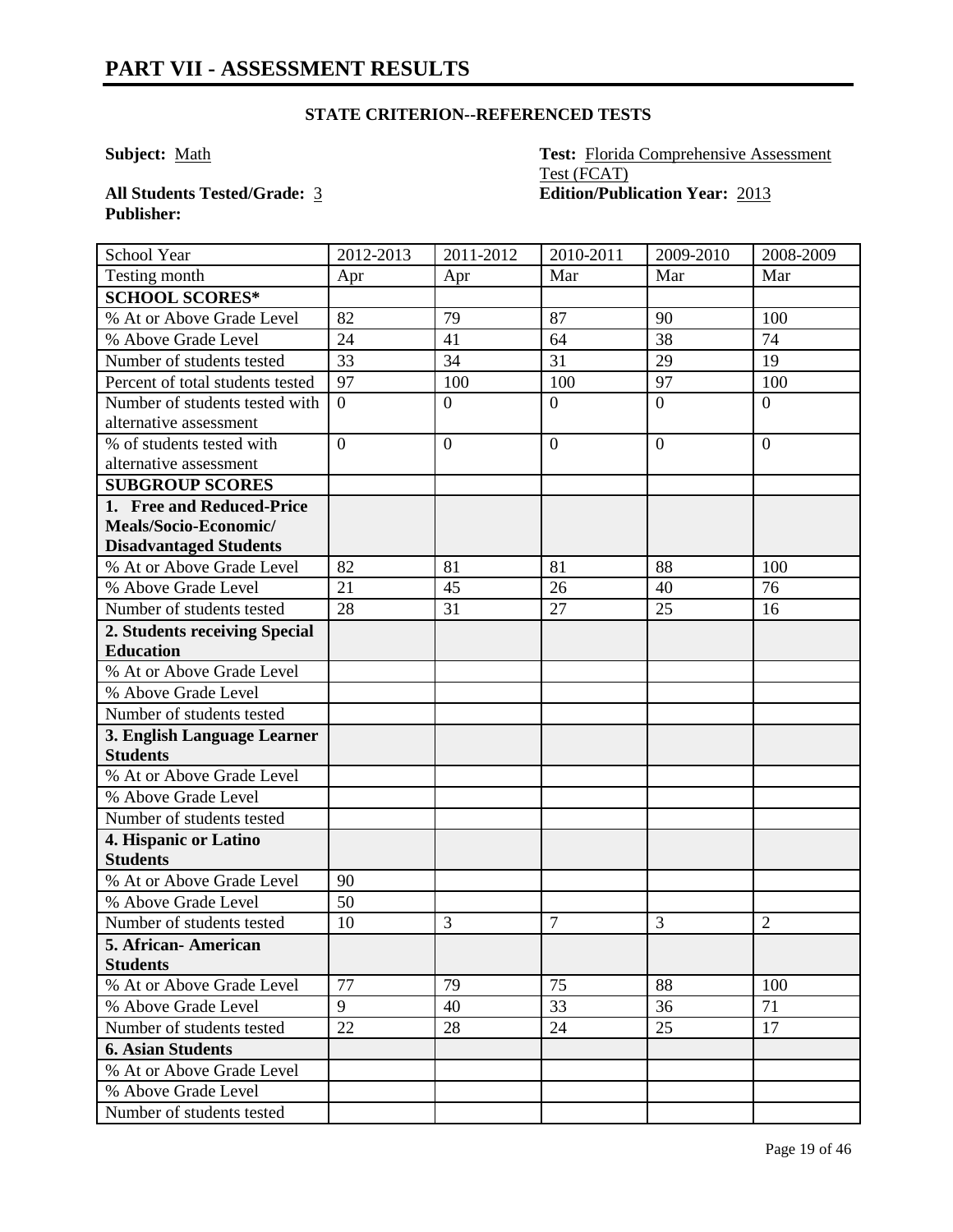| 7. American Indian or<br><b>Alaska Native Students</b>          |  |  |  |
|-----------------------------------------------------------------|--|--|--|
| % At or Above Grade Level                                       |  |  |  |
|                                                                 |  |  |  |
| % Above Grade Level                                             |  |  |  |
| Number of students tested                                       |  |  |  |
| 8. Native Hawaiian or other<br><b>Pacific Islander Students</b> |  |  |  |
| % At or Above Grade Level                                       |  |  |  |
| % Above Grade Level                                             |  |  |  |
| Number of students tested                                       |  |  |  |
| 9. White Students                                               |  |  |  |
| % At or Above Grade Level                                       |  |  |  |
| % Above Grade Level                                             |  |  |  |
| Number of students tested                                       |  |  |  |
| <b>10. Two or More Races</b>                                    |  |  |  |
| identified Students                                             |  |  |  |
| % At or Above Grade Level                                       |  |  |  |
| % Above Grade Level                                             |  |  |  |
| Number of students tested                                       |  |  |  |
| 11. Other 1: Other 1                                            |  |  |  |
| % At or Above Grade Level                                       |  |  |  |
| % Above Grade Level                                             |  |  |  |
| Number of students tested                                       |  |  |  |
| 12. Other 2: Other 2                                            |  |  |  |
| % At or Above Grade Level                                       |  |  |  |
| % Above Grade Level                                             |  |  |  |
| Number of students tested                                       |  |  |  |
| 13. Other 3: Other 3                                            |  |  |  |
| % At or Above Grade Level                                       |  |  |  |
| % Above Grade Level                                             |  |  |  |
| Number of students tested                                       |  |  |  |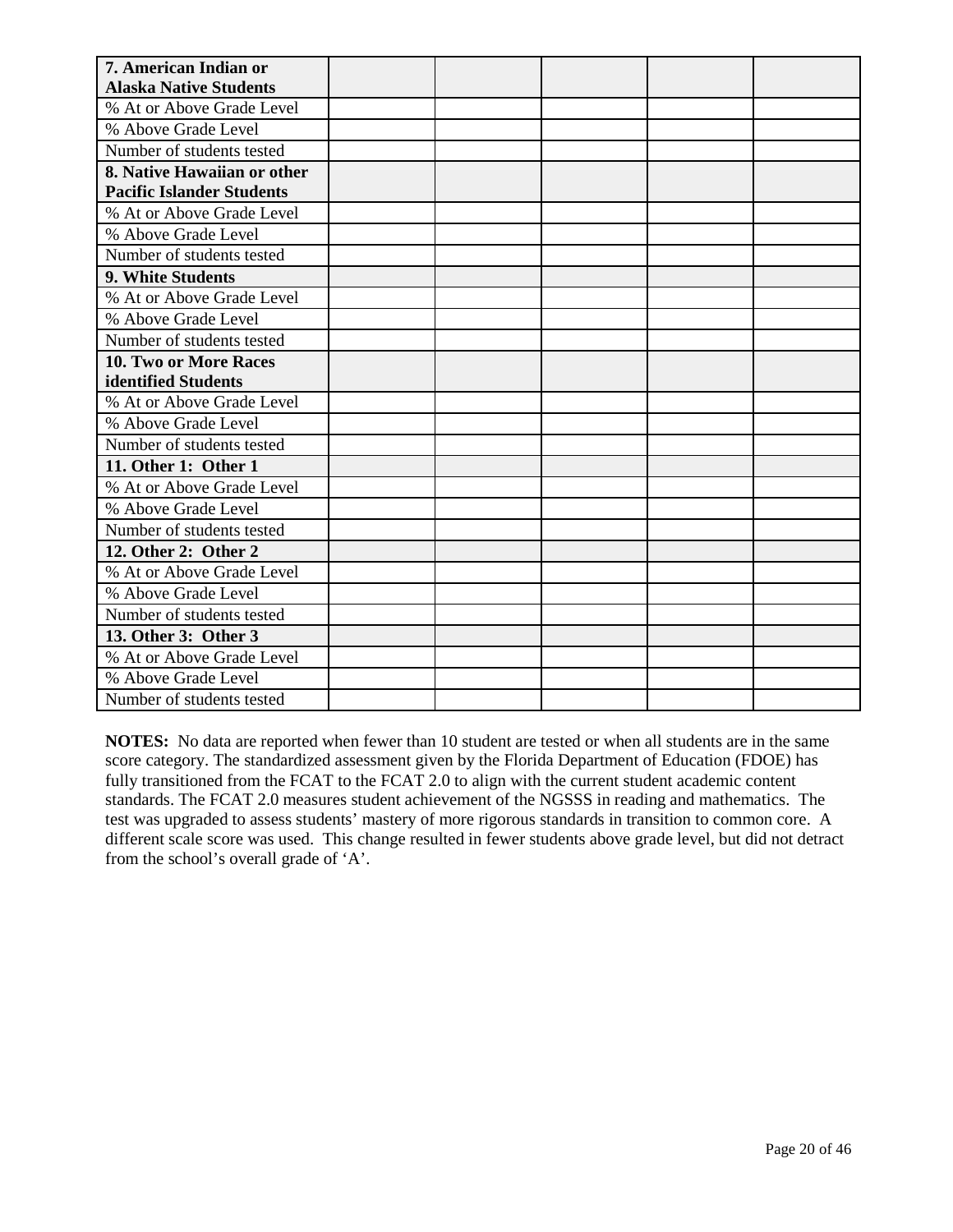# **Publisher:**

#### **Subject:** Math **Test:** Florida Comprehensive Assessment Test (FCAT) **All Students Tested/Grade:** 4 **Edition/Publication Year:** 2013

| School Year                                              | 2012-2013      | 2011-2012      | 2010-2011      | 2009-2010      | 2008-2009      |
|----------------------------------------------------------|----------------|----------------|----------------|----------------|----------------|
| Testing month                                            | Apr            | Apr            | Mar            | Mar            | Mar            |
| <b>SCHOOL SCORES*</b>                                    |                |                |                |                |                |
| % At or Above Grade Level                                | 76             | 96             | 91             | 73             | 94             |
| % Above Grade Level                                      | 33             | 43             | 51             | 46             | 56             |
| Number of students tested                                | 33             | 28             | 35             | 22             | 18             |
| Percent of total students tested                         | 92             | 93             | 100            | 100            | 95             |
| Number of students tested with<br>alternative assessment | $\overline{0}$ | $\overline{0}$ | $\overline{0}$ | $\overline{0}$ | $\overline{0}$ |
| % of students tested with                                | $\overline{0}$ | $\overline{0}$ | $\overline{0}$ | $\overline{0}$ | $\theta$       |
| alternative assessment                                   |                |                |                |                |                |
| <b>SUBGROUP SCORES</b>                                   |                |                |                |                |                |
| 1. Free and Reduced-Price                                |                |                |                |                |                |
| Meals/Socio-Economic/                                    |                |                |                |                |                |
| <b>Disadvantaged Students</b>                            |                |                |                |                |                |
| % At or Above Grade Level                                | 76             | 96             | 78             | 68             | 94             |
| % Above Grade Level                                      | 35             | 43             | 47             | 37             | 53             |
| Number of students tested                                | 29             | 23             | 32             | 19             | 17             |
| 2. Students receiving Special                            |                |                |                |                |                |
| <b>Education</b>                                         |                |                |                |                |                |
| % At or Above Grade Level                                |                |                |                |                |                |
| % Above Grade Level                                      |                |                |                |                |                |
| Number of students tested                                |                |                |                |                |                |
| 3. English Language Learner                              |                |                |                |                |                |
| <b>Students</b>                                          |                |                |                |                |                |
| % At or Above Grade Level                                |                |                |                |                |                |
| % Above Grade Level                                      |                |                |                |                |                |
| Number of students tested                                |                |                |                |                |                |
| 4. Hispanic or Latino                                    |                |                |                |                |                |
| <b>Students</b>                                          |                |                |                |                |                |
| % At or Above Grade Level                                |                |                |                |                |                |
| % Above Grade Level                                      |                |                |                |                |                |
| Number of students tested                                | 6              | 6              | 3              | $\overline{2}$ | 3              |
| 5. African-American                                      |                |                |                |                |                |
| <b>Students</b><br>% At or Above Grade Level             | 77             | 95             | 70             | 70             | 93             |
| % Above Grade Level                                      | 27             | 46             | 40             | 45             | 54             |
| Number of students tested                                | 26             | 22             | 30             | 20             | 15             |
| <b>6. Asian Students</b>                                 |                |                |                |                |                |
| % At or Above Grade Level                                |                |                |                |                |                |
| % Above Grade Level                                      |                |                |                |                |                |
|                                                          |                |                |                |                |                |
| Number of students tested<br>7. American Indian or       |                |                |                |                |                |
| <b>Alaska Native Students</b>                            |                |                |                |                |                |
| % At or Above Grade Level                                |                |                |                |                |                |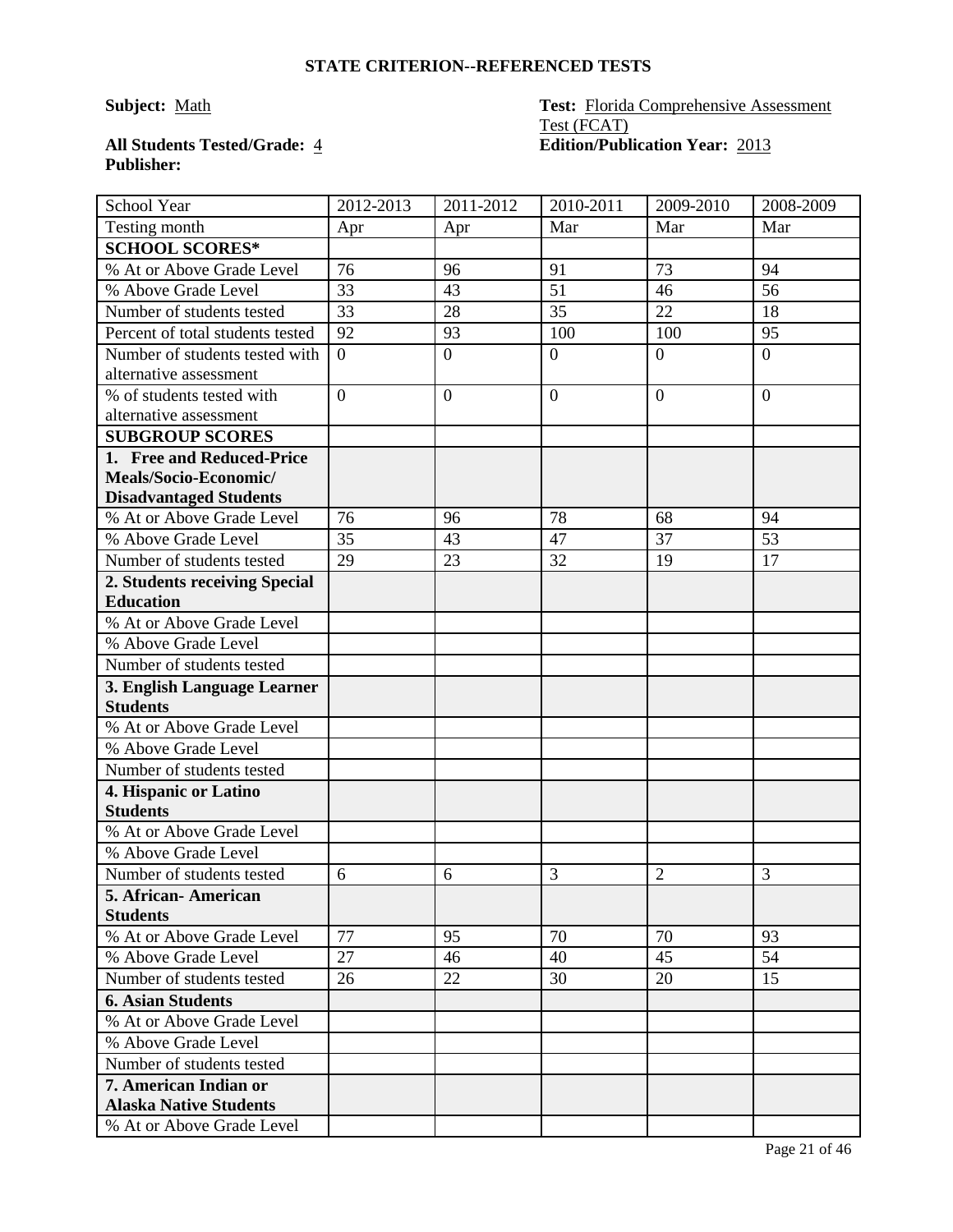| % Above Grade Level              |  |  |  |
|----------------------------------|--|--|--|
| Number of students tested        |  |  |  |
| 8. Native Hawaiian or other      |  |  |  |
| <b>Pacific Islander Students</b> |  |  |  |
| % At or Above Grade Level        |  |  |  |
| % Above Grade Level              |  |  |  |
| Number of students tested        |  |  |  |
| 9. White Students                |  |  |  |
| % At or Above Grade Level        |  |  |  |
| % Above Grade Level              |  |  |  |
| Number of students tested        |  |  |  |
| 10. Two or More Races            |  |  |  |
| identified Students              |  |  |  |
| % At or Above Grade Level        |  |  |  |
| % Above Grade Level              |  |  |  |
| Number of students tested        |  |  |  |
| 11. Other 1: Other 1             |  |  |  |
| % At or Above Grade Level        |  |  |  |
| % Above Grade Level              |  |  |  |
| Number of students tested        |  |  |  |
| 12. Other 2: Other 2             |  |  |  |
| % At or Above Grade Level        |  |  |  |
| % Above Grade Level              |  |  |  |
| Number of students tested        |  |  |  |
| 13. Other 3: Other 3             |  |  |  |
| % At or Above Grade Level        |  |  |  |
| % Above Grade Level              |  |  |  |
| Number of students tested        |  |  |  |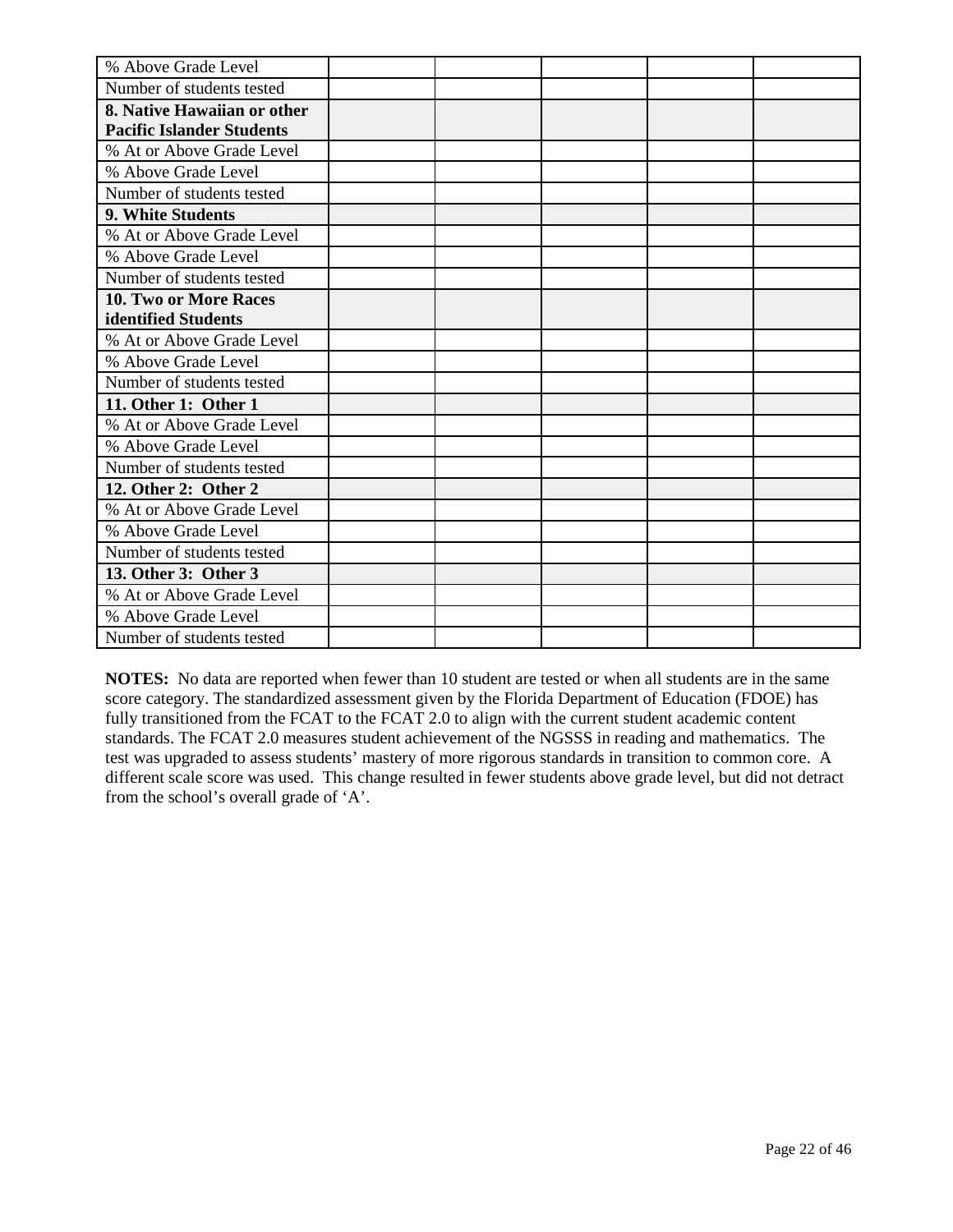# **Publisher:**

#### **Subject:** Math **Test:** Florida Comprehensive Assessment Test (FCAT) **All Students Tested/Grade:** 5 **Edition/Publication Year:** 2013

| School Year                      | 2012-2013      | 2011-2012        | 2010-2011      | 2009-2010        | 2008-2009      |
|----------------------------------|----------------|------------------|----------------|------------------|----------------|
| Testing month                    | Apr            | Apr              | Mar            | Mar              | Mar            |
| <b>SCHOOL SCORES*</b>            |                |                  |                |                  |                |
| % At or Above Grade Level        | 84             | 86               | 63             | 81               | 42             |
| % Above Grade Level              | 40             | 65               | 34             | 48               | 26             |
| Number of students tested        | 37             | 28               | 24             | 21               | 19             |
| Percent of total students tested | 93             | 90               | 100            | 100              | 95             |
| Number of students tested with   | $\overline{0}$ | $\boldsymbol{0}$ | $\overline{0}$ | $\boldsymbol{0}$ | $\overline{0}$ |
| alternative assessment           |                |                  |                |                  |                |
| % of students tested with        | $\overline{0}$ | $\overline{0}$   | $\overline{0}$ | $\overline{0}$   | $\overline{0}$ |
| alternative assessment           |                |                  |                |                  |                |
| <b>SUBGROUP SCORES</b>           |                |                  |                |                  |                |
| 1. Free and Reduced-Price        |                |                  |                |                  |                |
| Meals/Socio-Economic/            |                |                  |                |                  |                |
| <b>Disadvantaged Students</b>    |                |                  |                |                  |                |
| % At or Above Grade Level        | 84             | 88               | 50             | 79               | 42             |
| % Above Grade Level              | 38             | 66               | 22             | 47               | 26             |
| Number of students tested        | 31             | 26               | 18             | 19               | 19             |
| 2. Students receiving Special    |                |                  |                |                  |                |
| <b>Education</b>                 |                |                  |                |                  |                |
| % At or Above Grade Level        |                |                  |                |                  |                |
| % Above Grade Level              |                |                  |                |                  |                |
| Number of students tested        |                |                  |                |                  |                |
| 3. English Language Learner      |                |                  |                |                  |                |
| <b>Students</b>                  |                |                  |                |                  |                |
| % At or Above Grade Level        |                |                  |                |                  |                |
| % Above Grade Level              |                |                  |                |                  |                |
| Number of students tested        |                |                  |                |                  |                |
| 4. Hispanic or Latino            |                |                  |                |                  |                |
| <b>Students</b>                  |                |                  |                |                  |                |
| % At or Above Grade Level        |                |                  |                |                  |                |
| % Above Grade Level              |                |                  |                |                  |                |
| Number of students tested        | 9              | 3                | $\overline{2}$ | $\overline{7}$   | $\overline{2}$ |
| 5. African- American             |                |                  |                |                  |                |
| <b>Students</b>                  |                |                  |                |                  |                |
| % At or Above Grade Level        | 78             | 83               | 55             | 71               | 38             |
| % Above Grade Level              | 40             | 61               | 28             | 50               | 19             |
| Number of students tested        | 27             | 23               | 22             | 14               | 16             |
| <b>6. Asian Students</b>         |                |                  |                |                  |                |
| % At or Above Grade Level        |                |                  |                |                  |                |
| % Above Grade Level              |                |                  |                |                  |                |
| Number of students tested        |                |                  |                |                  |                |
| 7. American Indian or            |                |                  |                |                  |                |
| <b>Alaska Native Students</b>    |                |                  |                |                  |                |
| % At or Above Grade Level        |                |                  |                |                  |                |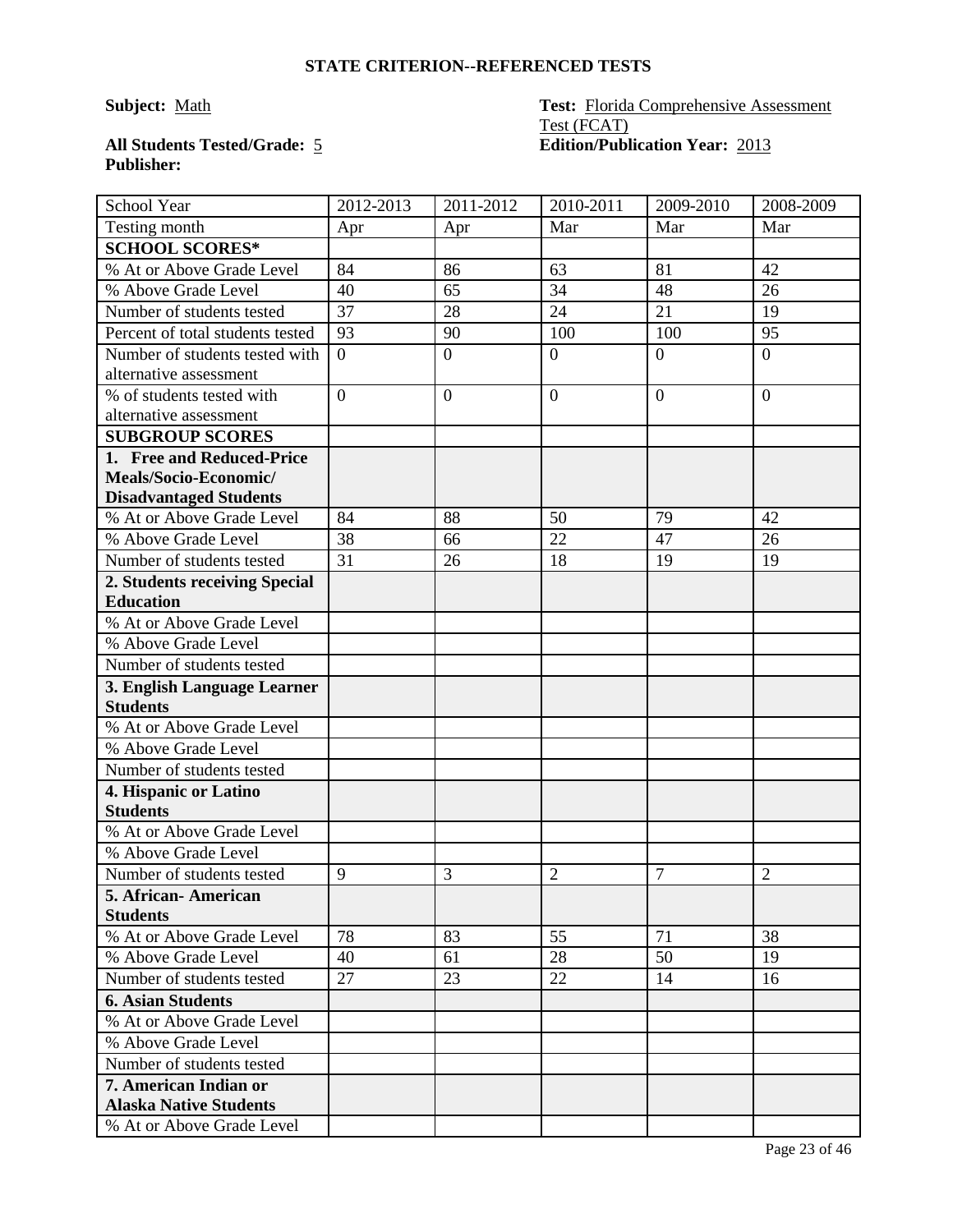| % Above Grade Level              |  |  |  |
|----------------------------------|--|--|--|
| Number of students tested        |  |  |  |
| 8. Native Hawaiian or other      |  |  |  |
| <b>Pacific Islander Students</b> |  |  |  |
| % At or Above Grade Level        |  |  |  |
| % Above Grade Level              |  |  |  |
| Number of students tested        |  |  |  |
| 9. White Students                |  |  |  |
| % At or Above Grade Level        |  |  |  |
| % Above Grade Level              |  |  |  |
| Number of students tested        |  |  |  |
| 10. Two or More Races            |  |  |  |
| identified Students              |  |  |  |
| % At or Above Grade Level        |  |  |  |
| % Above Grade Level              |  |  |  |
| Number of students tested        |  |  |  |
| 11. Other 1: Other 1             |  |  |  |
| % At or Above Grade Level        |  |  |  |
| % Above Grade Level              |  |  |  |
| Number of students tested        |  |  |  |
| 12. Other 2: Other 2             |  |  |  |
| % At or Above Grade Level        |  |  |  |
| % Above Grade Level              |  |  |  |
| Number of students tested        |  |  |  |
| 13. Other 3: Other 3             |  |  |  |
| % At or Above Grade Level        |  |  |  |
| % Above Grade Level              |  |  |  |
| Number of students tested        |  |  |  |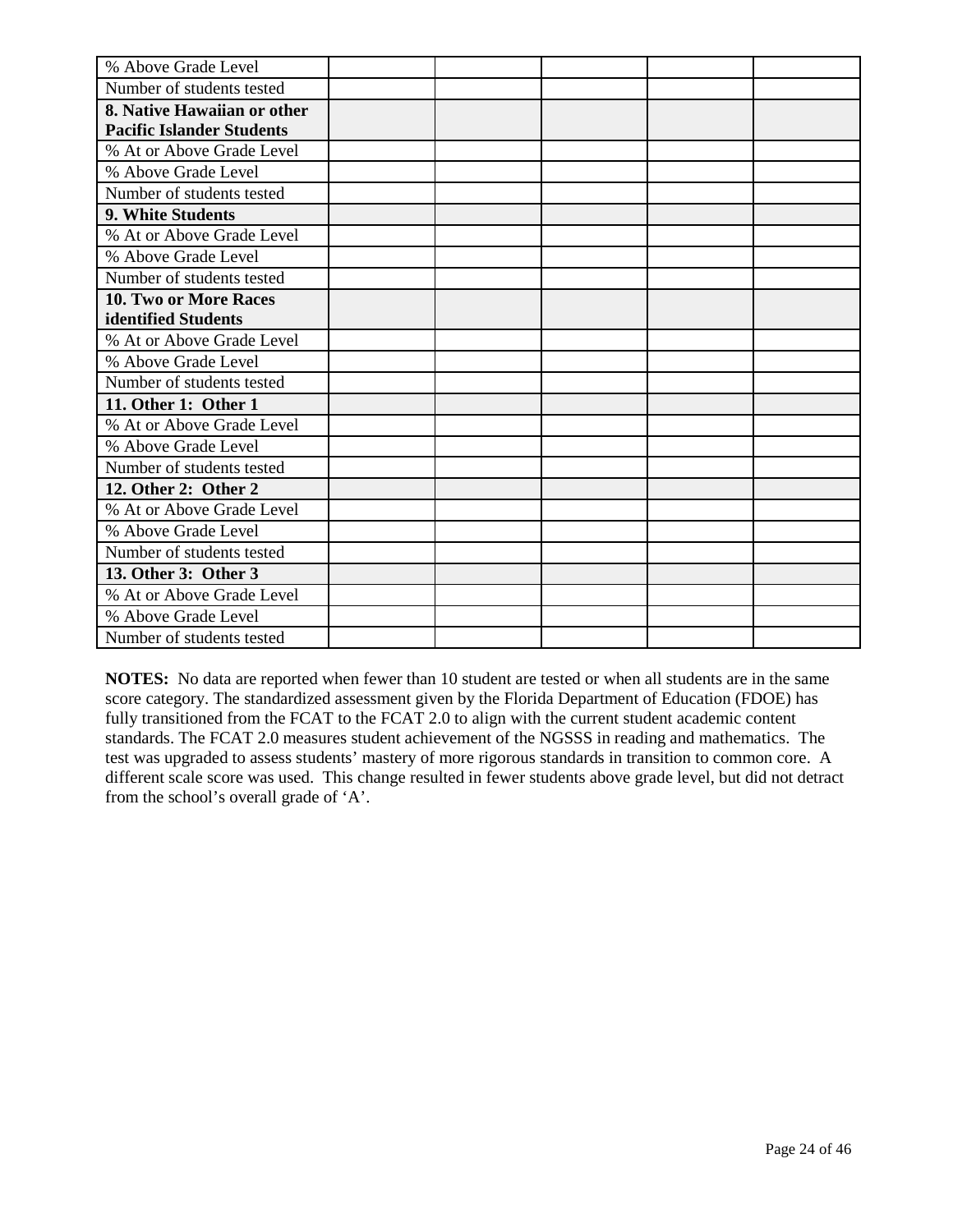## **Publisher:**

#### **Subject:** Math **Test:** Florida Comprehensive Assessment Test (FCAT) **All Students Tested/Grade:** 6 **Edition/Publication Year:** 2013

| School Year                      | 2012-2013        | 2011-2012        | 2010-2011        | 2009-2010      | 2008-2009        |
|----------------------------------|------------------|------------------|------------------|----------------|------------------|
| Testing month                    | Apr              | Apr              | Mar              | Mar            | Mar              |
| <b>SCHOOL SCORES*</b>            |                  |                  |                  |                |                  |
| % At or Above Grade Level        | 77               | 68               | 92               | 71             | 83               |
| % Above Grade Level              | 43               | 51               | 59               | 43             | 43               |
| Number of students tested        | 44               | 31               | 24               | 35             | 40               |
| Percent of total students tested | 100              | 100              | 96               | 100            | 100              |
| Number of students tested with   | $\boldsymbol{0}$ | $\boldsymbol{0}$ | $\boldsymbol{0}$ | $\overline{0}$ | $\boldsymbol{0}$ |
| alternative assessment           |                  |                  |                  |                |                  |
| % of students tested with        | $\overline{0}$   | $\overline{0}$   | $\mathbf{0}$     | $\overline{0}$ | $\overline{0}$   |
| alternative assessment           |                  |                  |                  |                |                  |
| <b>SUBGROUP SCORES</b>           |                  |                  |                  |                |                  |
| 1. Free and Reduced-Price        |                  |                  |                  |                |                  |
| Meals/Socio-Economic/            |                  |                  |                  |                |                  |
| <b>Disadvantaged Students</b>    |                  |                  |                  |                |                  |
| % At or Above Grade Level        | 76               | 68               | 90               | 72             | 82               |
| % Above Grade Level              | 39               | 50               | $\overline{57}$  | 41             | 45               |
| Number of students tested        | 38               | 28               | 21               | 29             | 33               |
| 2. Students receiving Special    |                  |                  |                  |                |                  |
| <b>Education</b>                 |                  |                  |                  |                |                  |
| % At or Above Grade Level        |                  |                  |                  |                |                  |
| % Above Grade Level              |                  |                  |                  |                |                  |
| Number of students tested        |                  |                  |                  |                |                  |
| 3. English Language Learner      |                  |                  |                  |                |                  |
| <b>Students</b>                  |                  |                  |                  |                |                  |
| % At or Above Grade Level        |                  |                  |                  |                |                  |
| % Above Grade Level              |                  |                  |                  |                |                  |
| Number of students tested        |                  |                  |                  |                |                  |
| 4. Hispanic or Latino            |                  |                  |                  |                |                  |
| <b>Students</b>                  |                  |                  |                  |                |                  |
| % At or Above Grade Level        |                  |                  |                  |                |                  |
| % Above Grade Level              |                  |                  |                  |                |                  |
| Number of students tested        | 5                | 4                | $\overline{7}$   | $\overline{2}$ | 5                |
| 5. African- American             |                  |                  |                  |                |                  |
| <b>Students</b>                  |                  |                  |                  |                |                  |
| % At or Above Grade Level        | 76               | 67               | 88               | 69             | 86               |
| % Above Grade Level              | 37               | 48               | 47               | 44             | 40               |
| Number of students tested        | 37               | 27               | 17               | 32             | 35               |
| <b>6. Asian Students</b>         |                  |                  |                  |                |                  |
| % At or Above Grade Level        |                  |                  |                  |                |                  |
| % Above Grade Level              |                  |                  |                  |                |                  |
| Number of students tested        |                  |                  |                  |                |                  |
| 7. American Indian or            |                  |                  |                  |                |                  |
| <b>Alaska Native Students</b>    |                  |                  |                  |                |                  |
| % At or Above Grade Level        |                  |                  |                  |                |                  |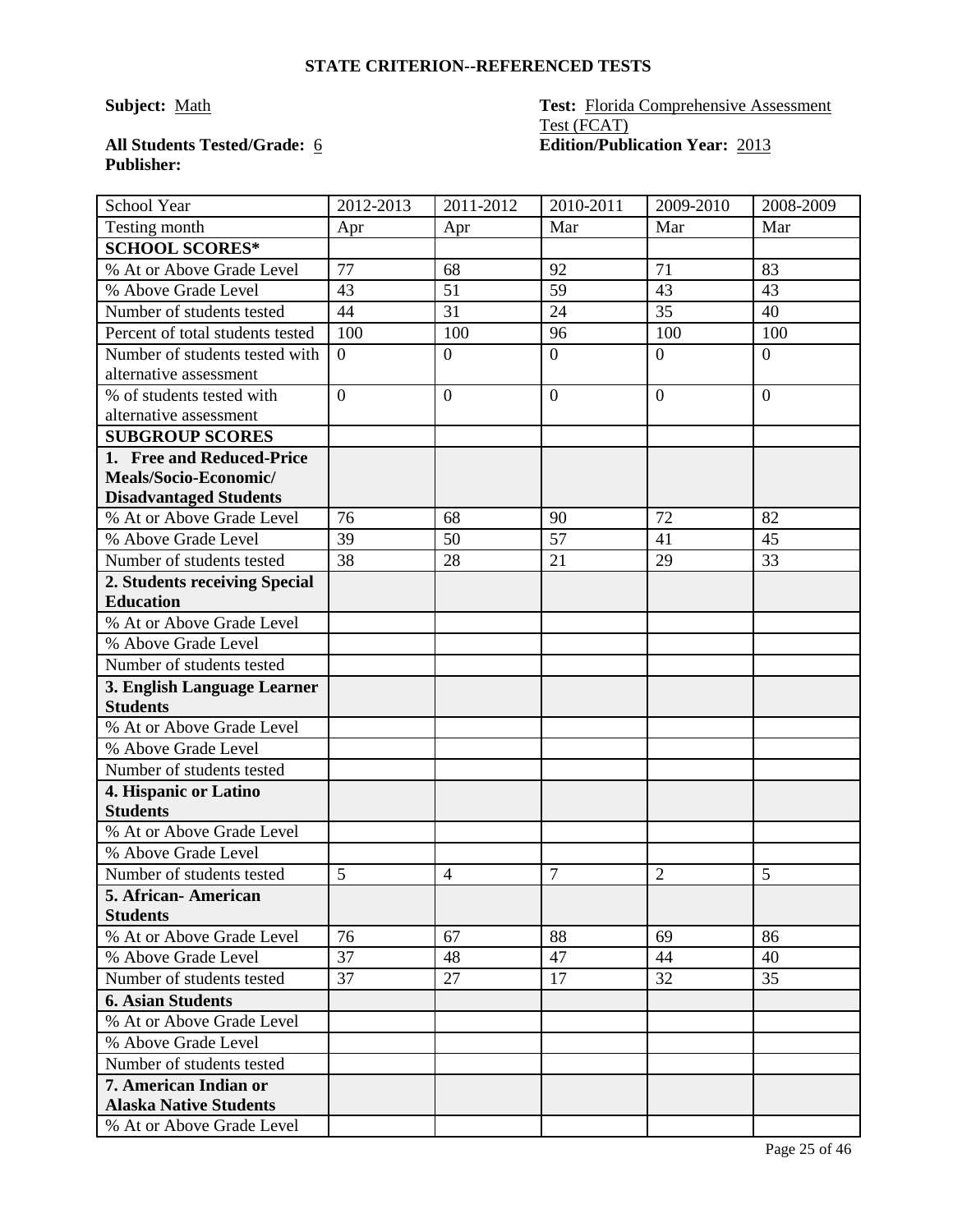| % Above Grade Level              |  |  |  |
|----------------------------------|--|--|--|
| Number of students tested        |  |  |  |
| 8. Native Hawaiian or other      |  |  |  |
| <b>Pacific Islander Students</b> |  |  |  |
| % At or Above Grade Level        |  |  |  |
| % Above Grade Level              |  |  |  |
| Number of students tested        |  |  |  |
| 9. White Students                |  |  |  |
| % At or Above Grade Level        |  |  |  |
| % Above Grade Level              |  |  |  |
| Number of students tested        |  |  |  |
| 10. Two or More Races            |  |  |  |
| identified Students              |  |  |  |
| % At or Above Grade Level        |  |  |  |
| % Above Grade Level              |  |  |  |
| Number of students tested        |  |  |  |
| 11. Other 1: Other 1             |  |  |  |
| % At or Above Grade Level        |  |  |  |
| % Above Grade Level              |  |  |  |
| Number of students tested        |  |  |  |
| 12. Other 2: Other 2             |  |  |  |
| % At or Above Grade Level        |  |  |  |
| % Above Grade Level              |  |  |  |
| Number of students tested        |  |  |  |
| 13. Other 3: Other 3             |  |  |  |
| % At or Above Grade Level        |  |  |  |
| % Above Grade Level              |  |  |  |
| Number of students tested        |  |  |  |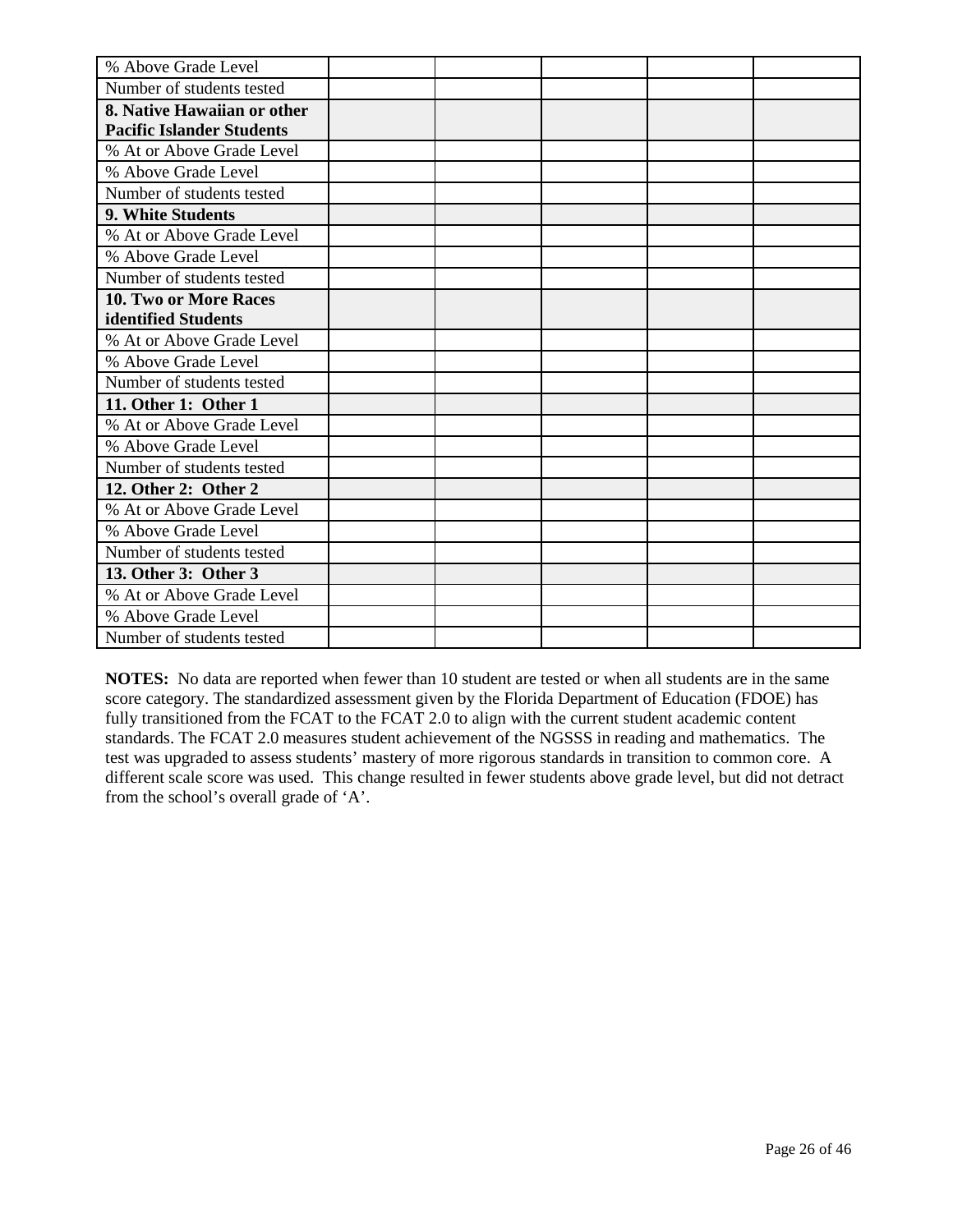# **Publisher:**

#### **Subject:** Math **Test:** Florida Comprehensive Assessment Test (FCAT) **All Students Tested/Grade:** 7 **Edition/Publication Year:** 2013

| School Year                                              | 2012-2013      | 2011-2012      | 2010-2011      | 2009-2010      | 2008-2009      |
|----------------------------------------------------------|----------------|----------------|----------------|----------------|----------------|
| Testing month                                            | Apr            | Apr            | Mar            | Mar            | Mar            |
| <b>SCHOOL SCORES*</b>                                    |                |                |                |                |                |
| % At or Above Grade Level                                | 78             | 85             | 74             | 74             | 90             |
| % Above Grade Level                                      | 56             | 57             | 43             | 38             | 44             |
| Number of students tested                                | 32             | 33             | 42             | 42             | 30             |
| Percent of total students tested                         | 100            | 92             | 100            | 100            | 100            |
| Number of students tested with<br>alternative assessment | $\overline{0}$ | $\overline{0}$ | $\overline{0}$ | $\overline{0}$ | $\overline{0}$ |
| % of students tested with                                | $\overline{0}$ | $\overline{0}$ | $\overline{0}$ | $\overline{0}$ | $\theta$       |
| alternative assessment                                   |                |                |                |                |                |
| <b>SUBGROUP SCORES</b>                                   |                |                |                |                |                |
| 1. Free and Reduced-Price                                |                |                |                |                |                |
| Meals/Socio-Economic/                                    |                |                |                |                |                |
| <b>Disadvantaged Students</b>                            |                |                |                |                |                |
| % At or Above Grade Level                                | 76             | 84             | 71             | 69             | 92             |
| % Above Grade Level                                      | 56             | 55             | 38             | 42             | 32             |
| Number of students tested                                | 29             | 31             | 34             | 36             | 26             |
| 2. Students receiving Special                            |                |                |                |                |                |
| <b>Education</b>                                         |                |                |                |                |                |
| % At or Above Grade Level                                |                |                |                |                |                |
| % Above Grade Level                                      |                |                |                |                |                |
| Number of students tested                                |                |                |                |                |                |
| 3. English Language Learner                              |                |                |                |                |                |
| <b>Students</b>                                          |                |                |                |                |                |
| % At or Above Grade Level                                |                |                |                |                |                |
| % Above Grade Level                                      |                |                |                |                |                |
| Number of students tested                                |                |                |                |                |                |
| 4. Hispanic or Latino                                    |                |                |                |                |                |
| <b>Students</b>                                          |                |                |                |                |                |
| % At or Above Grade Level                                |                |                |                |                |                |
| % Above Grade Level                                      |                |                |                |                |                |
| Number of students tested                                | 5              | 8              | 3              | 7              | 8              |
| 5. African-American                                      |                |                |                |                |                |
| <b>Students</b><br>% At or Above Grade Level             | 78             | 80             | 65             | 71             | 86             |
| % Above Grade Level                                      | 52             | 52             | 33             | 38             | 33             |
| Number of students tested                                | 27             | 25             | 37             | 34             | 21             |
| <b>6. Asian Students</b>                                 |                |                |                |                |                |
| % At or Above Grade Level                                |                |                |                |                |                |
| % Above Grade Level                                      |                |                |                |                |                |
| Number of students tested                                |                |                |                |                |                |
| 7. American Indian or                                    |                |                |                |                |                |
| <b>Alaska Native Students</b>                            |                |                |                |                |                |
| % At or Above Grade Level                                |                |                |                |                |                |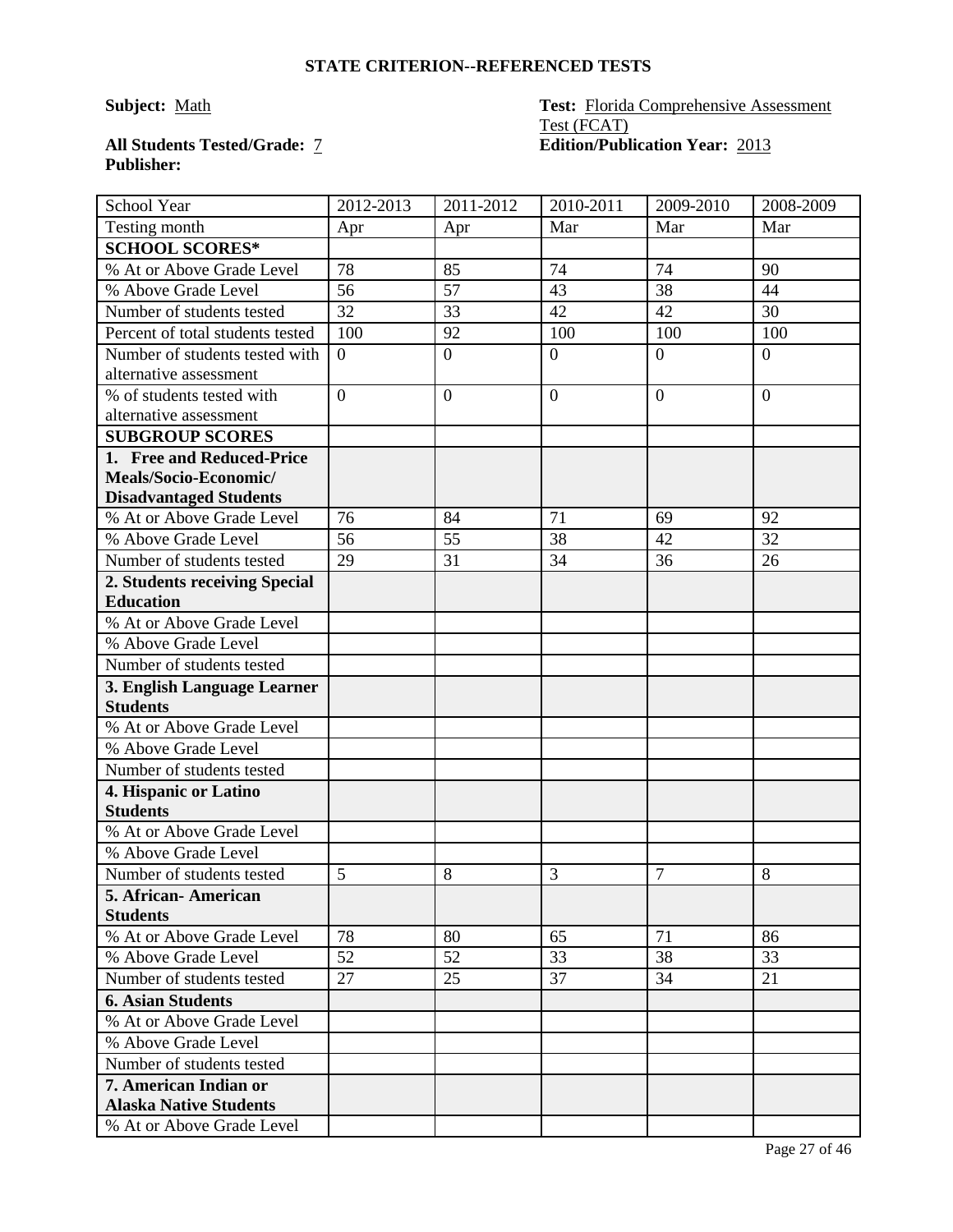| % Above Grade Level              |  |  |  |
|----------------------------------|--|--|--|
| Number of students tested        |  |  |  |
| 8. Native Hawaiian or other      |  |  |  |
| <b>Pacific Islander Students</b> |  |  |  |
| % At or Above Grade Level        |  |  |  |
| % Above Grade Level              |  |  |  |
| Number of students tested        |  |  |  |
| 9. White Students                |  |  |  |
| % At or Above Grade Level        |  |  |  |
| % Above Grade Level              |  |  |  |
| Number of students tested        |  |  |  |
| 10. Two or More Races            |  |  |  |
| identified Students              |  |  |  |
| % At or Above Grade Level        |  |  |  |
| % Above Grade Level              |  |  |  |
| Number of students tested        |  |  |  |
| 11. Other 1: Other 1             |  |  |  |
| % At or Above Grade Level        |  |  |  |
| % Above Grade Level              |  |  |  |
| Number of students tested        |  |  |  |
| 12. Other 2: Other 2             |  |  |  |
| % At or Above Grade Level        |  |  |  |
| % Above Grade Level              |  |  |  |
| Number of students tested        |  |  |  |
| 13. Other 3: Other 3             |  |  |  |
| % At or Above Grade Level        |  |  |  |
| % Above Grade Level              |  |  |  |
| Number of students tested        |  |  |  |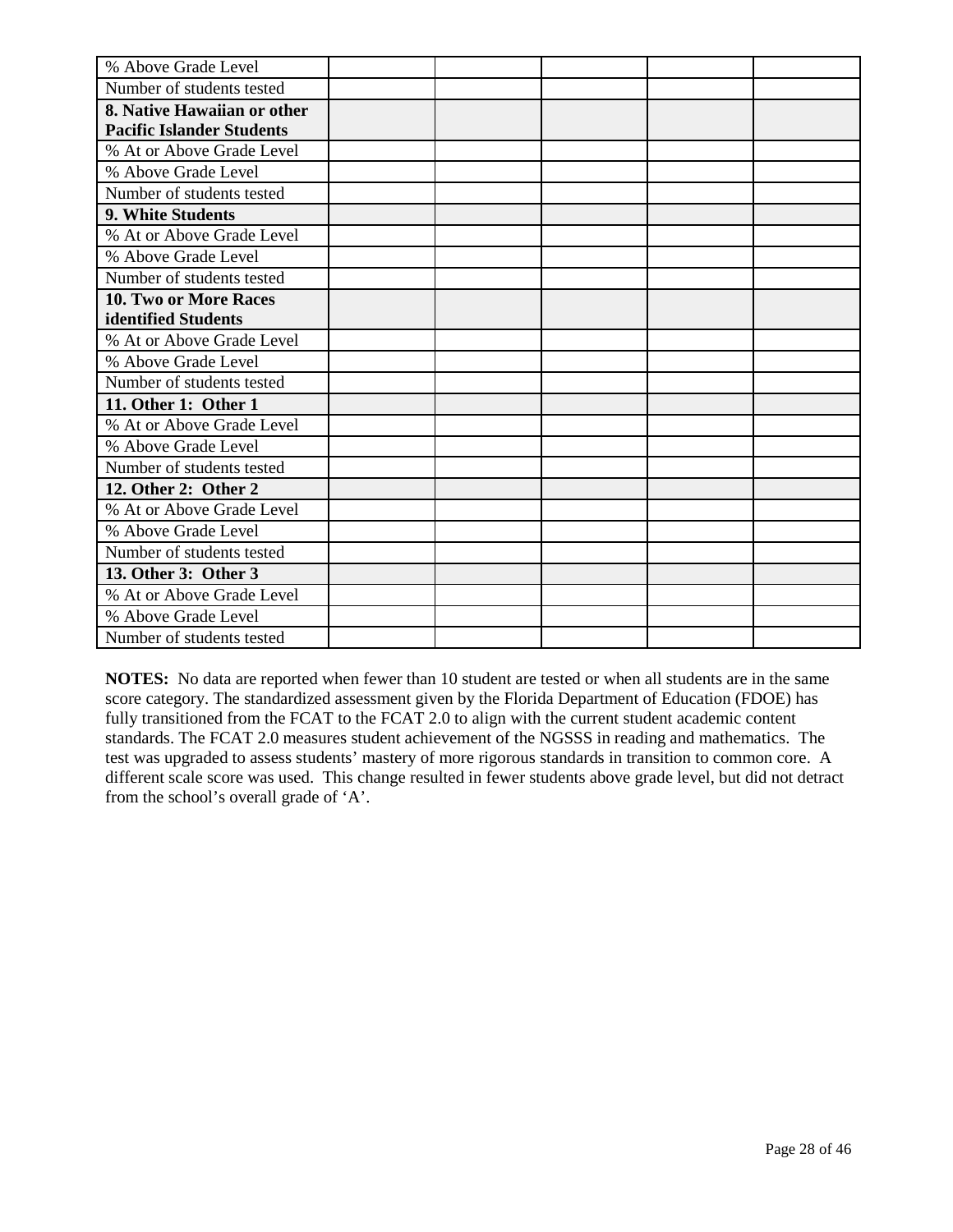## **Publisher:**

#### **Subject:** Math **Test:** Florida Comprehensive Assessment Test (FCAT) **All Students Tested/Grade:** 8 **Edition/Publication Year:** 2013

| School Year                      | 2012-2013      | 2011-2012        | 2010-2011      | 2009-2010      | 2008-2009      |
|----------------------------------|----------------|------------------|----------------|----------------|----------------|
| Testing month                    | Apr            | Apr              | Mar            | Mar            | Mar            |
| <b>SCHOOL SCORES*</b>            |                |                  |                |                |                |
| % At or Above Grade Level        | 82             | 87               | 80             | 88             | 84             |
| % Above Grade Level              | 48             | 64               | 49             | 27             | 21             |
| Number of students tested        | 33             | 39               | 35             | 33             | 19             |
| Percent of total students tested | 100            | 100              | 92             | 100            | 100            |
| Number of students tested with   | $\overline{0}$ | $\boldsymbol{0}$ | $\overline{0}$ | $\overline{0}$ | $\overline{0}$ |
| alternative assessment           |                |                  |                |                |                |
| % of students tested with        | $\overline{0}$ | $\overline{0}$   | $\overline{0}$ | $\overline{0}$ | $\overline{0}$ |
| alternative assessment           |                |                  |                |                |                |
| <b>SUBGROUP SCORES</b>           |                |                  |                |                |                |
| 1. Free and Reduced-Price        |                |                  |                |                |                |
| Meals/Socio-Economic/            |                |                  |                |                |                |
| <b>Disadvantaged Students</b>    |                |                  |                |                |                |
| % At or Above Grade Level        | 81             | 86               | 74             | 90             | 79             |
| % Above Grade Level              | 52             | 61               | 48             | 27             | 21             |
| Number of students tested        | 31             | 28               | 27             | 30             | 14             |
| 2. Students receiving Special    |                |                  |                |                |                |
| <b>Education</b>                 |                |                  |                |                |                |
| % At or Above Grade Level        |                |                  |                |                |                |
| % Above Grade Level              |                |                  |                |                |                |
| Number of students tested        |                |                  |                |                |                |
| 3. English Language Learner      |                |                  |                |                |                |
| <b>Students</b>                  |                |                  |                |                |                |
| % At or Above Grade Level        |                |                  |                |                |                |
| % Above Grade Level              |                |                  |                |                |                |
| Number of students tested        |                |                  |                |                |                |
| 4. Hispanic or Latino            |                |                  |                |                |                |
| <b>Students</b>                  |                |                  |                |                |                |
| % At or Above Grade Level        |                |                  |                |                |                |
| % Above Grade Level              |                |                  |                |                |                |
| Number of students tested        | 8              | 3                | $\overline{4}$ | 9              | 3              |
| 5. African-American              |                |                  |                |                |                |
| <b>Students</b>                  |                |                  |                |                |                |
| % At or Above Grade Level        | 76             | 85               | 72             | 83             | 80             |
| % Above Grade Level              | 40             | 62               | 41             | 22             | 13             |
| Number of students tested        | 25             | 34               | 29             | 23             | 15             |
| <b>6. Asian Students</b>         |                |                  |                |                |                |
| % At or Above Grade Level        |                |                  |                |                |                |
| % Above Grade Level              |                |                  |                |                |                |
| Number of students tested        |                |                  |                |                |                |
| 7. American Indian or            |                |                  |                |                |                |
| <b>Alaska Native Students</b>    |                |                  |                |                |                |
| % At or Above Grade Level        |                |                  |                |                |                |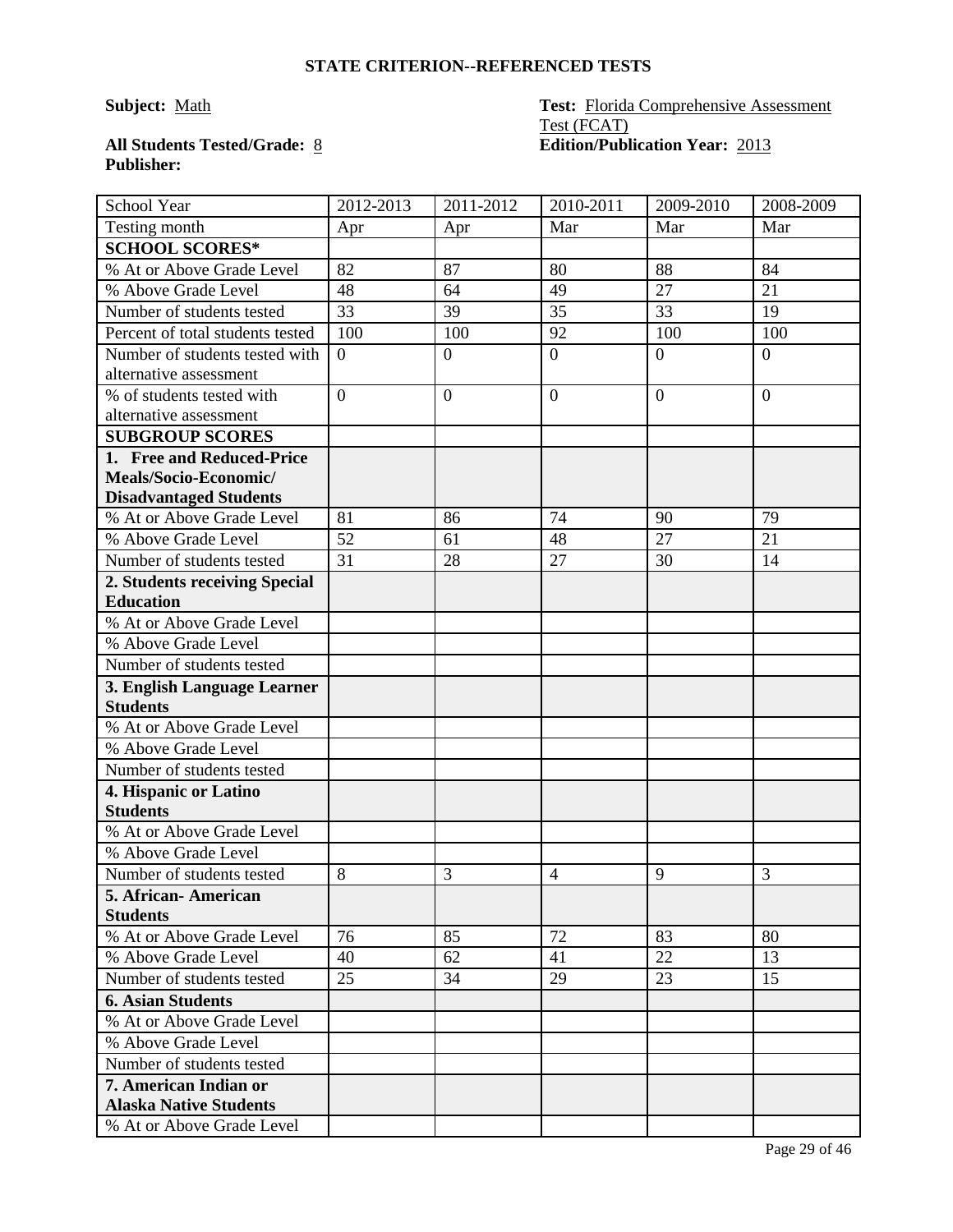| % Above Grade Level              |  |  |  |
|----------------------------------|--|--|--|
| Number of students tested        |  |  |  |
| 8. Native Hawaiian or other      |  |  |  |
| <b>Pacific Islander Students</b> |  |  |  |
| % At or Above Grade Level        |  |  |  |
| % Above Grade Level              |  |  |  |
| Number of students tested        |  |  |  |
| 9. White Students                |  |  |  |
| % At or Above Grade Level        |  |  |  |
| % Above Grade Level              |  |  |  |
| Number of students tested        |  |  |  |
| 10. Two or More Races            |  |  |  |
| identified Students              |  |  |  |
| % At or Above Grade Level        |  |  |  |
| % Above Grade Level              |  |  |  |
| Number of students tested        |  |  |  |
| 11. Other 1: Other 1             |  |  |  |
| % At or Above Grade Level        |  |  |  |
| % Above Grade Level              |  |  |  |
| Number of students tested        |  |  |  |
| 12. Other 2: Other 2             |  |  |  |
| % At or Above Grade Level        |  |  |  |
| % Above Grade Level              |  |  |  |
| Number of students tested        |  |  |  |
| 13. Other 3: Other 3             |  |  |  |
| % At or Above Grade Level        |  |  |  |
| % Above Grade Level              |  |  |  |
| Number of students tested        |  |  |  |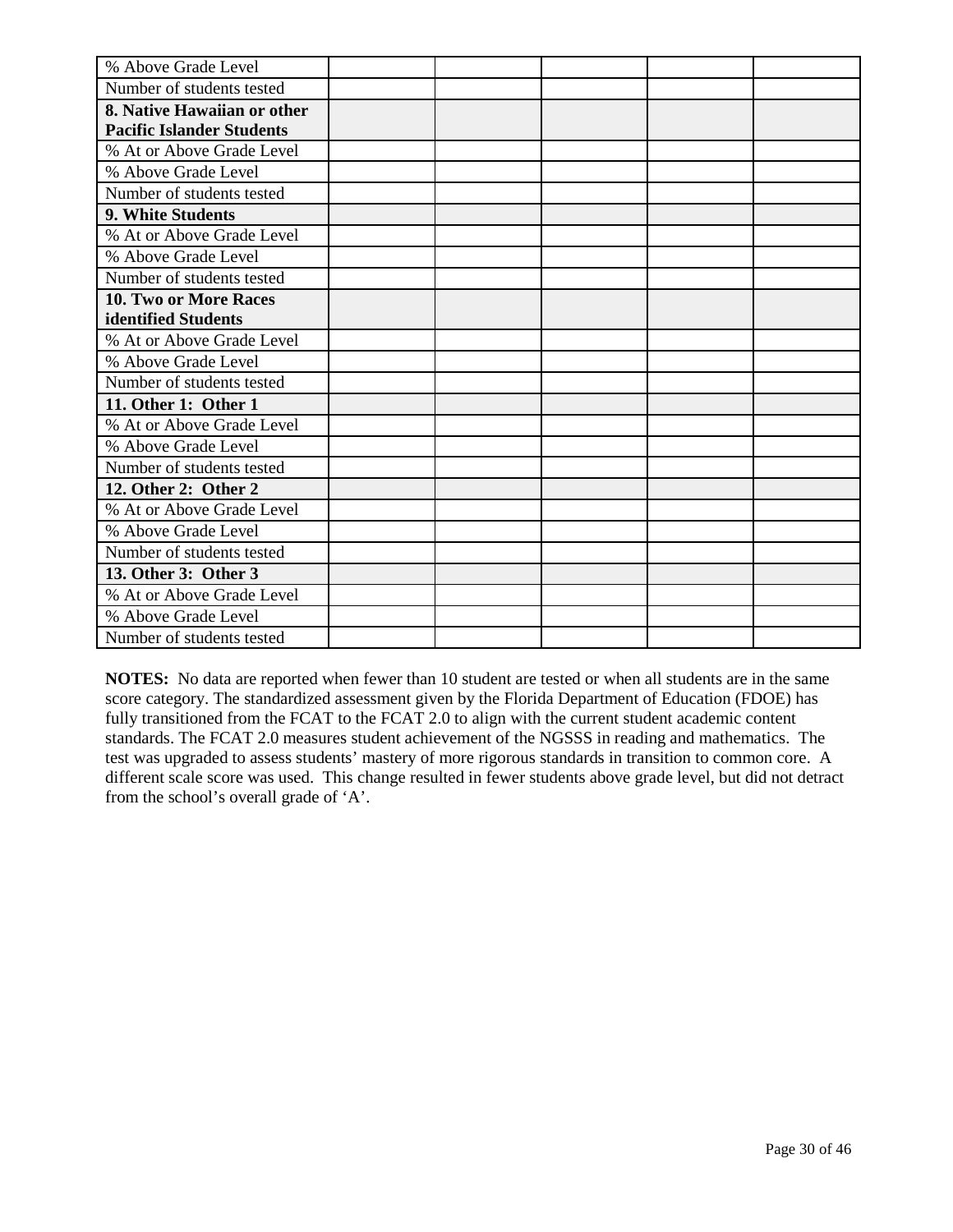**Subject:** <u>Math</u><br> **All Students Tested/Grade:** <u>9</u> **Call Students Tested/Grade:** 9 **Call Students Test Publisher:** N/A

### **Edition/Publication Year: 2013**

| School Year                      | 2012-2013 | $2011 - 2012$ | 2010-2011 | 2009-2010 | 2008-2009 |
|----------------------------------|-----------|---------------|-----------|-----------|-----------|
| Testing month                    | Jan       | Jan           | Jan       | Jan       | Jan       |
| <b>SCHOOL SCORES*</b>            |           |               |           |           |           |
| % Proficient plus % Advanced     |           |               |           |           |           |
| % Advanced                       |           |               |           |           |           |
| Number of students tested        |           |               |           |           |           |
| Percent of total students tested |           |               |           |           |           |
| Number of students tested with   |           |               |           |           |           |
| alternative assessment           |           |               |           |           |           |
| % of students tested with        |           |               |           |           |           |
| alternative assessment           |           |               |           |           |           |
| <b>SUBGROUP SCORES</b>           |           |               |           |           |           |
| 1. Free and Reduced-Price        |           |               |           |           |           |
| Meals/Socio-Economic/            |           |               |           |           |           |
| <b>Disadvantaged Students</b>    |           |               |           |           |           |
| % Proficient plus % Advanced     |           |               |           |           |           |
| % Advanced                       |           |               |           |           |           |
| Number of students tested        |           |               |           |           |           |
| 2. Students receiving Special    |           |               |           |           |           |
| <b>Education</b>                 |           |               |           |           |           |
| % Proficient plus % Advanced     |           |               |           |           |           |
| % Advanced                       |           |               |           |           |           |
| Number of students tested        |           |               |           |           |           |
| 3. English Language Learner      |           |               |           |           |           |
| <b>Students</b>                  |           |               |           |           |           |
| % Proficient plus % Advanced     |           |               |           |           |           |
| % Advanced                       |           |               |           |           |           |
| Number of students tested        |           |               |           |           |           |
| 4. Hispanic or Latino            |           |               |           |           |           |
| <b>Students</b>                  |           |               |           |           |           |
| % Proficient plus % Advanced     |           |               |           |           |           |
| % Advanced                       |           |               |           |           |           |
| Number of students tested        |           |               |           |           |           |
| 5. African- American             |           |               |           |           |           |
| <b>Students</b>                  |           |               |           |           |           |
| % Proficient plus % Advanced     |           |               |           |           |           |
| % Advanced                       |           |               |           |           |           |
| Number of students tested        |           |               |           |           |           |
| <b>6. Asian Students</b>         |           |               |           |           |           |
| % Proficient plus % Advanced     |           |               |           |           |           |
| % Advanced                       |           |               |           |           |           |
| Number of students tested        |           |               |           |           |           |
| 7. American Indian or            |           |               |           |           |           |
| <b>Alaska Native Students</b>    |           |               |           |           |           |
| % Proficient plus % Advanced     |           |               |           |           |           |
| % Advanced                       |           |               |           |           |           |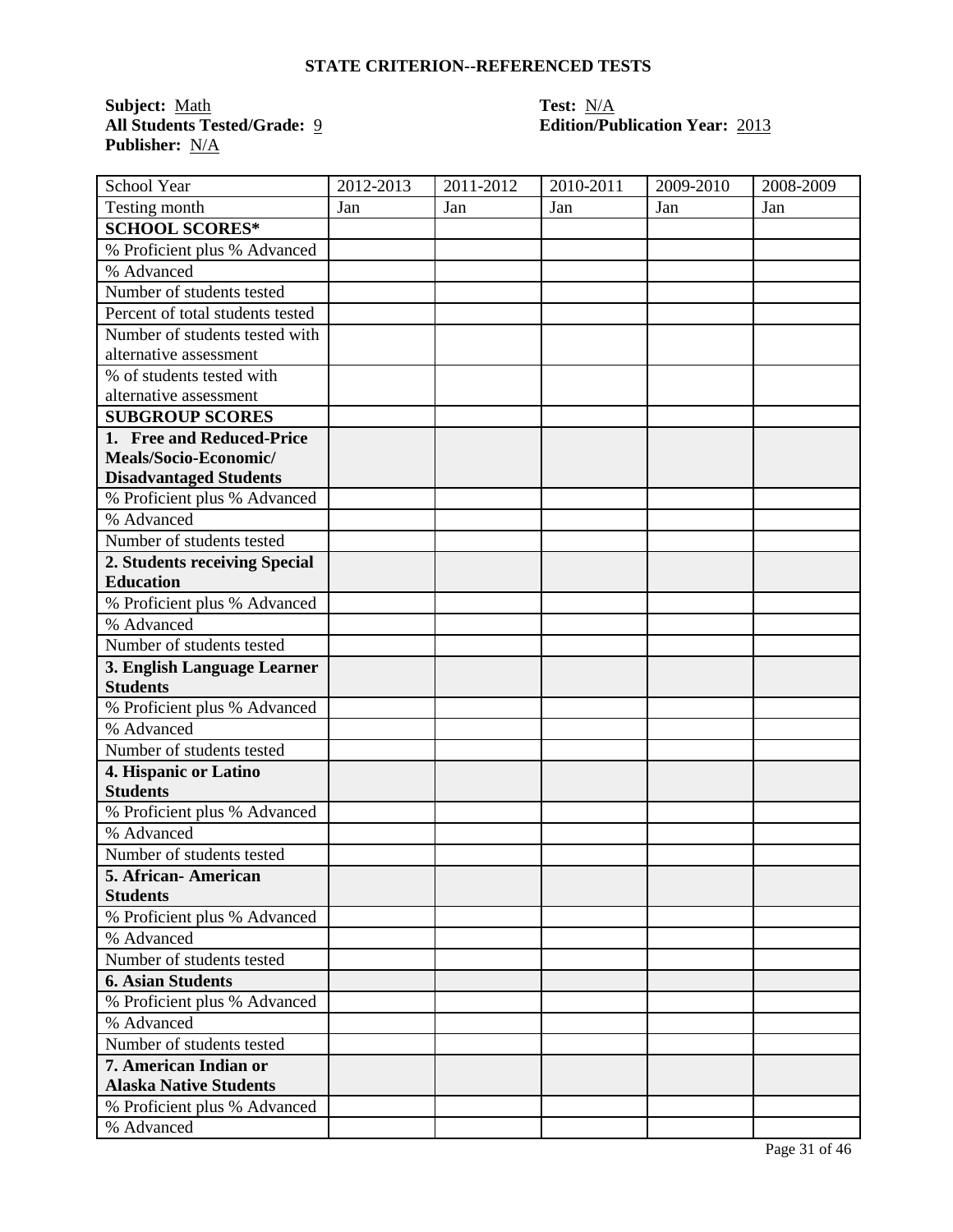| Number of students tested        |  |  |  |
|----------------------------------|--|--|--|
| 8. Native Hawaiian or other      |  |  |  |
| <b>Pacific Islander Students</b> |  |  |  |
| % Proficient plus % Advanced     |  |  |  |
| % Advanced                       |  |  |  |
| Number of students tested        |  |  |  |
| 9. White Students                |  |  |  |
| % Proficient plus % Advanced     |  |  |  |
| % Advanced                       |  |  |  |
| Number of students tested        |  |  |  |
| 10. Two or More Races            |  |  |  |
| identified Students              |  |  |  |
| % Proficient plus % Advanced     |  |  |  |
| % Advanced                       |  |  |  |
| Number of students tested        |  |  |  |
| 11. Other 1: Other 1             |  |  |  |
| % Proficient plus % Advanced     |  |  |  |
| % Advanced                       |  |  |  |
| Number of students tested        |  |  |  |
| 12. Other 2: Other 2             |  |  |  |
| % Proficient plus % Advanced     |  |  |  |
| % Advanced                       |  |  |  |
| Number of students tested        |  |  |  |
| 13. Other 3: Other 3             |  |  |  |
| % Proficient plus % Advanced     |  |  |  |
| % Advanced                       |  |  |  |
| Number of students tested        |  |  |  |

**NOTES:** 2013-14 is the first academic school year Crossroad Academy has enrolled 9th grade students. There is no data to report for our 9th grade student population at this time.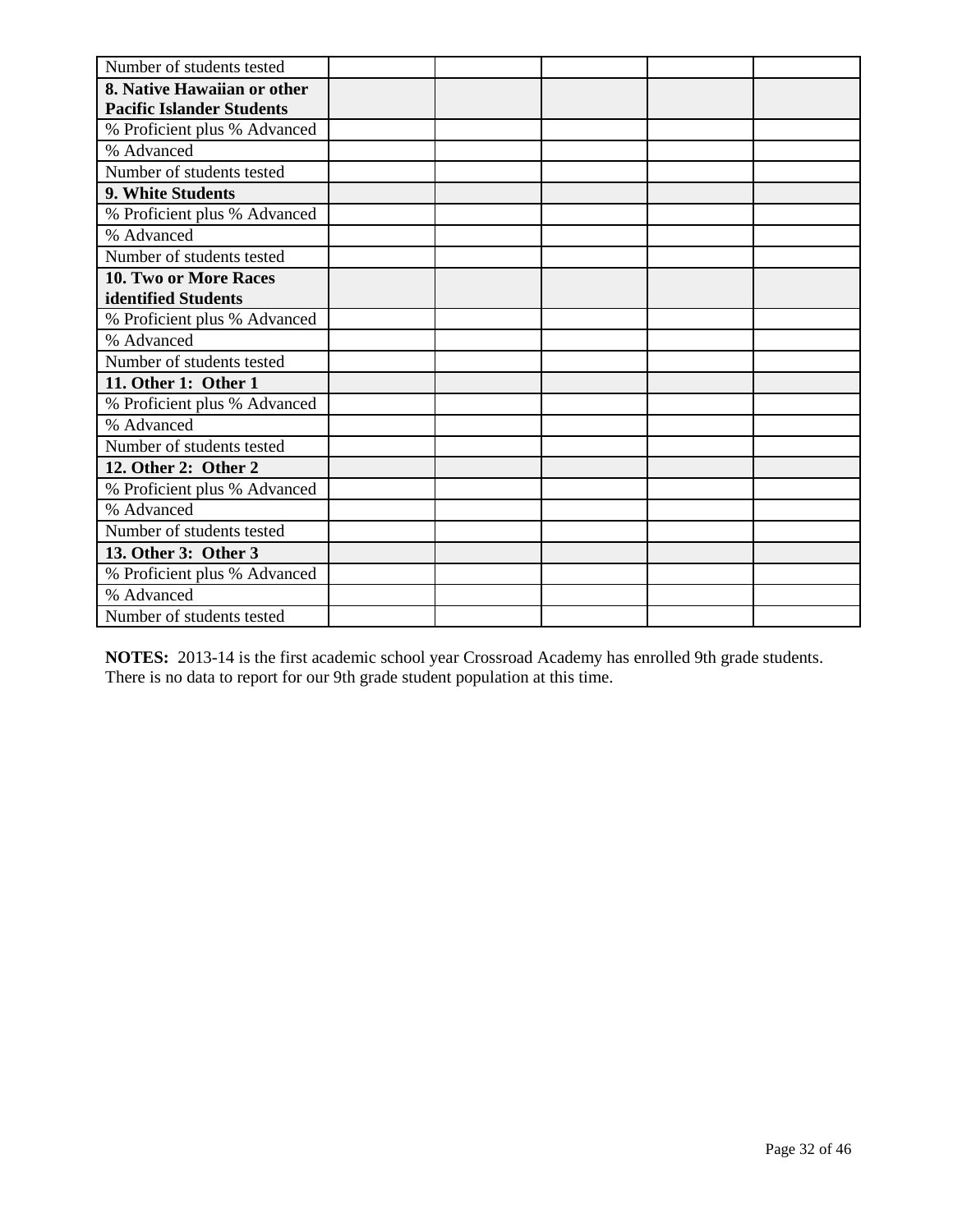#### **Subject:** Reading/ELA **Test:** Florida Comprehensive Assessment Test (FCAT) **All Students Tested/Grade:** 3 **Edition/Publication Year:** 2013

## **Publisher:**

| School Year                      | 2012-2013      | 2011-2012      | 2010-2011      | 2009-2010      | 2008-2009      |
|----------------------------------|----------------|----------------|----------------|----------------|----------------|
| Testing month                    | Apr            | Apr            | Mar            | Mar            | Mar            |
| <b>SCHOOL SCORES*</b>            |                |                |                |                |                |
| % At or Above Grade Level        | 73             | 62             | 81             | 83             | 100            |
| % Above Grade Level              | 27             | 53             | 45             | 45             | 47             |
| Number of students tested        | 33             | 34             | 31             | 29             | 19             |
| Percent of total students tested | 97             | 100            | 100            | 97             | 100            |
| Number of students tested with   | $\overline{0}$ | $\overline{0}$ | $\overline{0}$ | $\overline{0}$ | $\overline{0}$ |
| alternative assessment           |                |                |                |                |                |
| % of students tested with        | $\overline{0}$ | $\overline{0}$ | $\overline{0}$ | $\overline{0}$ | $\theta$       |
| alternative assessment           |                |                |                |                |                |
| <b>SUBGROUP SCORES</b>           |                |                |                |                |                |
| 1. Free and Reduced-Price        |                |                |                |                |                |
| Meals/Socio-Economic/            |                |                |                |                |                |
| <b>Disadvantaged Students</b>    |                |                |                |                |                |
| % At or Above Grade Level        | 68             | 65             | 67             | 84             | 100            |
| % Above Grade Level              | 25             | 23             | 37             | 52             | 44             |
| Number of students tested        | 28             | 31             | 27             | 25             | 16             |
| 2. Students receiving Special    |                |                |                |                |                |
| <b>Education</b>                 |                |                |                |                |                |
| % At or Above Grade Level        |                |                |                |                |                |
| % Above Grade Level              |                |                |                |                |                |
| Number of students tested        |                |                |                |                |                |
| 3. English Language Learner      |                |                |                |                |                |
| <b>Students</b>                  |                |                |                |                |                |
| % At or Above Grade Level        |                |                |                |                |                |
| % Above Grade Level              |                |                |                |                |                |
| Number of students tested        |                |                |                |                |                |
| 4. Hispanic or Latino            |                |                |                |                |                |
| <b>Students</b>                  |                |                |                |                |                |
| % At or Above Grade Level        | 70             |                |                |                |                |
| % Above Grade Level              | 20             |                |                |                |                |
| Number of students tested        | 10             | 6              | $\overline{7}$ | 3              | $\overline{2}$ |
| 5. African-American              |                |                |                |                |                |
| <b>Students</b>                  |                |                |                |                |                |
| % At or Above Grade Level        | 81             | 64             | 67             | 80             | 100            |
| % Above Grade Level              | 19             | 21             | 37             | 44             | 47             |
| Number of students tested        | 26             | 28             | 24             | 25             | 17             |
| <b>6. Asian Students</b>         |                |                |                |                |                |
| % At or Above Grade Level        |                |                |                |                |                |
| % Above Grade Level              |                |                |                |                |                |
| Number of students tested        |                |                |                |                |                |
| 7. American Indian or            |                |                |                |                |                |
| <b>Alaska Native Students</b>    |                |                |                |                |                |
| % At or Above Grade Level        |                |                |                |                |                |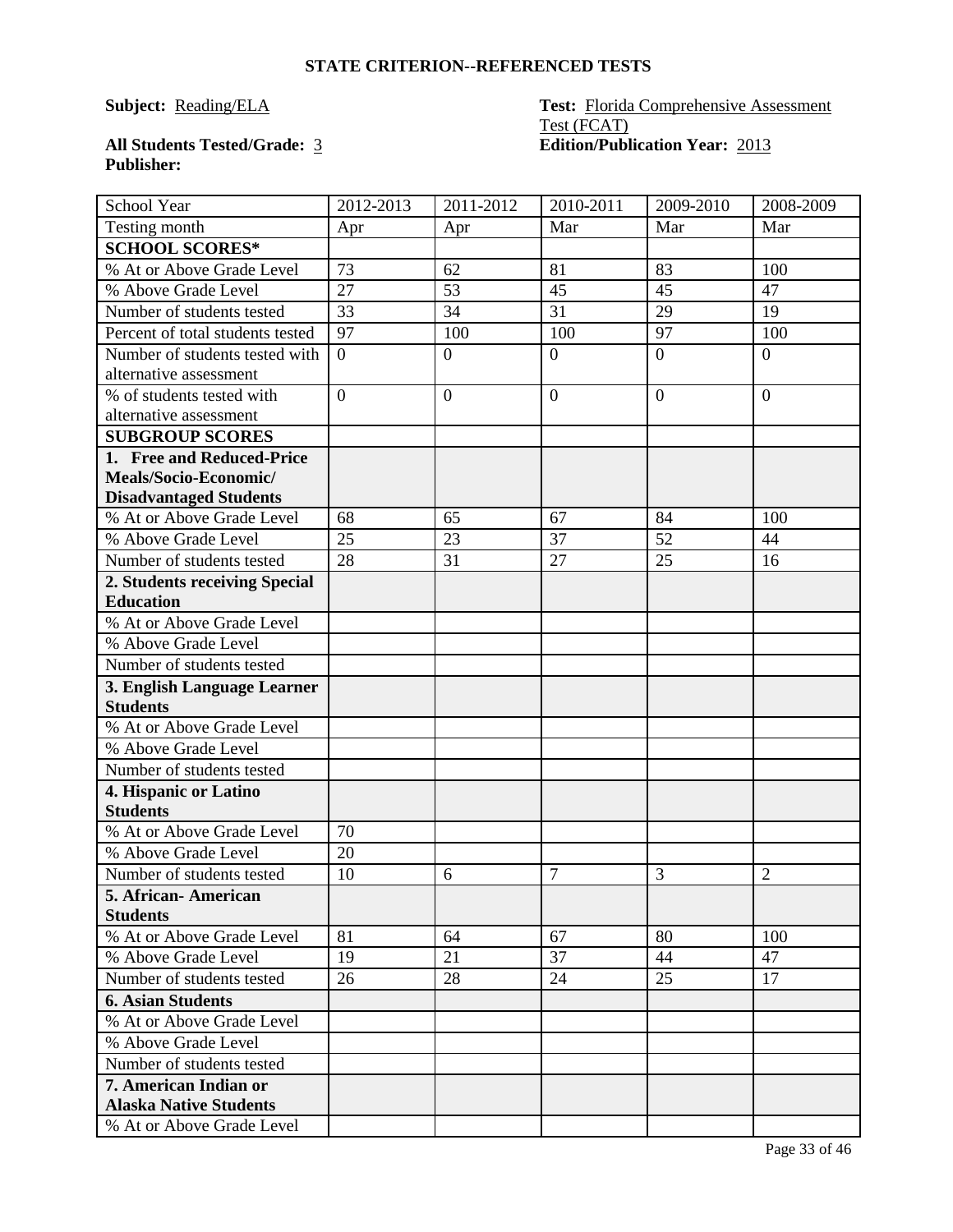| % Above Grade Level              |  |  |  |
|----------------------------------|--|--|--|
| Number of students tested        |  |  |  |
| 8. Native Hawaiian or other      |  |  |  |
| <b>Pacific Islander Students</b> |  |  |  |
| % At or Above Grade Level        |  |  |  |
| % Above Grade Level              |  |  |  |
| Number of students tested        |  |  |  |
| 9. White Students                |  |  |  |
| % At or Above Grade Level        |  |  |  |
| % Above Grade Level              |  |  |  |
| Number of students tested        |  |  |  |
| 10. Two or More Races            |  |  |  |
| identified Students              |  |  |  |
| % At or Above Grade Level        |  |  |  |
| % Above Grade Level              |  |  |  |
| Number of students tested        |  |  |  |
| 11. Other 1: Other 1             |  |  |  |
| % At or Above Grade Level        |  |  |  |
| % Above Grade Level              |  |  |  |
| Number of students tested        |  |  |  |
| 12. Other 2: Other 2             |  |  |  |
| % At or Above Grade Level        |  |  |  |
| % Above Grade Level              |  |  |  |
| Number of students tested        |  |  |  |
| 13. Other 3: Other 3             |  |  |  |
| % At or Above Grade Level        |  |  |  |
| % Above Grade Level              |  |  |  |
| Number of students tested        |  |  |  |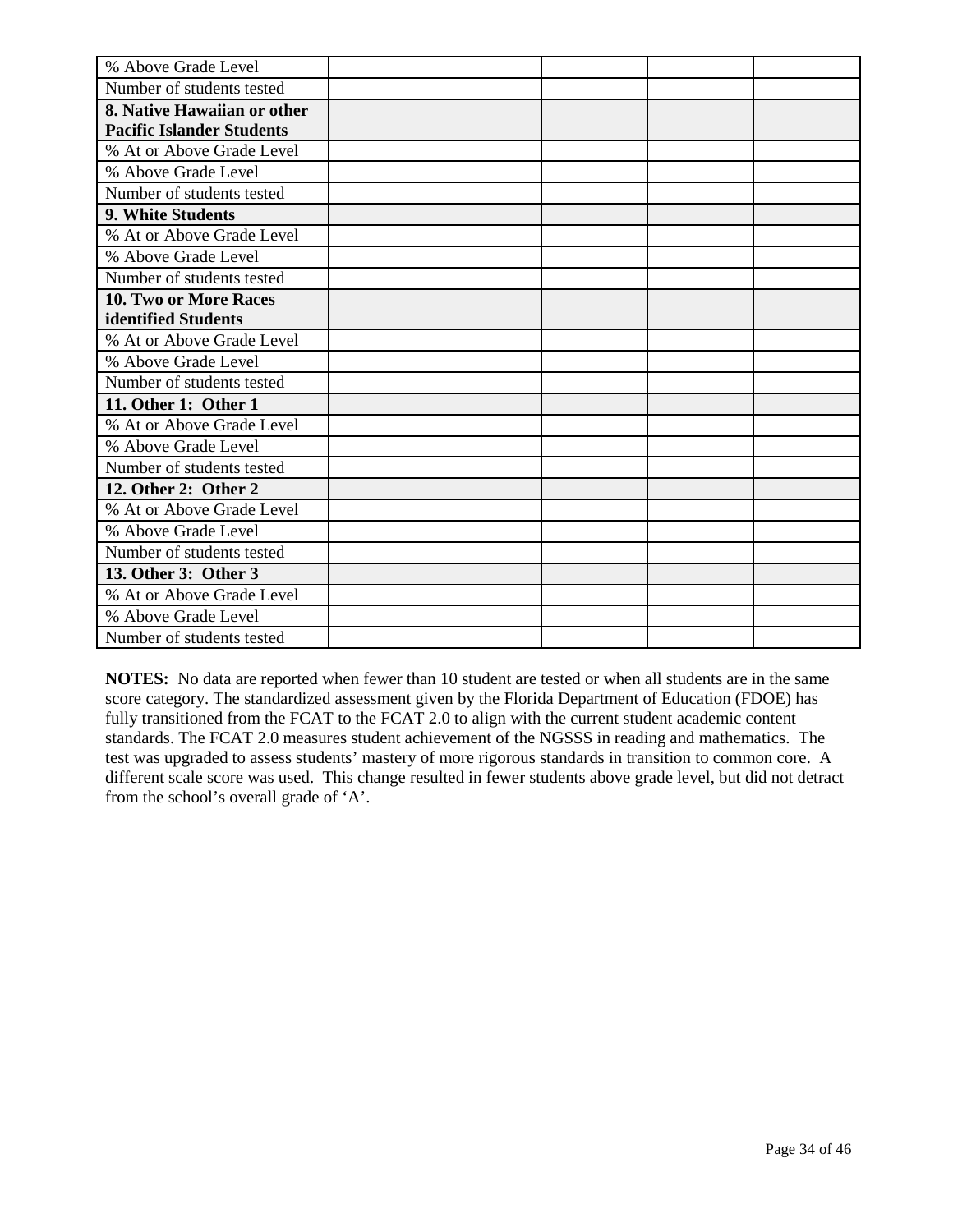#### **Subject:** Reading/ELA **Test:** Florida Comprehensive Assessment Test (FCAT) **All Students Tested/Grade:** 4 **Edition/Publication Year:** 2013

## **Publisher:**

| <b>School Year</b>                                    | 2012-2013      | $2011 - 2012$    | 2010-2011      | 2009-2010      | 2008-2009      |
|-------------------------------------------------------|----------------|------------------|----------------|----------------|----------------|
| Testing month                                         | Apr            | Apr              | Mar            | Mar            | Mar            |
| <b>SCHOOL SCORES*</b>                                 |                |                  |                |                |                |
| % At or Above Grade Level                             | 76             | 82               | 80             | 77             | 83             |
| % Above Grade Level                                   | 24             | 50               | 38             | 41             | 28             |
| Number of students tested                             | 33             | 28               | 35             | 22             | 18             |
| Percent of total students tested                      | 92             | 93               | 100            | 100            | 95             |
| Number of students tested with                        | $\theta$       | $\boldsymbol{0}$ | $\overline{0}$ | $\overline{0}$ | $\overline{0}$ |
| alternative assessment                                |                |                  |                |                |                |
| % of students tested with                             | $\overline{0}$ | $\overline{0}$   | $\mathbf{0}$   | $\overline{0}$ | $\overline{0}$ |
| alternative assessment                                |                |                  |                |                |                |
| <b>SUBGROUP SCORES</b>                                |                |                  |                |                |                |
| 1. Free and Reduced-Price                             |                |                  |                |                |                |
| Meals/Socio-Economic/                                 |                |                  |                |                |                |
| <b>Disadvantaged Students</b>                         |                |                  |                |                |                |
| % At or Above Grade Level                             | 72             | 78               | 56             | 74             | 82             |
| % Above Grade Level                                   | 20             | 48               | 34             | 37             | 29             |
| Number of students tested                             | 29             | 23               | 32             | 19             | 17             |
| 2. Students receiving Special                         |                |                  |                |                |                |
| <b>Education</b>                                      |                |                  |                |                |                |
| % At or Above Grade Level                             |                |                  |                |                |                |
| % Above Grade Level                                   |                |                  |                |                |                |
| Number of students tested                             |                |                  |                |                |                |
| 3. English Language Learner                           |                |                  |                |                |                |
| <b>Students</b>                                       |                |                  |                |                |                |
| % At or Above Grade Level                             |                |                  |                |                |                |
| % Above Grade Level                                   |                |                  |                |                |                |
| Number of students tested                             |                |                  |                |                |                |
| 4. Hispanic or Latino<br><b>Students</b>              |                |                  |                |                |                |
|                                                       |                |                  |                |                |                |
| % At or Above Grade Level                             |                |                  |                |                |                |
| % Above Grade Level                                   |                |                  |                |                |                |
| Number of students tested                             | 6              | 6                | 3              | $\overline{2}$ | 3              |
| 5. African-American<br><b>Students</b>                |                |                  |                |                |                |
| % At or Above Grade Level                             | 81             | 82               | 50             | 75             | 80             |
| % Above Grade Level                                   | 19             | 55               | 27             | 40             | 33             |
| Number of students tested                             | 26             | 22               | 30             | 20             | 15             |
|                                                       |                |                  |                |                |                |
| <b>6. Asian Students</b><br>% At or Above Grade Level |                |                  |                |                |                |
|                                                       |                |                  |                |                |                |
| % Above Grade Level                                   |                |                  |                |                |                |
| Number of students tested<br>7. American Indian or    |                |                  |                |                |                |
| <b>Alaska Native Students</b>                         |                |                  |                |                |                |
| % At or Above Grade Level                             |                |                  |                |                |                |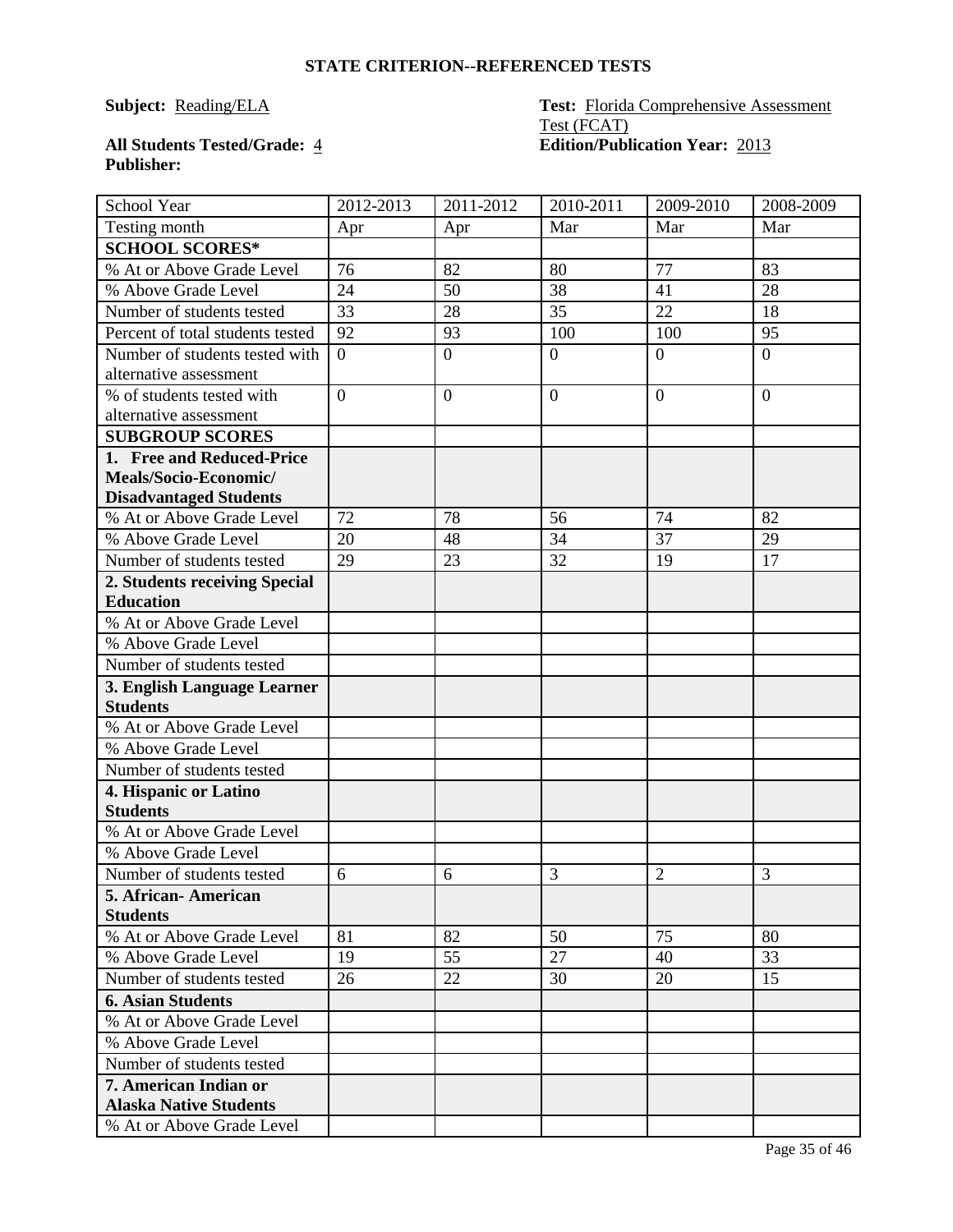| % Above Grade Level              |  |  |  |
|----------------------------------|--|--|--|
| Number of students tested        |  |  |  |
| 8. Native Hawaiian or other      |  |  |  |
| <b>Pacific Islander Students</b> |  |  |  |
| % At or Above Grade Level        |  |  |  |
| % Above Grade Level              |  |  |  |
| Number of students tested        |  |  |  |
| 9. White Students                |  |  |  |
| % At or Above Grade Level        |  |  |  |
| % Above Grade Level              |  |  |  |
| Number of students tested        |  |  |  |
| 10. Two or More Races            |  |  |  |
| identified Students              |  |  |  |
| % At or Above Grade Level        |  |  |  |
| % Above Grade Level              |  |  |  |
| Number of students tested        |  |  |  |
| 11. Other 1: Other 1             |  |  |  |
| % At or Above Grade Level        |  |  |  |
| % Above Grade Level              |  |  |  |
| Number of students tested        |  |  |  |
| 12. Other 2: Other 2             |  |  |  |
| % At or Above Grade Level        |  |  |  |
| % Above Grade Level              |  |  |  |
| Number of students tested        |  |  |  |
| 13. Other 3: Other 3             |  |  |  |
| % At or Above Grade Level        |  |  |  |
| % Above Grade Level              |  |  |  |
| Number of students tested        |  |  |  |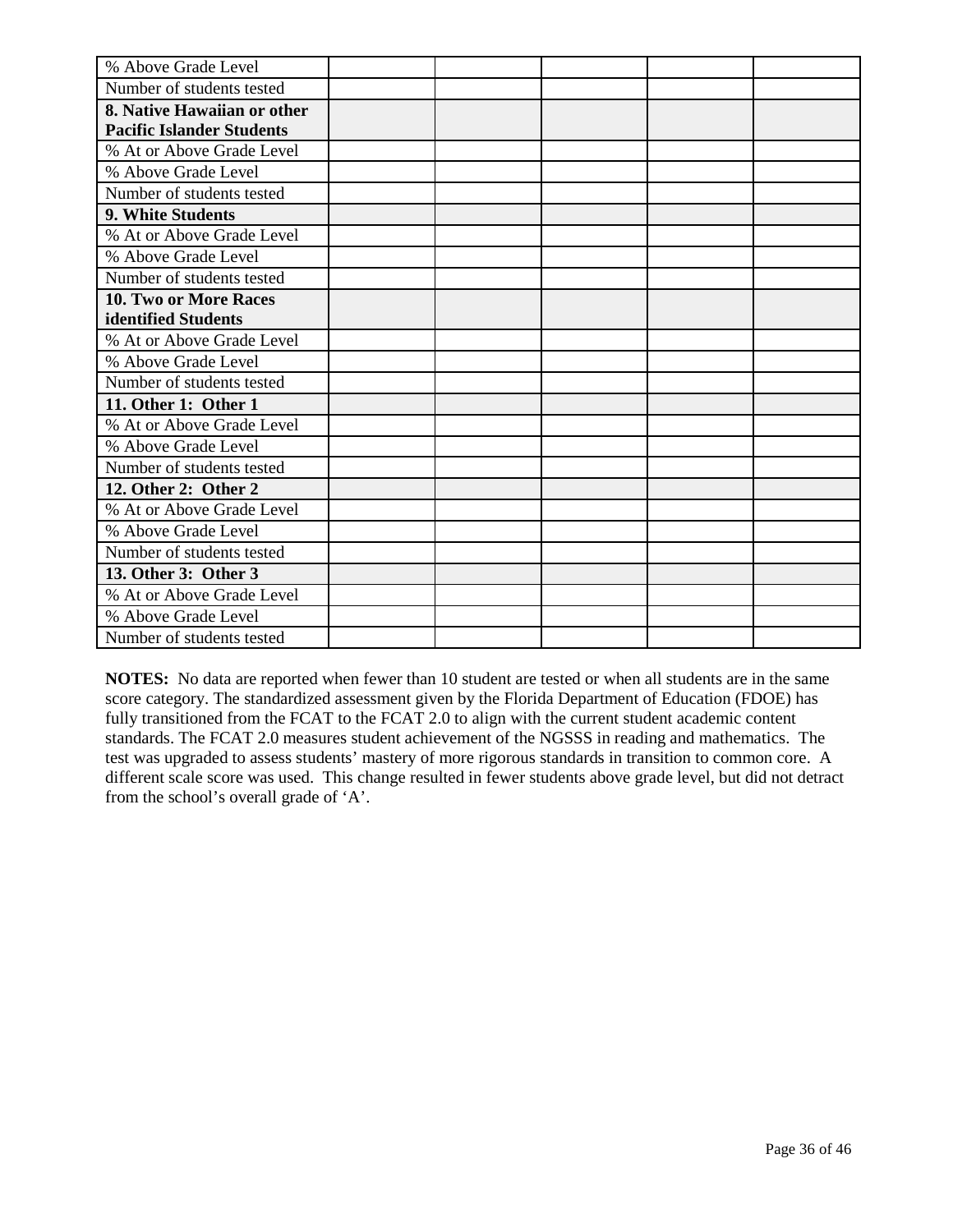#### **Subject:** Reading/ELA **Test:** Florida Comprehensive Assessment Test (FCAT) **All Students Tested/Grade:** 5 **Edition/Publication Year:** 2013

## **Publisher:**

| School Year                                                | 2012-2013      | 2011-2012      | 2010-2011      | 2009-2010      | 2008-2009      |
|------------------------------------------------------------|----------------|----------------|----------------|----------------|----------------|
| Testing month                                              | Apr            | Apr            | Mar            | Mar            | Mar            |
| <b>SCHOOL SCORES*</b>                                      |                |                |                |                |                |
| % At or Above Grade Level                                  | 92             | 71             | 67             | 67             | 58             |
| % Above Grade Level                                        | 51             | 39             | 33             | 14             | 16             |
| Number of students tested                                  | 37             | 28             | 24             | 21             | 19             |
| Percent of total students tested                           | 93             | 90             | 100            | 100            | 95             |
| Number of students tested with                             | $\overline{0}$ | $\overline{0}$ | $\overline{0}$ | $\overline{0}$ | $\overline{0}$ |
| alternative assessment                                     |                |                |                |                |                |
| % of students tested with                                  | $\overline{0}$ | $\overline{0}$ | $\mathbf{0}$   | $\overline{0}$ | $\theta$       |
| alternative assessment                                     |                |                |                |                |                |
| <b>SUBGROUP SCORES</b>                                     |                |                |                |                |                |
| 1. Free and Reduced-Price                                  |                |                |                |                |                |
| Meals/Socio-Economic/                                      |                |                |                |                |                |
| <b>Disadvantaged Students</b>                              |                |                |                |                |                |
| % At or Above Grade Level                                  | 90             | 69             | 39             | 68             | 58             |
| % Above Grade Level                                        | 52             | 39             | 22             | 11             | 16             |
| Number of students tested                                  | 31             | 26             | 18             | 19             | 19             |
| 2. Students receiving Special                              |                |                |                |                |                |
| <b>Education</b>                                           |                |                |                |                |                |
| % At or Above Grade Level                                  |                |                |                |                |                |
| % Above Grade Level                                        |                |                |                |                |                |
| Number of students tested                                  |                |                |                |                |                |
| 3. English Language Learner                                |                |                |                |                |                |
| <b>Students</b>                                            |                |                |                |                |                |
| % At or Above Grade Level                                  |                |                |                |                |                |
| % Above Grade Level                                        |                |                |                |                |                |
| Number of students tested                                  |                |                |                |                |                |
| 4. Hispanic or Latino                                      |                |                |                |                |                |
| <b>Students</b>                                            |                |                |                |                |                |
| % At or Above Grade Level                                  |                |                |                |                |                |
| % Above Grade Level                                        |                |                |                |                |                |
| Number of students tested                                  | 9              | 3              | $\overline{2}$ | $\overline{7}$ | $\overline{2}$ |
| 5. African-American                                        |                |                |                |                |                |
| <b>Students</b>                                            |                |                |                |                |                |
| % At or Above Grade Level                                  | 89             | 70             | 50             | 79             | 50             |
| % Above Grade Level                                        | 55             | 30             | 28             | 14             | 6              |
| Number of students tested                                  | 27             | 23             | 22             | 14             | 16             |
| <b>6. Asian Students</b>                                   |                |                |                |                |                |
| % At or Above Grade Level                                  |                |                |                |                |                |
| % Above Grade Level                                        |                |                |                |                |                |
| Number of students tested                                  |                |                |                |                |                |
| 7. American Indian or                                      |                |                |                |                |                |
|                                                            |                |                |                |                |                |
| <b>Alaska Native Students</b><br>% At or Above Grade Level |                |                |                |                |                |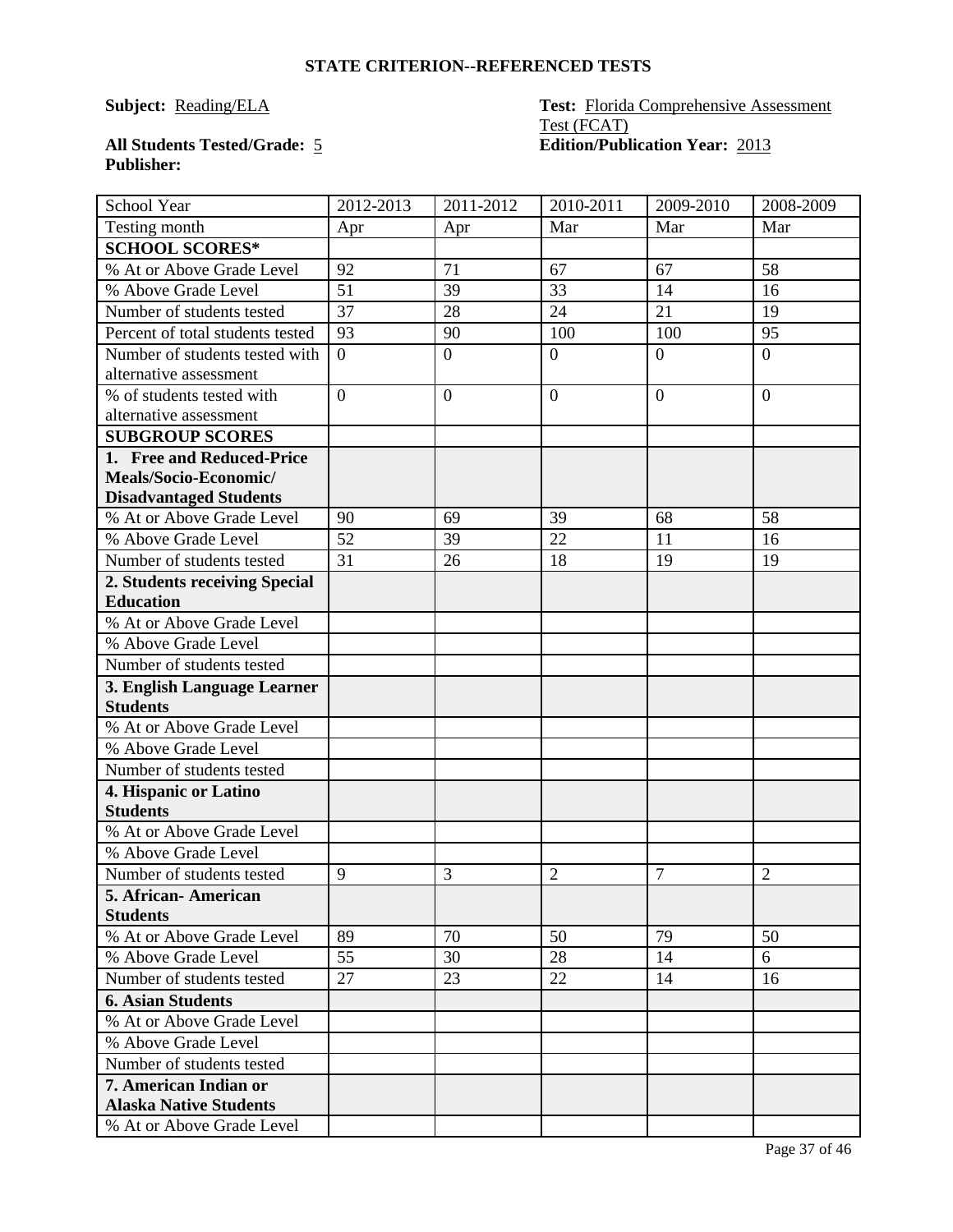| % Above Grade Level              |  |  |  |
|----------------------------------|--|--|--|
| Number of students tested        |  |  |  |
| 8. Native Hawaiian or other      |  |  |  |
| <b>Pacific Islander Students</b> |  |  |  |
| % At or Above Grade Level        |  |  |  |
| % Above Grade Level              |  |  |  |
| Number of students tested        |  |  |  |
| 9. White Students                |  |  |  |
| % At or Above Grade Level        |  |  |  |
| % Above Grade Level              |  |  |  |
| Number of students tested        |  |  |  |
| 10. Two or More Races            |  |  |  |
| identified Students              |  |  |  |
| % At or Above Grade Level        |  |  |  |
| % Above Grade Level              |  |  |  |
| Number of students tested        |  |  |  |
| 11. Other 1: Other 1             |  |  |  |
| % At or Above Grade Level        |  |  |  |
| % Above Grade Level              |  |  |  |
| Number of students tested        |  |  |  |
| 12. Other 2: Other 2             |  |  |  |
| % At or Above Grade Level        |  |  |  |
| % Above Grade Level              |  |  |  |
| Number of students tested        |  |  |  |
| 13. Other 3: Other 3             |  |  |  |
| % At or Above Grade Level        |  |  |  |
| % Above Grade Level              |  |  |  |
| Number of students tested        |  |  |  |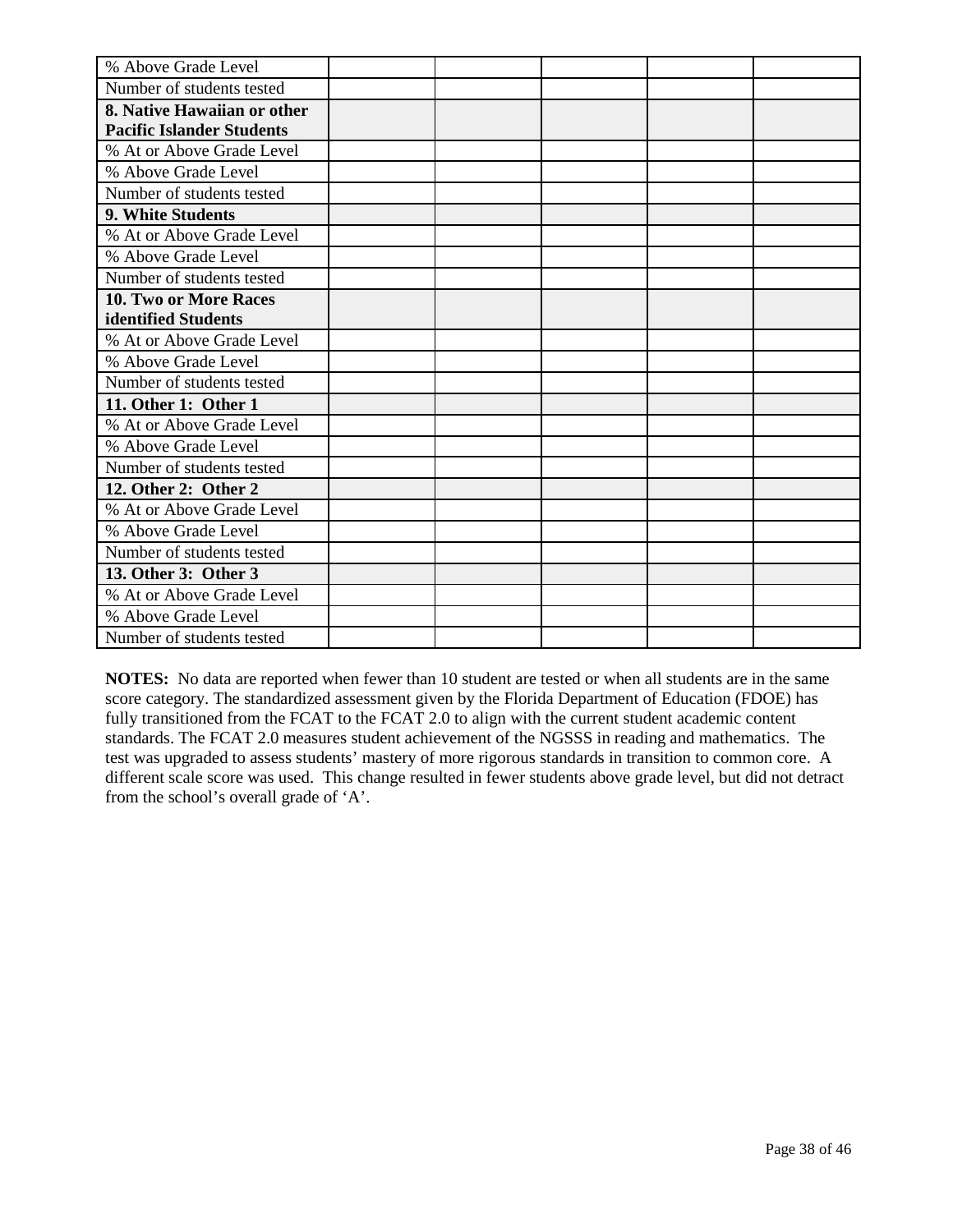#### **Subject:** Reading/ELA **Test:** Florida Comprehensive Assessment Test (FCAT) **All Students Tested/Grade:** 6 **Edition/Publication Year:** 2013

## **Publisher:**

| School Year                      | 2012-2013        | 2011-2012        | 2010-2011       | 2009-2010        | 2008-2009      |
|----------------------------------|------------------|------------------|-----------------|------------------|----------------|
| Testing month                    | Apr              | Apr              | Mar             | Mar              | Mar            |
| <b>SCHOOL SCORES*</b>            |                  |                  |                 |                  |                |
| % At or Above Grade Level        | 73               | 68               | 71              | 86               | 80             |
| % Above Grade Level              | 38               | 38               | $\overline{25}$ | 44               | 33             |
| Number of students tested        | 44               | 31               | 24              | 35               | 40             |
| Percent of total students tested | 100              | 100              | 96              | 100              | 100            |
| Number of students tested with   | $\overline{0}$   | $\overline{0}$   | $\overline{0}$  | $\overline{0}$   | $\overline{0}$ |
| alternative assessment           |                  |                  |                 |                  |                |
| % of students tested with        | $\boldsymbol{0}$ | $\boldsymbol{0}$ | $\overline{0}$  | $\boldsymbol{0}$ | $\overline{0}$ |
| alternative assessment           |                  |                  |                 |                  |                |
| <b>SUBGROUP SCORES</b>           |                  |                  |                 |                  |                |
| 1. Free and Reduced-Price        |                  |                  |                 |                  |                |
| Meals/Socio-Economic/            |                  |                  |                 |                  |                |
| <b>Disadvantaged Students</b>    |                  |                  |                 |                  |                |
| % At or Above Grade Level        | 71               | 70               | 62              | 29               | 33             |
| % Above Grade Level              | 34               | 37               | 15              | 31               | 36             |
| Number of students tested        | 38               | 27               | 21              | 29               | 33             |
| 2. Students receiving Special    |                  |                  |                 |                  |                |
| <b>Education</b>                 |                  |                  |                 |                  |                |
| % At or Above Grade Level        |                  |                  |                 |                  |                |
| % Above Grade Level              |                  |                  |                 |                  |                |
| Number of students tested        |                  |                  |                 |                  |                |
| 3. English Language Learner      |                  |                  |                 |                  |                |
| <b>Students</b>                  |                  |                  |                 |                  |                |
| % At or Above Grade Level        |                  |                  |                 |                  |                |
| % Above Grade Level              |                  |                  |                 |                  |                |
| Number of students tested        |                  |                  |                 |                  |                |
| 4. Hispanic or Latino            |                  |                  |                 |                  |                |
| <b>Students</b>                  |                  |                  |                 |                  |                |
| % At or Above Grade Level        |                  |                  |                 |                  |                |
| % Above Grade Level              |                  |                  |                 |                  |                |
| Number of students tested        | 5                | $\overline{4}$   | $\overline{7}$  | $\overline{2}$   | 5              |
| 5. African-American              |                  |                  |                 |                  |                |
| <b>Students</b>                  |                  |                  |                 |                  |                |
| % At or Above Grade Level        | 73               | 69               | 59              | 84               | 80             |
| % Above Grade Level              | 32               | 35               | 12              | 32               | 32             |
| Number of students tested        | 37               | 26               | 17              | 32               | 35             |
| <b>6. Asian Students</b>         |                  |                  |                 |                  |                |
| % At or Above Grade Level        |                  |                  |                 |                  |                |
| % Above Grade Level              |                  |                  |                 |                  |                |
| Number of students tested        |                  |                  |                 |                  |                |
| 7. American Indian or            |                  |                  |                 |                  |                |
| <b>Alaska Native Students</b>    |                  |                  |                 |                  |                |
| % At or Above Grade Level        |                  |                  |                 |                  |                |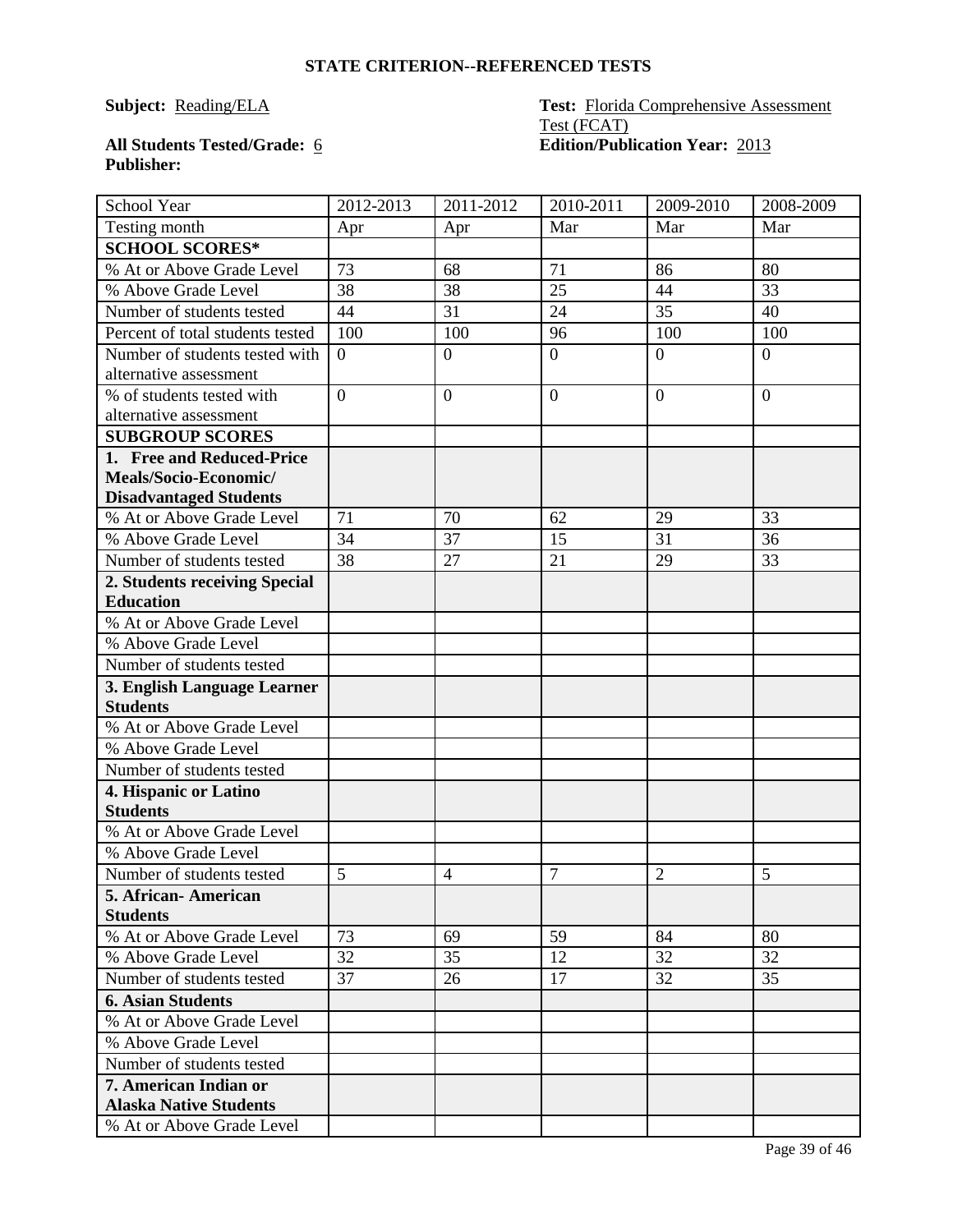| % Above Grade Level              |  |  |  |
|----------------------------------|--|--|--|
| Number of students tested        |  |  |  |
| 8. Native Hawaiian or other      |  |  |  |
| <b>Pacific Islander Students</b> |  |  |  |
| % At or Above Grade Level        |  |  |  |
| % Above Grade Level              |  |  |  |
| Number of students tested        |  |  |  |
| 9. White Students                |  |  |  |
| % At or Above Grade Level        |  |  |  |
| % Above Grade Level              |  |  |  |
| Number of students tested        |  |  |  |
| 10. Two or More Races            |  |  |  |
| identified Students              |  |  |  |
| % At or Above Grade Level        |  |  |  |
| % Above Grade Level              |  |  |  |
| Number of students tested        |  |  |  |
| 11. Other 1: Other 1             |  |  |  |
| % At or Above Grade Level        |  |  |  |
| % Above Grade Level              |  |  |  |
| Number of students tested        |  |  |  |
| 12. Other 2: Other 2             |  |  |  |
| % At or Above Grade Level        |  |  |  |
| % Above Grade Level              |  |  |  |
| Number of students tested        |  |  |  |
| 13. Other 3: Other 3             |  |  |  |
| % At or Above Grade Level        |  |  |  |
| % Above Grade Level              |  |  |  |
| Number of students tested        |  |  |  |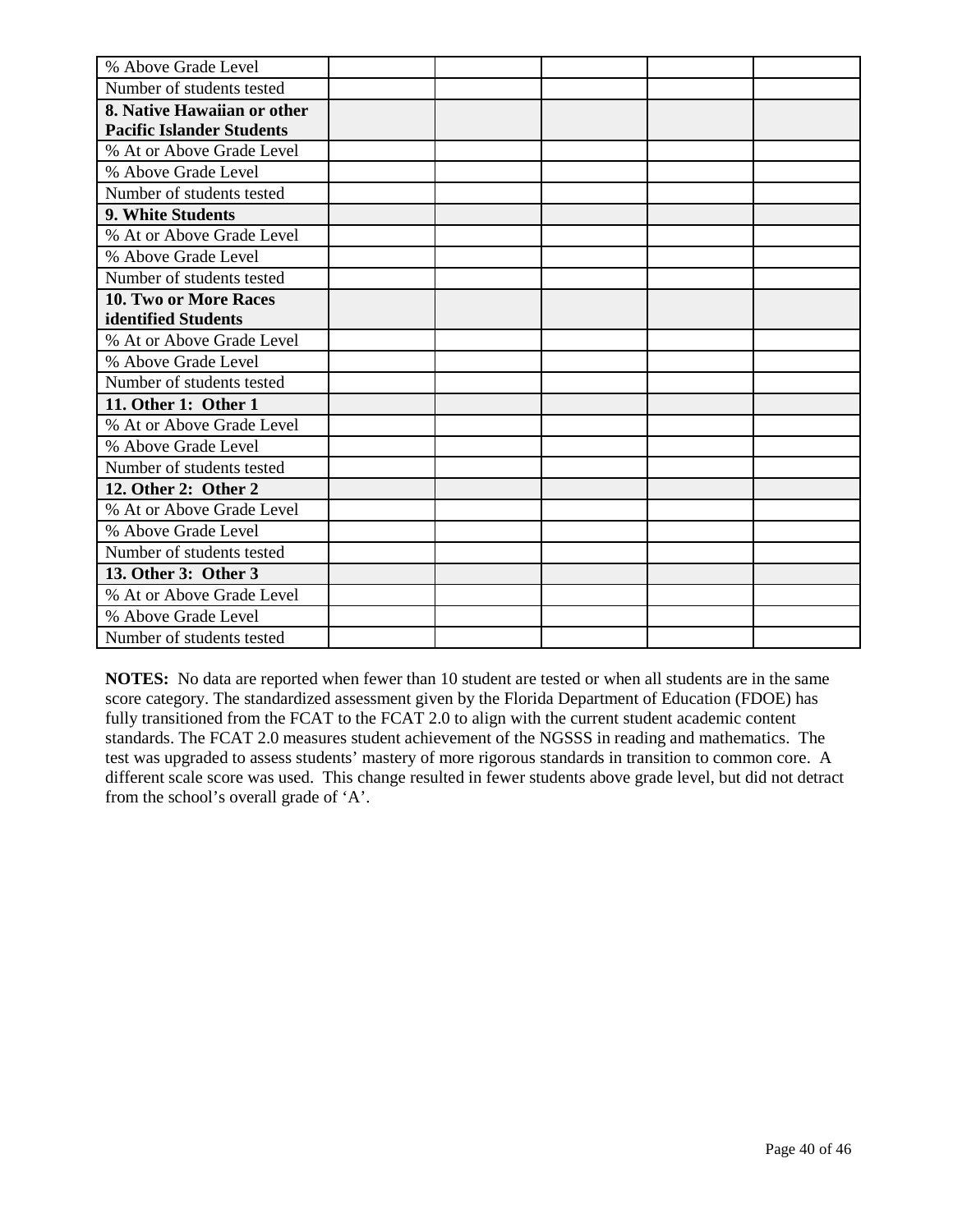#### **Subject:** Reading/ELA **Test:** Florida Comprehensive Assessment Test (FCAT) **All Students Tested/Grade:** 7 **Edition/Publication Year:** 2013

## **Publisher:**

| School Year                                            | 2012-2013        | $2011 - 2012$    | 2010-2011      | 2009-2010      | 2008-2009      |
|--------------------------------------------------------|------------------|------------------|----------------|----------------|----------------|
| Testing month                                          | Apr              | Apr              | Mar            | Mar            | Mar            |
| <b>SCHOOL SCORES*</b>                                  |                  |                  |                |                |                |
| % At or Above Grade Level                              | 69               | 70               | 79             | 88             | 93             |
| % Above Grade Level                                    | 44               | 42               | 41             | 38             | 56             |
| Number of students tested                              | 32               | 33               | 42             | 42             | 30             |
| Percent of total students tested                       | 100              | 92               | 100            | 100            | 100            |
| Number of students tested with                         | $\boldsymbol{0}$ | $\boldsymbol{0}$ | $\overline{0}$ | $\overline{0}$ | $\overline{0}$ |
| alternative assessment                                 |                  |                  |                |                |                |
| % of students tested with                              | $\overline{0}$   | $\overline{0}$   | $\mathbf{0}$   | $\overline{0}$ | $\overline{0}$ |
| alternative assessment                                 |                  |                  |                |                |                |
| <b>SUBGROUP SCORES</b>                                 |                  |                  |                |                |                |
| 1. Free and Reduced-Price                              |                  |                  |                |                |                |
| Meals/Socio-Economic/                                  |                  |                  |                |                |                |
| <b>Disadvantaged Students</b>                          |                  |                  |                |                |                |
| % At or Above Grade Level                              | 69               | 68               | 74             | 86             | 92             |
| % Above Grade Level                                    | 42               | 42               | 39             | 39             | 53             |
| Number of students tested                              | 29               | 31               | 34             | 36             | 26             |
| 2. Students receiving Special                          |                  |                  |                |                |                |
| <b>Education</b>                                       |                  |                  |                |                |                |
| % At or Above Grade Level                              |                  |                  |                |                |                |
| % Above Grade Level                                    |                  |                  |                |                |                |
| Number of students tested                              |                  |                  |                |                |                |
| 3. English Language Learner                            |                  |                  |                |                |                |
| <b>Students</b>                                        |                  |                  |                |                |                |
| % At or Above Grade Level                              |                  |                  |                |                |                |
| % Above Grade Level                                    |                  |                  |                |                |                |
| Number of students tested                              |                  |                  |                |                |                |
| 4. Hispanic or Latino<br><b>Students</b>               |                  |                  |                |                |                |
| % At or Above Grade Level                              |                  |                  |                |                |                |
|                                                        |                  |                  |                |                |                |
| % Above Grade Level                                    |                  |                  |                |                |                |
| Number of students tested                              | 5                | 8                | 3              | 7              | 8              |
| 5. African-American                                    |                  |                  |                |                |                |
| <b>Students</b><br>% At or Above Grade Level           | 67               | 72               | 65             | 85             | 100            |
|                                                        |                  |                  |                |                |                |
| % Above Grade Level<br>Number of students tested       | 41<br>27         | 44<br>25         | 35<br>37       | 39<br>34       | 58<br>21       |
|                                                        |                  |                  |                |                |                |
| <b>6. Asian Students</b>                               |                  |                  |                |                |                |
| % At or Above Grade Level                              |                  |                  |                |                |                |
| % Above Grade Level                                    |                  |                  |                |                |                |
| Number of students tested                              |                  |                  |                |                |                |
| 7. American Indian or<br><b>Alaska Native Students</b> |                  |                  |                |                |                |
| % At or Above Grade Level                              |                  |                  |                |                |                |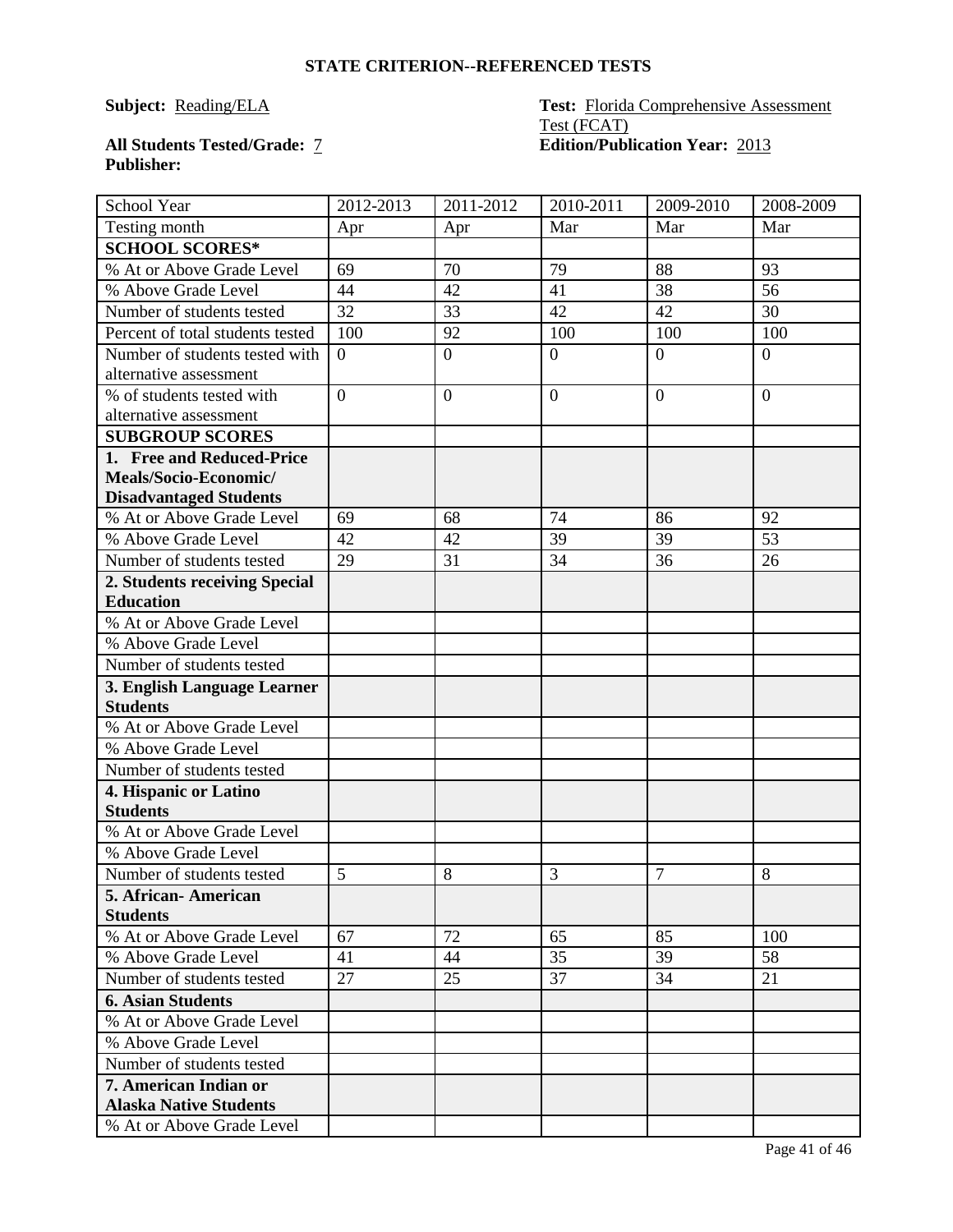| % Above Grade Level              |  |  |  |
|----------------------------------|--|--|--|
| Number of students tested        |  |  |  |
| 8. Native Hawaiian or other      |  |  |  |
| <b>Pacific Islander Students</b> |  |  |  |
| % At or Above Grade Level        |  |  |  |
| % Above Grade Level              |  |  |  |
| Number of students tested        |  |  |  |
| 9. White Students                |  |  |  |
| % At or Above Grade Level        |  |  |  |
| % Above Grade Level              |  |  |  |
| Number of students tested        |  |  |  |
| 10. Two or More Races            |  |  |  |
| identified Students              |  |  |  |
| % At or Above Grade Level        |  |  |  |
| % Above Grade Level              |  |  |  |
| Number of students tested        |  |  |  |
| 11. Other 1: Other 1             |  |  |  |
| % At or Above Grade Level        |  |  |  |
| % Above Grade Level              |  |  |  |
| Number of students tested        |  |  |  |
| 12. Other 2: Other 2             |  |  |  |
| % At or Above Grade Level        |  |  |  |
| % Above Grade Level              |  |  |  |
| Number of students tested        |  |  |  |
| 13. Other 3: Other 3             |  |  |  |
| % At or Above Grade Level        |  |  |  |
| % Above Grade Level              |  |  |  |
| Number of students tested        |  |  |  |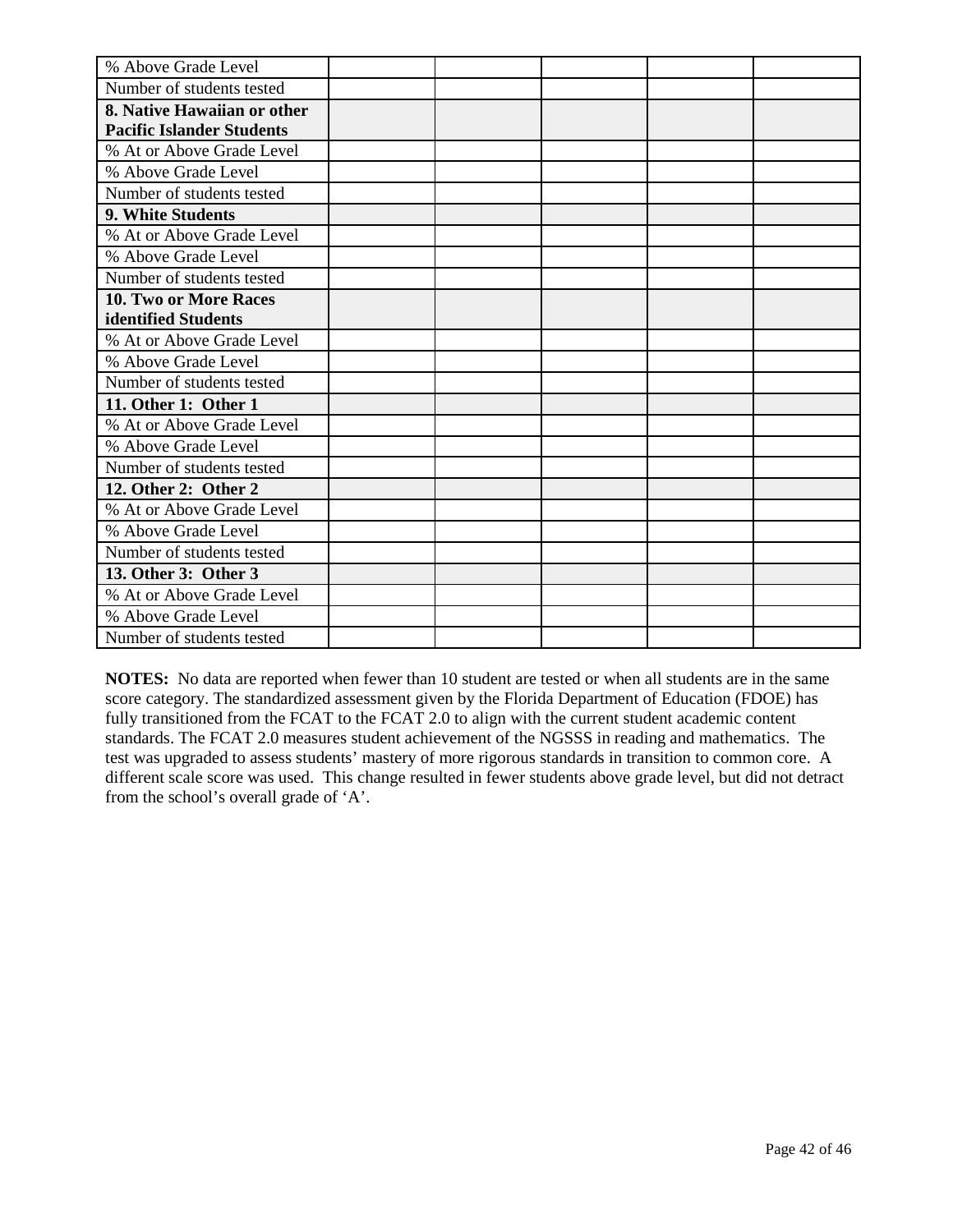#### **Subject:** Reading/ELA **Test:** Florida Comprehensive Assessment Test (FCAT) **All Students Tested/Grade:** 8 **Edition/Publication Year:** 2013

## **Publisher:**

| School Year                                            | 2012-2013      | 2011-2012      | 2010-2011      | 2009-2010      | 2008-2009      |
|--------------------------------------------------------|----------------|----------------|----------------|----------------|----------------|
| Testing month                                          | Apr            | Apr            | Mar            | Mar            | Mar            |
| <b>SCHOOL SCORES*</b>                                  |                |                |                |                |                |
| % At or Above Grade Level                              | 76             | 77             | 83             | 88             | 79             |
| % Above Grade Level                                    | 30             | 43             | 20             | 51             | 21             |
| Number of students tested                              | 33             | 39             | 35             | 33             | 19             |
| Percent of total students tested                       | 100            | 100            | 92             | 100            | 100            |
| Number of students tested with                         | $\overline{0}$ | $\overline{0}$ | $\overline{0}$ | $\overline{0}$ | $\overline{0}$ |
| alternative assessment                                 |                |                |                |                |                |
| % of students tested with                              | $\overline{0}$ | $\overline{0}$ | $\overline{0}$ | $\overline{0}$ | $\theta$       |
| alternative assessment                                 |                |                |                |                |                |
| <b>SUBGROUP SCORES</b>                                 |                |                |                |                |                |
| 1. Free and Reduced-Price                              |                |                |                |                |                |
| Meals/Socio-Economic/                                  |                |                |                |                |                |
| <b>Disadvantaged Students</b>                          |                |                |                |                |                |
| % At or Above Grade Level                              | 77             | 71             | 74             | 90             | 71             |
| % Above Grade Level                                    | 32             | 43             | 30             | 50             | 14             |
| Number of students tested                              | 31             | 28             | 27             | 30             | 14             |
| 2. Students receiving Special                          |                |                |                |                |                |
| <b>Education</b>                                       |                |                |                |                |                |
| % At or Above Grade Level                              |                |                |                |                |                |
| % Above Grade Level                                    |                |                |                |                |                |
| Number of students tested                              |                |                |                |                |                |
| 3. English Language Learner                            |                |                |                |                |                |
| <b>Students</b>                                        |                |                |                |                |                |
| % At or Above Grade Level                              |                |                |                |                |                |
| % Above Grade Level                                    |                |                |                |                |                |
| Number of students tested                              |                |                |                |                |                |
| 4. Hispanic or Latino                                  |                |                |                |                |                |
| <b>Students</b>                                        |                |                |                |                |                |
| % At or Above Grade Level                              |                |                |                |                |                |
| % Above Grade Level                                    |                |                |                |                |                |
| Number of students tested                              | 8              | 3              | $\overline{4}$ | 9              | 3              |
| 5. African-American                                    |                |                |                |                |                |
| <b>Students</b>                                        |                |                |                |                |                |
| % At or Above Grade Level                              | 76             | 74             | 72             | 83             | 87             |
| % Above Grade Level                                    | 28             | 35             | 24             | 52             | 20             |
| Number of students tested                              | 25             | 34             | 29             | 23             | 15             |
| <b>6. Asian Students</b>                               |                |                |                |                |                |
| % At or Above Grade Level                              |                |                |                |                |                |
| % Above Grade Level                                    |                |                |                |                |                |
| Number of students tested                              |                |                |                |                |                |
| 7. American Indian or<br><b>Alaska Native Students</b> |                |                |                |                |                |
| % At or Above Grade Level                              |                |                |                |                |                |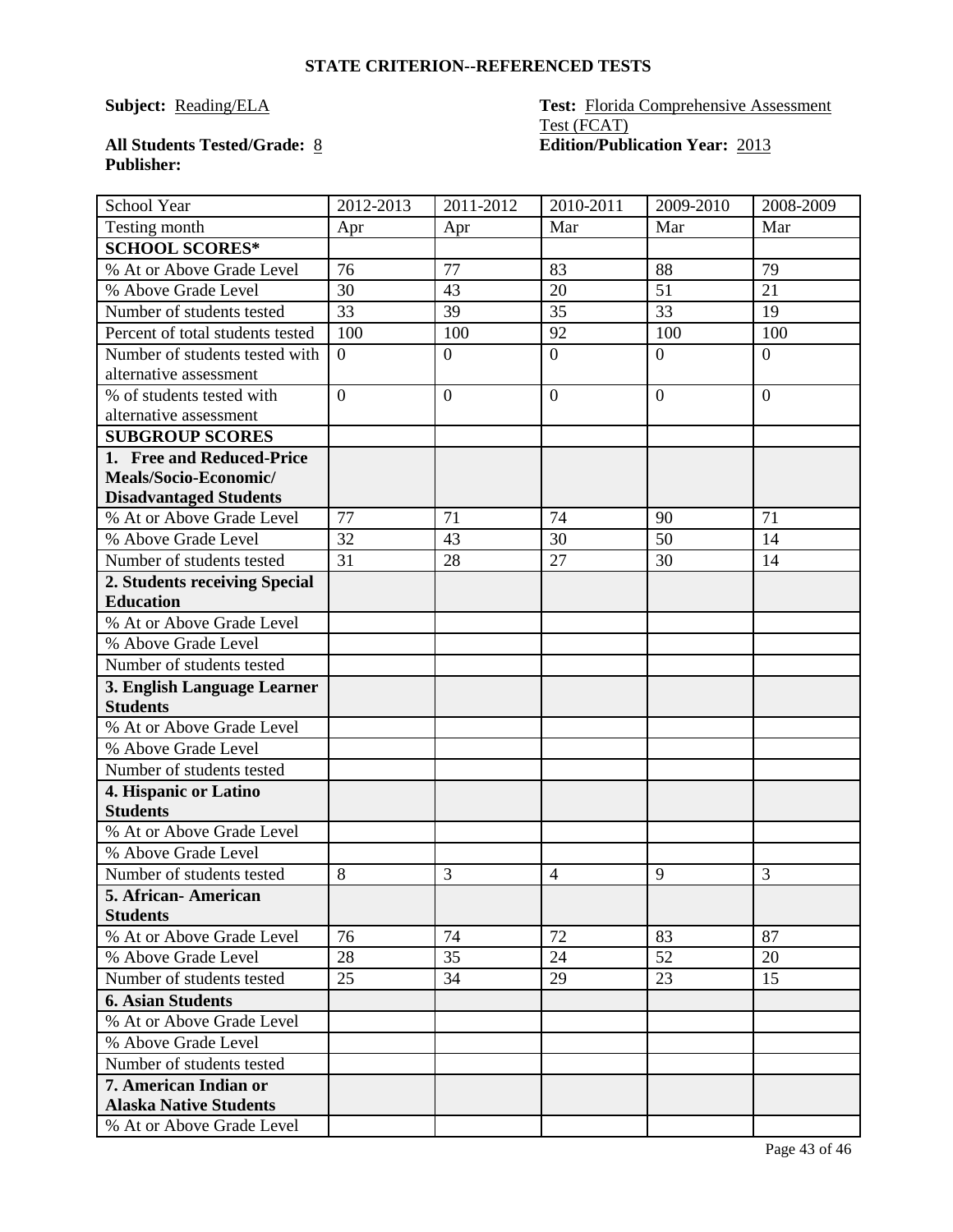| % Above Grade Level              |  |  |  |
|----------------------------------|--|--|--|
| Number of students tested        |  |  |  |
| 8. Native Hawaiian or other      |  |  |  |
| <b>Pacific Islander Students</b> |  |  |  |
| % At or Above Grade Level        |  |  |  |
| % Above Grade Level              |  |  |  |
| Number of students tested        |  |  |  |
| 9. White Students                |  |  |  |
| % At or Above Grade Level        |  |  |  |
| % Above Grade Level              |  |  |  |
| Number of students tested        |  |  |  |
| 10. Two or More Races            |  |  |  |
| identified Students              |  |  |  |
| % At or Above Grade Level        |  |  |  |
| % Above Grade Level              |  |  |  |
| Number of students tested        |  |  |  |
| 11. Other 1: Other 1             |  |  |  |
| % At or Above Grade Level        |  |  |  |
| % Above Grade Level              |  |  |  |
| Number of students tested        |  |  |  |
| 12. Other 2: Other 2             |  |  |  |
| % At or Above Grade Level        |  |  |  |
| % Above Grade Level              |  |  |  |
| Number of students tested        |  |  |  |
| 13. Other 3: Other 3             |  |  |  |
| % At or Above Grade Level        |  |  |  |
| % Above Grade Level              |  |  |  |
| Number of students tested        |  |  |  |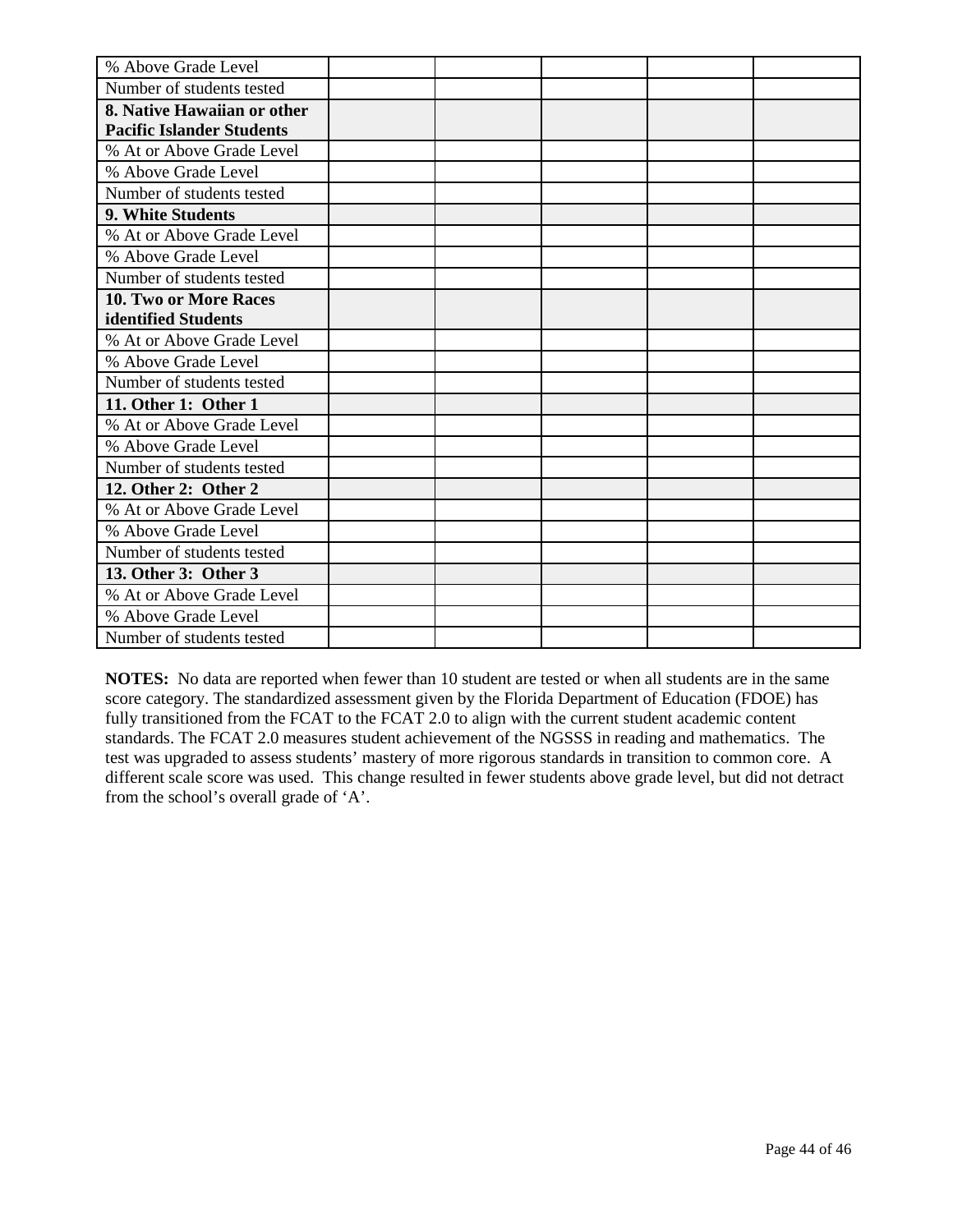**Subject:** <u>Reading/ELA</u><br>All Students Tested/Grade: 2 **Publisher:** N/A

# **Test:** <u>N/A</u><br>**Edition/Publication Year:** 2013

| School Year                      | 2012-2013 | $2011 - 2012$ | 2010-2011 | 2009-2010 | 2008-2009 |
|----------------------------------|-----------|---------------|-----------|-----------|-----------|
| Testing month                    | Jan       | Jan           | Jan       | Jan       | Jan       |
| <b>SCHOOL SCORES*</b>            |           |               |           |           |           |
| % Proficient plus % Advanced     |           |               |           |           |           |
| % Advanced                       |           |               |           |           |           |
| Number of students tested        |           |               |           |           |           |
| Percent of total students tested |           |               |           |           |           |
| Number of students tested with   |           |               |           |           |           |
| alternative assessment           |           |               |           |           |           |
| % of students tested with        |           |               |           |           |           |
| alternative assessment           |           |               |           |           |           |
| <b>SUBGROUP SCORES</b>           |           |               |           |           |           |
| 1. Free and Reduced-Price        |           |               |           |           |           |
| Meals/Socio-Economic/            |           |               |           |           |           |
| <b>Disadvantaged Students</b>    |           |               |           |           |           |
| % Proficient plus % Advanced     |           |               |           |           |           |
| % Advanced                       |           |               |           |           |           |
| Number of students tested        |           |               |           |           |           |
| 2. Students receiving Special    |           |               |           |           |           |
| <b>Education</b>                 |           |               |           |           |           |
| % Proficient plus % Advanced     |           |               |           |           |           |
| % Advanced                       |           |               |           |           |           |
| Number of students tested        |           |               |           |           |           |
| 3. English Language Learner      |           |               |           |           |           |
| <b>Students</b>                  |           |               |           |           |           |
| % Proficient plus % Advanced     |           |               |           |           |           |
| % Advanced                       |           |               |           |           |           |
| Number of students tested        |           |               |           |           |           |
| 4. Hispanic or Latino            |           |               |           |           |           |
| <b>Students</b>                  |           |               |           |           |           |
| % Proficient plus % Advanced     |           |               |           |           |           |
| % Advanced                       |           |               |           |           |           |
| Number of students tested        |           |               |           |           |           |
| 5. African- American             |           |               |           |           |           |
| <b>Students</b>                  |           |               |           |           |           |
| % Proficient plus % Advanced     |           |               |           |           |           |
| % Advanced                       |           |               |           |           |           |
| Number of students tested        |           |               |           |           |           |
| <b>6. Asian Students</b>         |           |               |           |           |           |
| % Proficient plus % Advanced     |           |               |           |           |           |
| % Advanced                       |           |               |           |           |           |
| Number of students tested        |           |               |           |           |           |
| 7. American Indian or            |           |               |           |           |           |
| <b>Alaska Native Students</b>    |           |               |           |           |           |
| % Proficient plus % Advanced     |           |               |           |           |           |
| % Advanced                       |           |               |           |           |           |